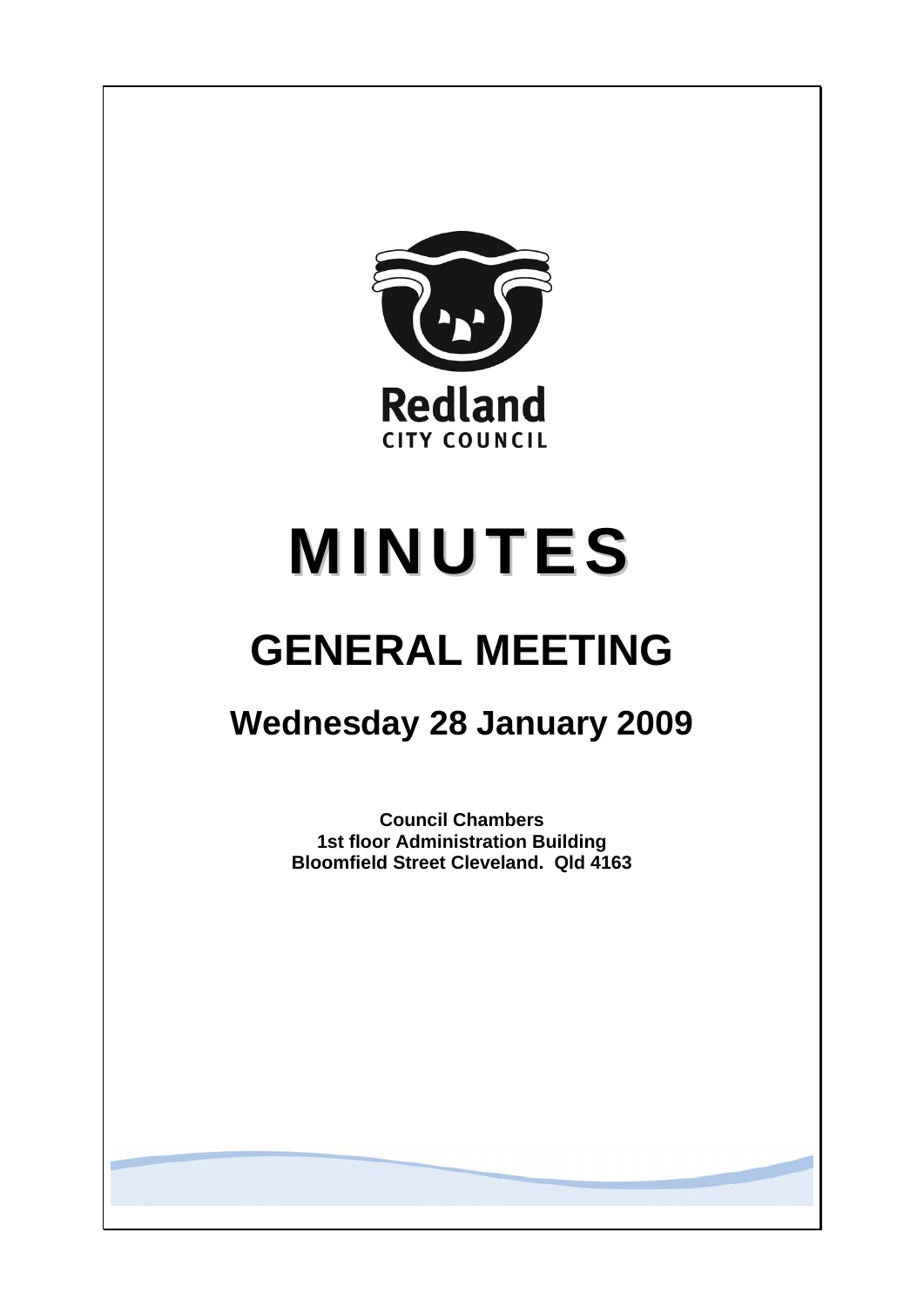### **TABLE OF CONTENTS**

| <b>ITEM</b>    |        | <b>SUBJECT</b>                                                                                         | <b>PAGE NO</b> |
|----------------|--------|--------------------------------------------------------------------------------------------------------|----------------|
| $\mathbf 1$    |        |                                                                                                        |                |
| $\mathbf 2$    |        |                                                                                                        |                |
| 3              |        |                                                                                                        |                |
| 4              |        |                                                                                                        |                |
| 5              |        | <b>MATTERS OUTSTANDING FROM PREVIOUS GENERAL MEETING</b>                                               |                |
|                | 5.1    |                                                                                                        |                |
|                | 5.1.1  | <b>PETITION REGARDING RABY BAY CANAL LEVY</b>                                                          |                |
|                | 5.1.2  | <b>REQUEST FOR REPORT - REVIEW OF CURRENT</b><br><b>POSITION ON MANAGEMENT OF SHOPPING TROLLEYS  2</b> |                |
|                | 5.1.3  | <b>REQUEST FOR REPORT - PROTECTING SIGNIFICANT</b>                                                     |                |
|                | 5.1.4  | <b>REQUEST FOR REPORT - RESEARCH ON THE IMPACT</b>                                                     |                |
|                | 5.1.5  | <b>SOUTH STREET ACCESS AND EGRESS OPTIONS</b>                                                          |                |
|                | 5.1.6  | <b>POTENTIAL FORMATION OF A BUSINESS</b>                                                               |                |
| 6              |        |                                                                                                        |                |
| $\overline{7}$ |        |                                                                                                        |                |
| 8              |        |                                                                                                        |                |
| 9              |        | DECLARATION OF INTEREST ON ANY ITEMS OF BUSINESS4                                                      |                |
| 10             |        | <b>REDLAND WATER AND WASTE COMMITTEE 20/01/09 - RECEIPT</b>                                            |                |
|                | 10.1   |                                                                                                        |                |
|                | 10.1.1 | <b>REDLAND WATER &amp; WASTE COUNCIL BUSINESS UNIT</b>                                                 |                |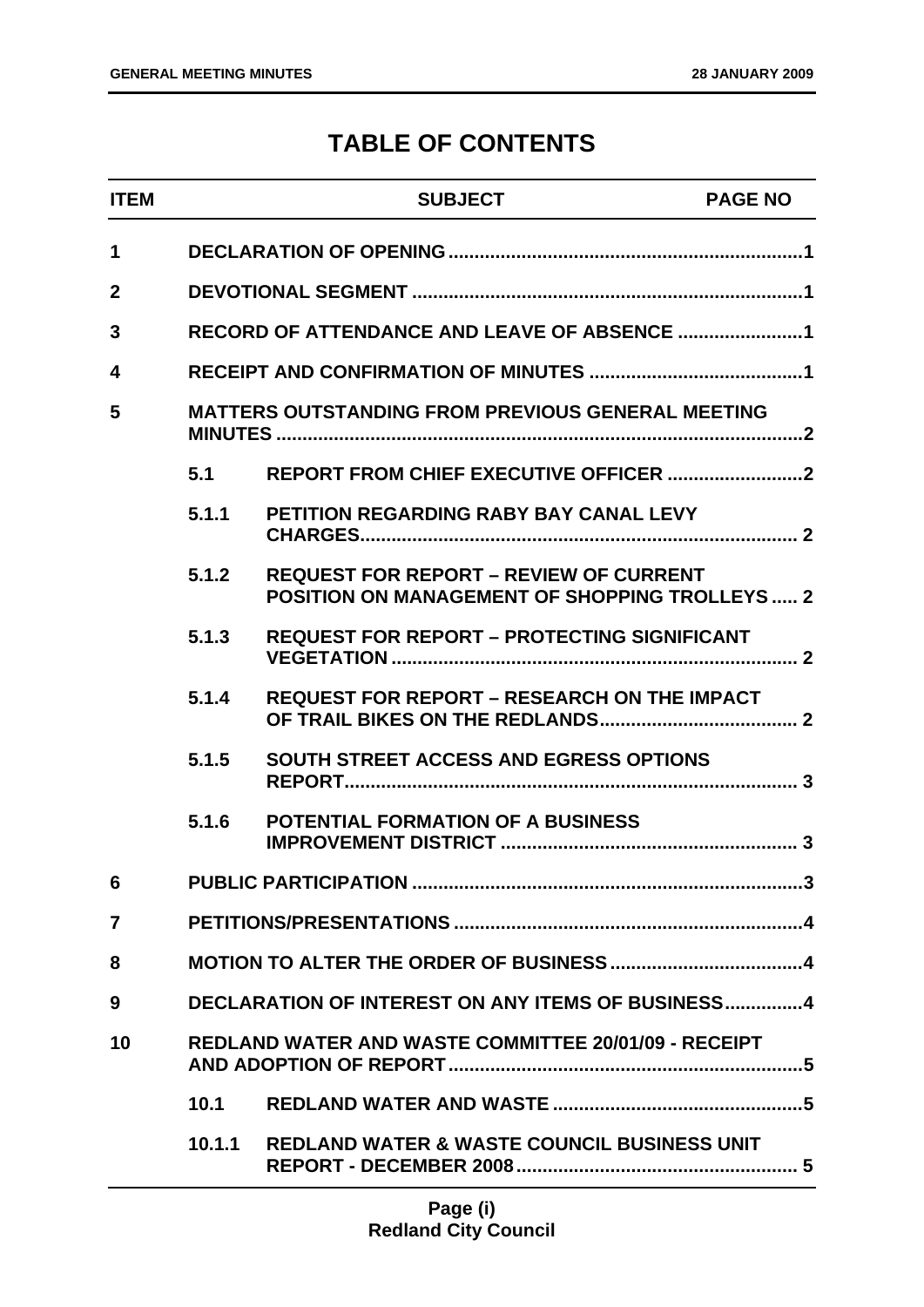|    | 10.1.2 | DELEGATIONS UNDER WATER SUPPLY (SAFETY &                                             |     |
|----|--------|--------------------------------------------------------------------------------------|-----|
| 11 |        | PLANNING & POLICY COMMITTEE 21/01/09 - RECEIPT AND                                   |     |
|    | 11.1   |                                                                                      |     |
|    | 11.1.1 | <b>INTERIM REPORT ON REDLANDS KOALA POLICY AND</b>                                   |     |
|    | 11.1.2 | <b>LOCAL GOVERNMENT BILL 2008 - SUBMISSION TO</b>                                    |     |
| 12 |        | <b>FINANCE AND CORPORATE MANAGEMENT COMMITTEE</b>                                    |     |
|    | 12.1   |                                                                                      |     |
|    | 12.1.1 | <b>DECEMBER 2008 - MONTHLY FINANCIAL REPORTS 25</b>                                  |     |
|    | 12.2   |                                                                                      |     |
|    | 12.2.1 | <b>WASTE MANAGEMENT MONTHLY BUSINESS UNIT</b>                                        |     |
|    | 12.2.2 | <b>PROPOSED ANIMAL MANAGEMENT SYSTEMATIC</b>                                         |     |
|    | 12.3   |                                                                                      |     |
|    | 12.3.1 | <b>CORPORATE BALANCED SCORECARD REPORT -</b>                                         |     |
|    | 12.4   |                                                                                      | .38 |
|    | 12.4.1 | <b>TENDER FOR THE PROVISION OF CONSERVATION</b>                                      |     |
| 13 |        |                                                                                      |     |
|    | 13.1   | <b>REDLAND CITY COUNCIL FINAL AUDIT RESULTS 2007-</b>                                |     |
| 14 |        |                                                                                      |     |
|    | 14.1   | AMENDMENTS TO SUBMISSION ON LOCAL<br>GOVERNMENT BILL 2008 (REFERENCE ITEM 11.1.2) 43 |     |
| 15 |        |                                                                                      |     |
|    |        |                                                                                      |     |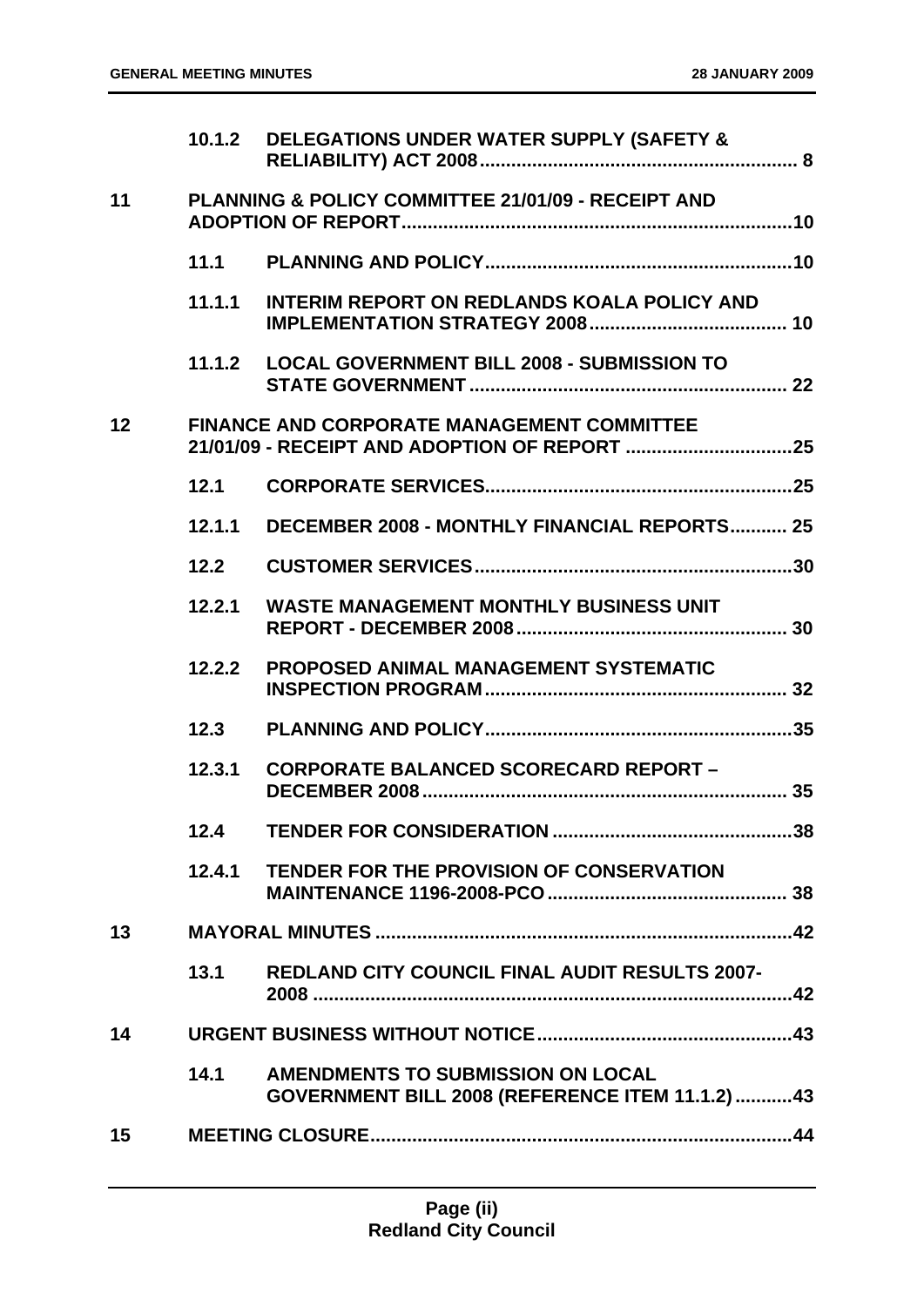#### <span id="page-3-0"></span>**1 DECLARATION OF OPENING**

The Mayor declared the meeting open at 4.00pm and acknowledged the Quandamooka people, who are the traditional custodians of the land on which Council meet. The Mayor also paid Council's respect to their elders, past and present, and extended that respect to any indigenous Australians present.

#### **2 DEVOTIONAL SEGMENT**

Pastor Richard Kingham of the Redlands Ministers' Fellowship, led Council in a brief devotional segment.

#### **3 RECORD OF ATTENDANCE AND LEAVE OF ABSENCE**

#### **MEMBERS PRESENT:**

| Cr M Hobson PSM     | Mayor                                  |
|---------------------|----------------------------------------|
| Cr T Bowler         | Deputy Mayor and Councillor Division 6 |
| Cr W Boglary        | <b>Councillor Division 1</b>           |
| Cr C Ogilvie        | <b>Councillor Division 2</b>           |
| Cr D Henry          | <b>Councillor Division 3</b>           |
| Cr P Dowling        | <b>Councillor Division 4</b>           |
| Cr B Townsend       | <b>Councillor Division 5</b>           |
| Cr M Elliott        | <b>Councillor Division 7</b>           |
| <b>Cr K Reimers</b> | <b>Councillor Division 8</b>           |
| Cr K Williams       | <b>Councillor Division 9</b>           |
| Cr H Murray         | <b>Councillor Division 10</b>          |
|                     |                                        |

#### **EXECUTIVE LEADERSHIP GROUP:**

| Mr G Stevenson PSM | <b>Chief Executive Officer</b>                  |
|--------------------|-------------------------------------------------|
| Mr G Underwood     | <b>General Manager Planning &amp; Policy</b>    |
| Mr R Turner        | <b>General Manager Corporate Services</b>       |
| Mr L Smith         | <b>Acting General Manager Customer Services</b> |
| Mr G Soutar        | General Manager Redland Water & Waste           |

#### **MINUTES:**

Mrs T Dunn **Corporate Meetings & Registers Team Leader** 

#### **4 RECEIPT AND CONFIRMATION OF MINUTES**

| Moved by:    | Cr Ogilvie |
|--------------|------------|
| Seconded by: | Cr Reimers |

That the minutes of the General Meeting of Council held on 17 December 2008 be confirmed.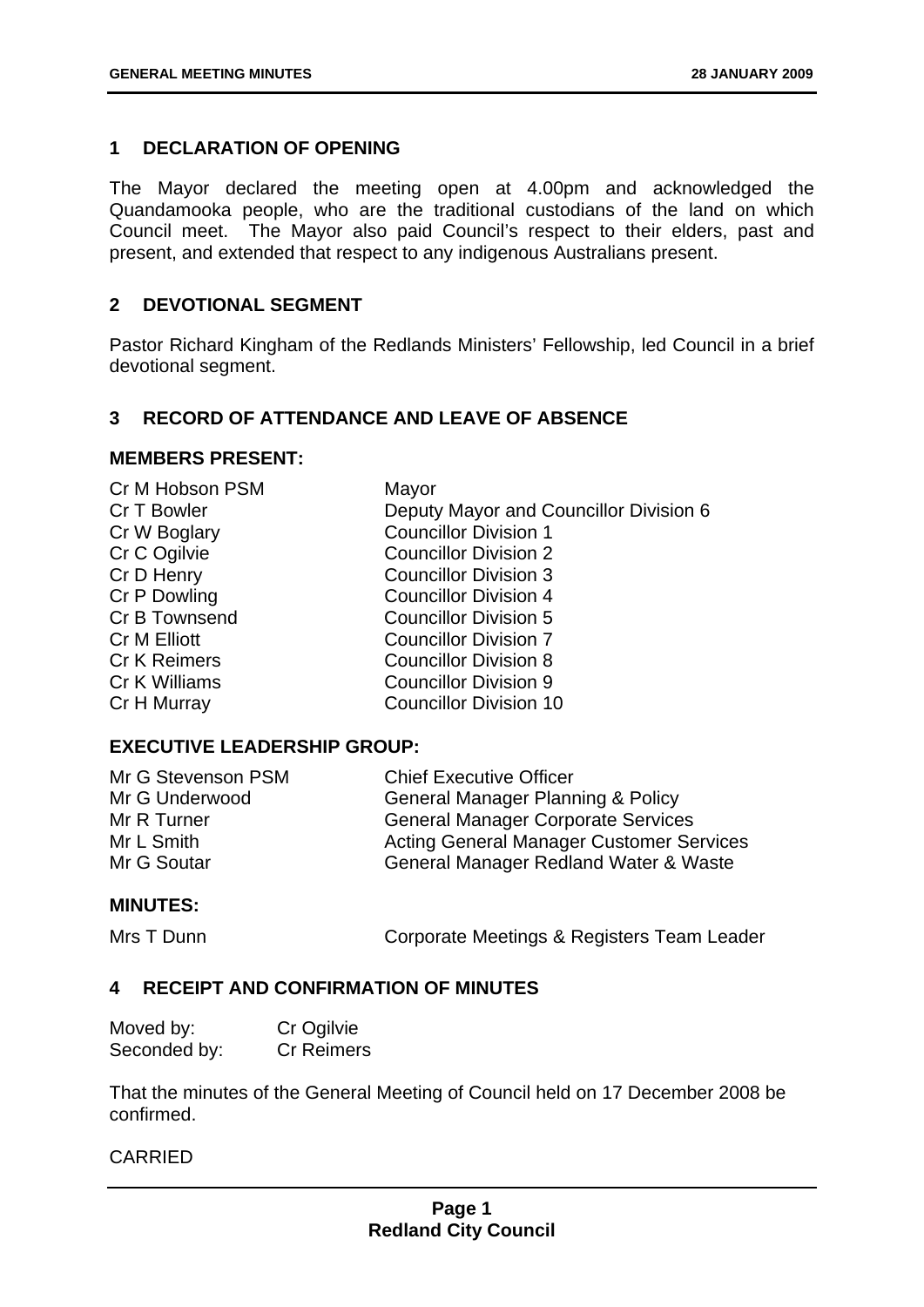#### <span id="page-4-0"></span>**5 MATTERS OUTSTANDING FROM PREVIOUS GENERAL MEETING MINUTES**

#### **5.1 REPORT FROM CHIEF EXECUTIVE OFFICER**

#### **5.1.1 PETITION REGARDING RABY BAY CANAL LEVY CHARGES**

At the General Meeting of 26 September 2007, Council resolved that a report be presented to Council addressing a petition which requests that Council contribute 50% of the cost annually to maintain the Raby Bay canals.

A report regarding this matter was presented to Council on 19 December 2007 where consideration of the item was deferred to a future meeting to enable a more detailed report to be prepared and that the report also consider the same issues for Aquatic Paradise and Sovereign Lakes. This report was presented to Council on 28 May 2008 and Council resolved to defer this item until further legal advice is received regarding the legitimacy of the benefit area levy in raising monies for repair to revetment walls.

#### **5.1.2 REQUEST FOR REPORT – REVIEW OF CURRENT POSITION ON MANAGEMENT OF SHOPPING TROLLEYS**

At the General Meeting of 30 April 2008, it was resolved that a report be prepared and presented to Council to review the current position on the management of shopping trolleys and to provide additional options for compliance.

A report addressing this matter will be presented to the Planning & Policy Committee meeting on 18 February 2009.

#### **5.1.3 REQUEST FOR REPORT – PROTECTING SIGNIFICANT VEGETATION**

At the General Meeting of 28 May 2008, it was resolved that a report be prepared and presented to Council on the steps Council is taking to protect significant vegetation through the Development Assessment process.

A report addressing this matter will be presented to a Planning & Policy Committee Meeting in March 2009.

#### **5.1.4 REQUEST FOR REPORT – RESEARCH ON THE IMPACT OF TRAIL BIKES ON THE REDLANDS**

At the General Meeting of 30 July 2008, Council resolved that research on the current impacts of trail bikes on the Redlands natural areas be undertaken.

A report addressing this matter will be presented to a Planning & Policy Committee Meeting in September 2009.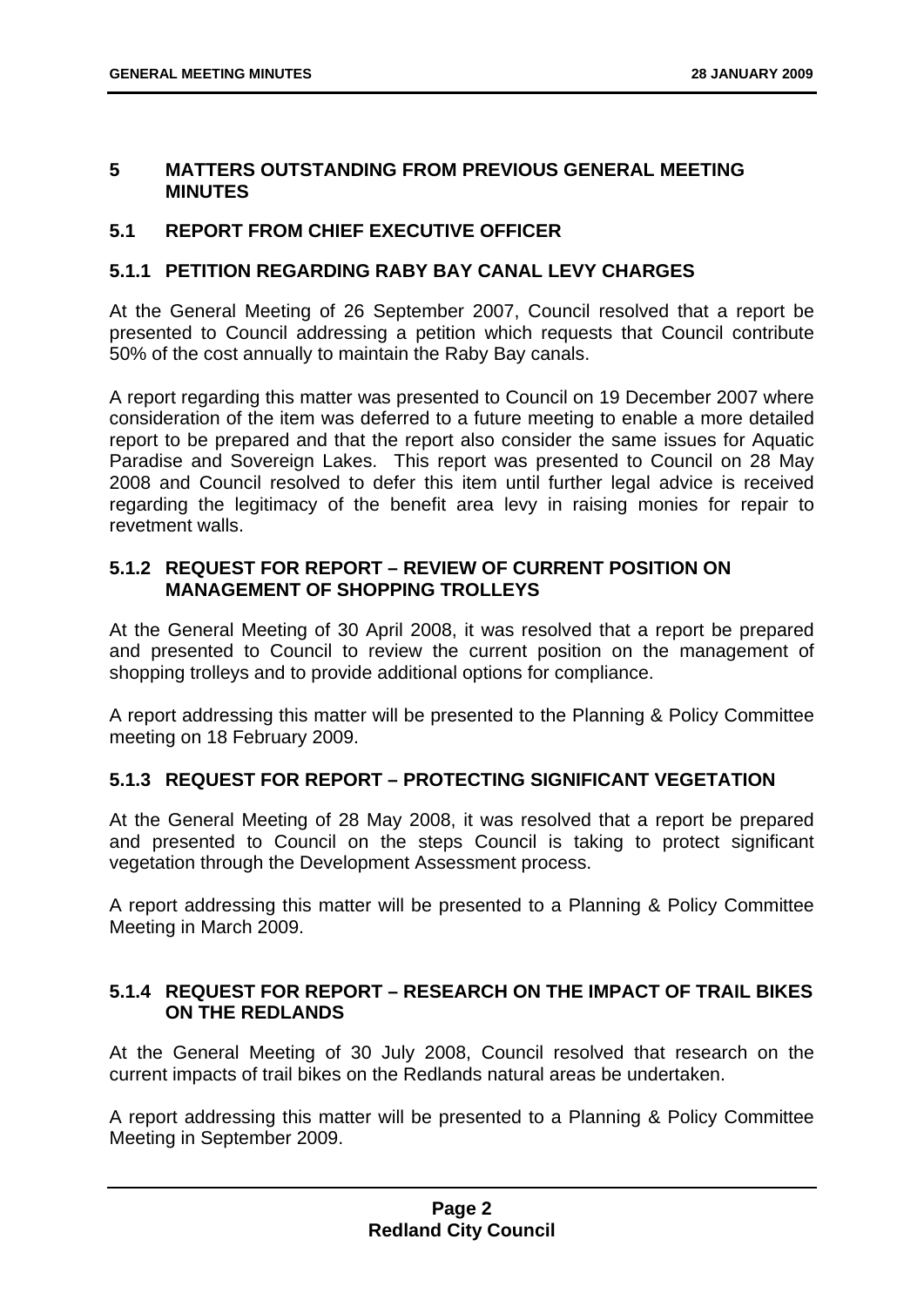#### <span id="page-5-0"></span>**5.1.5 SOUTH STREET ACCESS AND EGRESS OPTIONS REPORT**

At the General Meeting of 29 October 2008, Council resolved that the petition from business operators and stakeholders from South Street and Enterprise Street, objecting to the trial closure of South Street, be received and considered when a further report is prepared and presented to Council in this matter.

At the same General Meeting on this matter, Council resolved that a new report be presented to Council to include the following:

- 1. Analysis of the available options for access and egress in and around South Street environs;
- 2. Proposal for community consultation to ascertain potential impacts and how these could be mitigated, monitored and reported; and
- 3. Concept plans and financial implications of options.

A report will be presented to Council in due course, pending further investigations. The petitioners have been advised of Council's resolution in this matter.

#### **5.1.6 POTENTIAL FORMATION OF A BUSINESS IMPROVEMENT DISTRICT**

At the General Meeting of 29 October 2008, Council resolved that a report be prepared and presented to Council outlining the potential formation of a BID (Business Improvement District) in the precinct now formally recognised at CBD (Capalaba Business District).

A report addressing this matter will be presented to a Planning and Policy Committee Meeting in April 2009.

#### **6 PUBLIC PARTICIPATION**

#### **MOTION TO ADJOURN MEETING**

| Moved by:    | Cr Henry           |
|--------------|--------------------|
| Seconded by: | <b>Cr Williams</b> |

That the proceedings of the meeting adjourn for a public participation segment.

#### CARRIED

The following speakers addressed Council:

- 1. Mr R Carter of Macleay Island addressed Council regarding the plight of migratory birds in Moreton Bay wetlands.
- 2. Mr F Bradley of Cleveland and Russell Island addressed Council regarding expenditure on roadworks on the Bay Islands.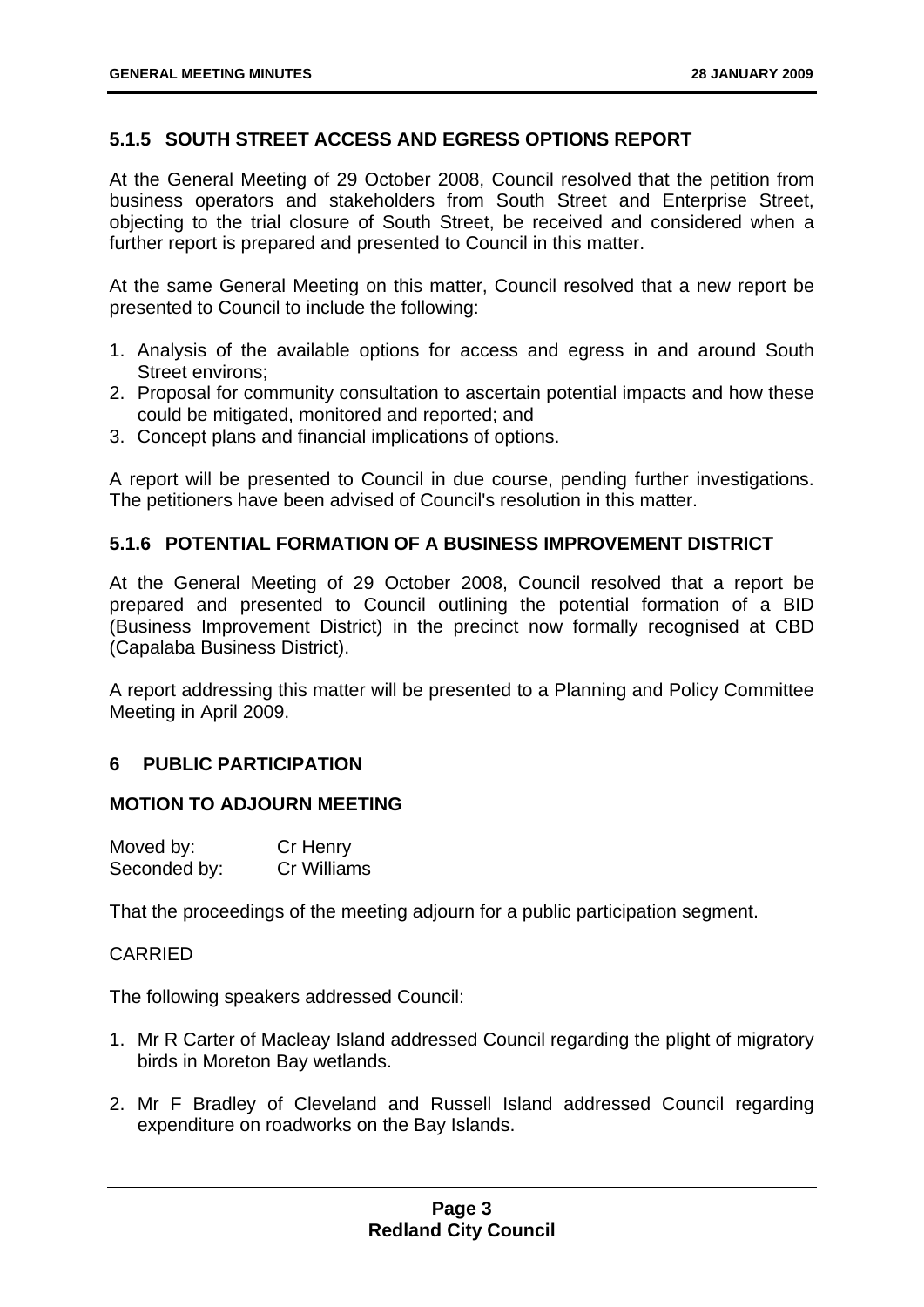<span id="page-6-0"></span>3. A gentleman, on behalf of Mr K Houzvicka of Redland Bay, addressed Council regarding issues relating to removal of vegetation from Mr Houzvicka's property.

#### **MOTION TO RESUME MEETING**

| Moved by:    | <b>Cr Elliott</b> |
|--------------|-------------------|
| Seconded by: | Cr Williams       |

That the proceedings of the meeting resume.

#### CARRIED

#### **7 PETITIONS/PRESENTATIONS**

Nil.

#### **8 MOTION TO ALTER THE ORDER OF BUSINESS**

Nil.

#### **9 DECLARATION OF INTEREST ON ANY ITEMS OF BUSINESS**

Nil.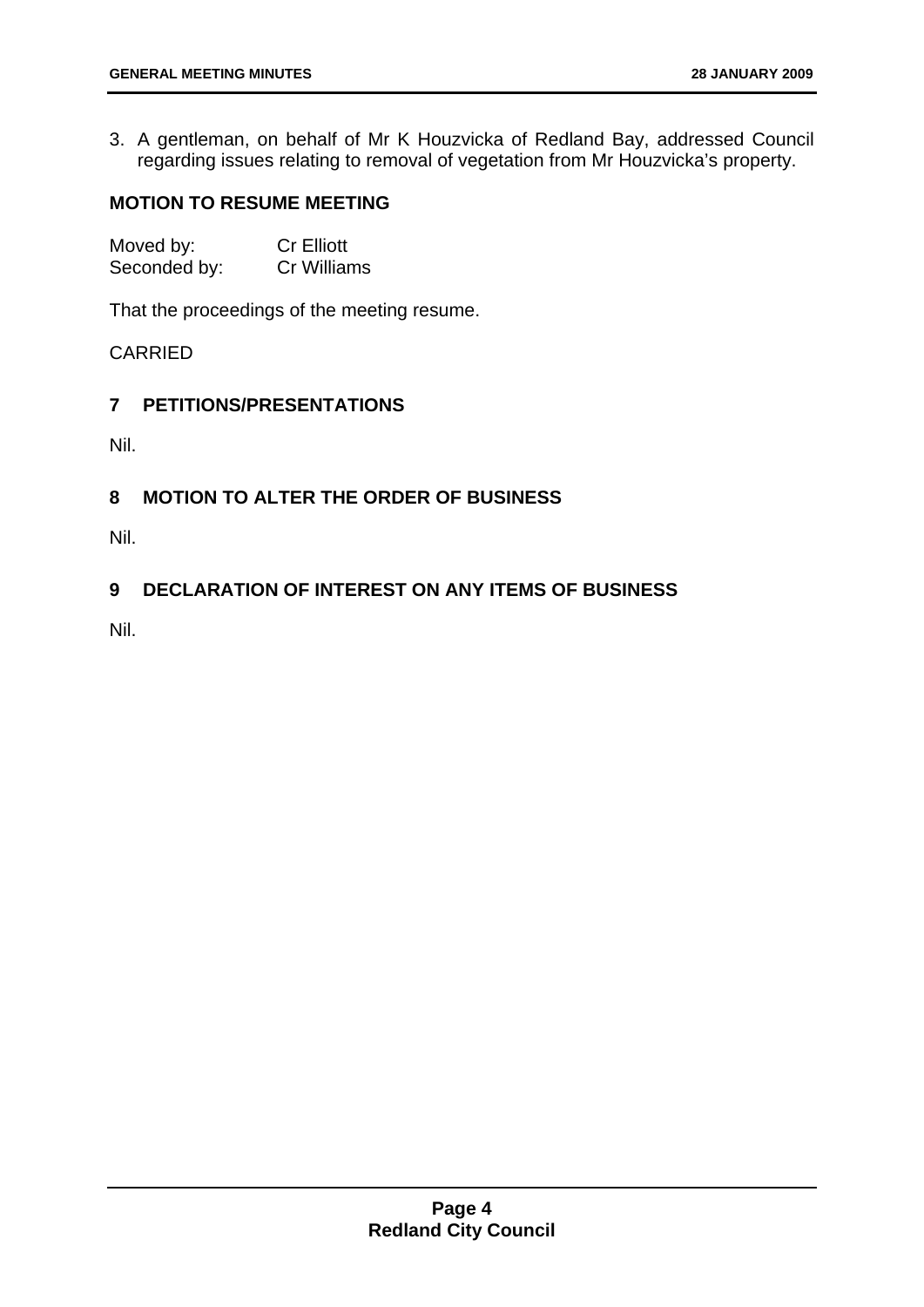#### <span id="page-7-0"></span>**10 REDLAND WATER AND WASTE COMMITTEE 20/01/09 - RECEIPT AND ADOPTION OF REPORT**

| Moved by:    | Cr Henry   |
|--------------|------------|
| Seconded by: | Cr Boglary |

That the Redland Water and Waste Committee Report of 20 January 2009 be received.

CARRIED

#### **10.1 REDLAND WATER AND WASTE**

#### **10.1.1 REDLAND WATER & WASTE COUNCIL BUSINESS UNIT REPORT - DECEMBER 2008**

| <b>Dataworks Filename:</b>       | <b>WW Redland Water &amp; Waste Committee</b><br><b>WS Redland Water &amp; Waste Committee</b>                                   |
|----------------------------------|----------------------------------------------------------------------------------------------------------------------------------|
| <b>Attachments:</b>              | <b>Business Unit Report - December 2008</b><br>Appendix A - Wastewater treatment plants<br>supplementary performance information |
| <b>Responsible Officer Name:</b> | <b>Gary Soutar</b><br><b>General Manager Redland Water &amp; Waste</b>                                                           |
| <b>Author Name:</b>              | <b>Gary Soutar</b><br><b>General Manager Redland Water &amp; Waste</b>                                                           |

#### **EXECUTIVE SUMMARY**

The Redland Water & Waste (RWW) Council Business Unit report is presented to Council for noting. The report provides the business unit's performance for the month of December 2008 and covers financial and non-financial indicators for water and wastewater.

It is expected that, most of the time the report findings will be "business as usual". Where exceptions occur, these will be highlighted.

The report provides a regular opportunity for Council to consider the performance of RWW and to respond to any exceptional reporting.

Council is provided with the option to accept the report or, accept it and request additional information or a review of performance.

#### **PURPOSE**

To report on the ongoing performance of the business unit against key performance indicators (KPIs).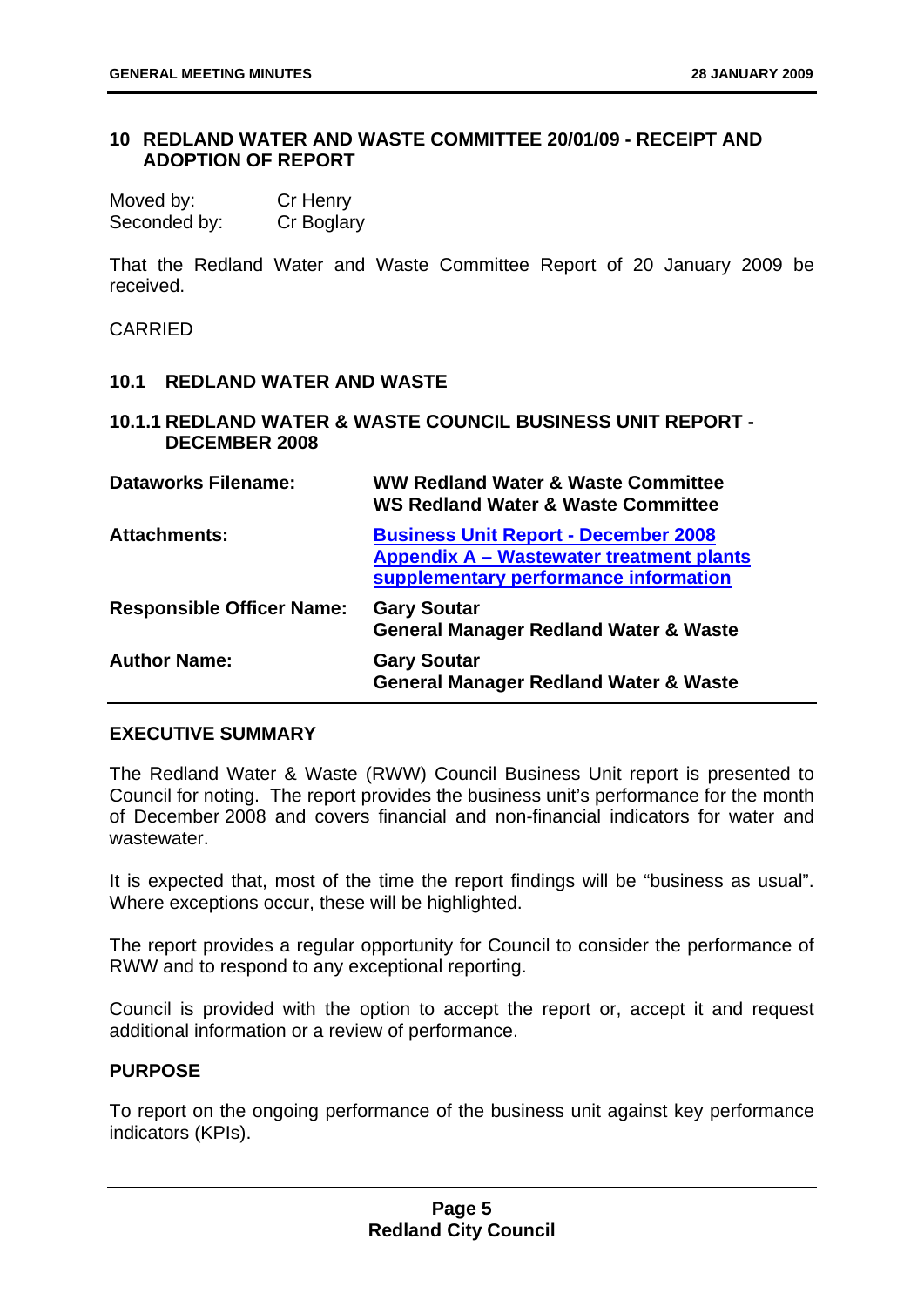#### **BACKGROUND**

RWW's performance plan identifies KPIs for which performance targets have been agreed with Council. Reporting is done each month through the RWW Committee.

#### **ISSUES**

The report is provided to Council as a means of monitoring the performance of RWW for the activities of water and wastewater.

The first part of the report comprises a "snapshot" of the business unit's achievement in meeting KPIs (year-to-date) and financial report card.

The report then provides specific financial report and commentary, capital expenditure (graphically) and a detailed customer overview.

The main body of the report focuses on actual levels of achievement against the KPIs for the month. Where exceptions have occurred and targets not met, an explanation is given as well as action taken to improve performance.

The report closes with a summary of the major issues for each group during the month.

#### **RELATIONSHIP TO CORPORATE PLAN**

The recommendation primarily supports Council's strategic priority to provide and maintain water and wastewater services to sustain our community.

Providing this report also supports Council's Governance strategic priority to provide a clear organisational direction supported by effective leadership and a framework of policies, plans and strategies that are responsive to the community's needs and which promote accountable and ethical standards of practice.

#### **FINANCIAL IMPLICATIONS**

There are no direct financial implications resulting from this report. Financial implications may result where Council requests a performance review or requests an increase in performance standards.

#### **CONSULTATION**

Consultation has occurred with:

- Manager Treatment Operations, RWW; and
- Senior Advisor, Financial Management, RWW.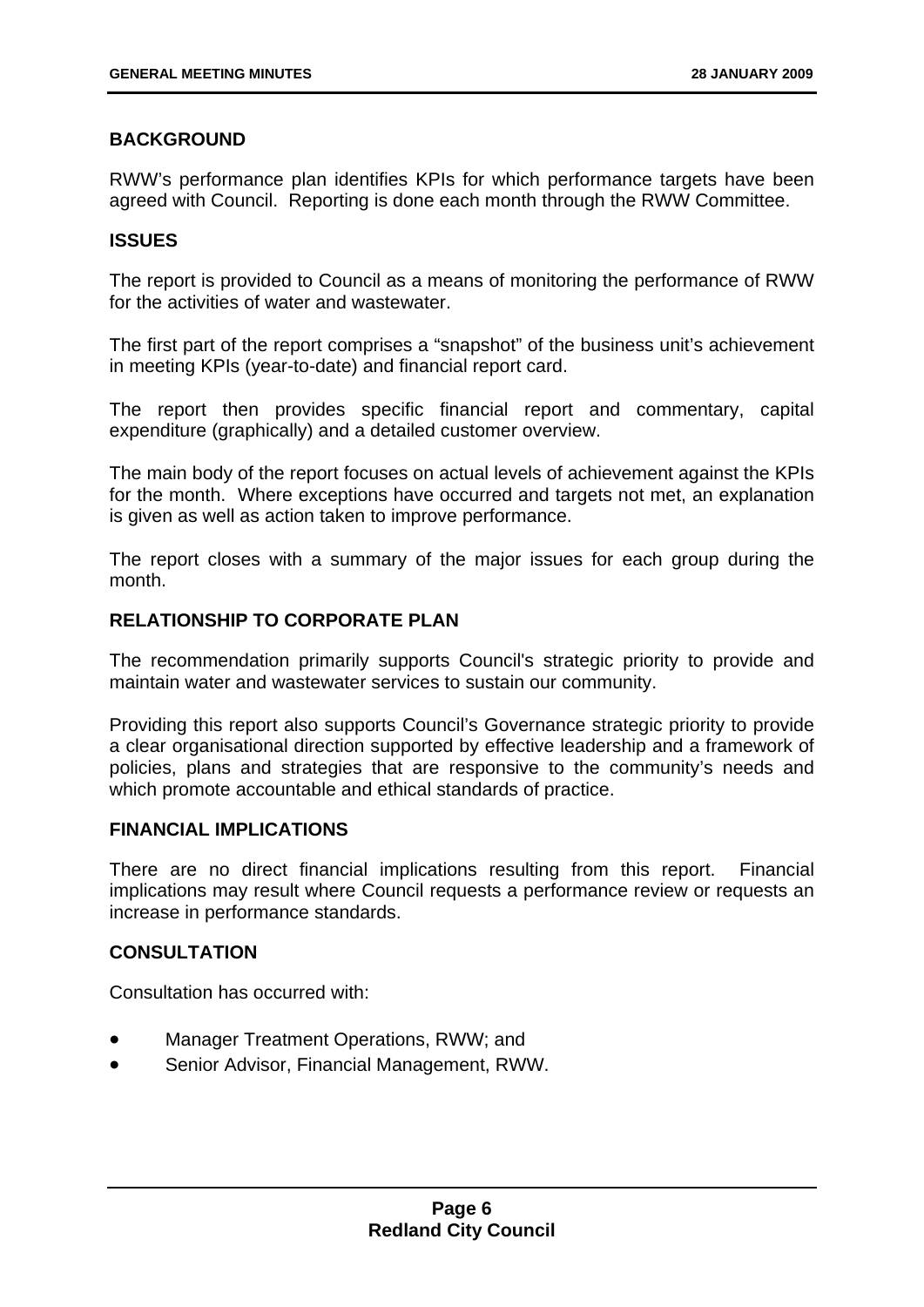#### **OPTIONS**

#### **PREFERRED**

That Council resolve to accept the Redland Water & Waste Council Business Unit Report for December 2008, as presented in the attachment.

#### **ALTERNATIVE**

That Council accepts the report and requests additional information or a review of performance.

#### **OFFICER'S/COMMITTEE RECOMMENDATION/ COUNCIL RESOLUTION**

| Moved by:    | Cr Henry   |
|--------------|------------|
| Seconded by: | Cr Boglary |

**That Council resolve to accept the Redland Water & Waste Council Business Unit Report for December 2008, as presented in the attachment.**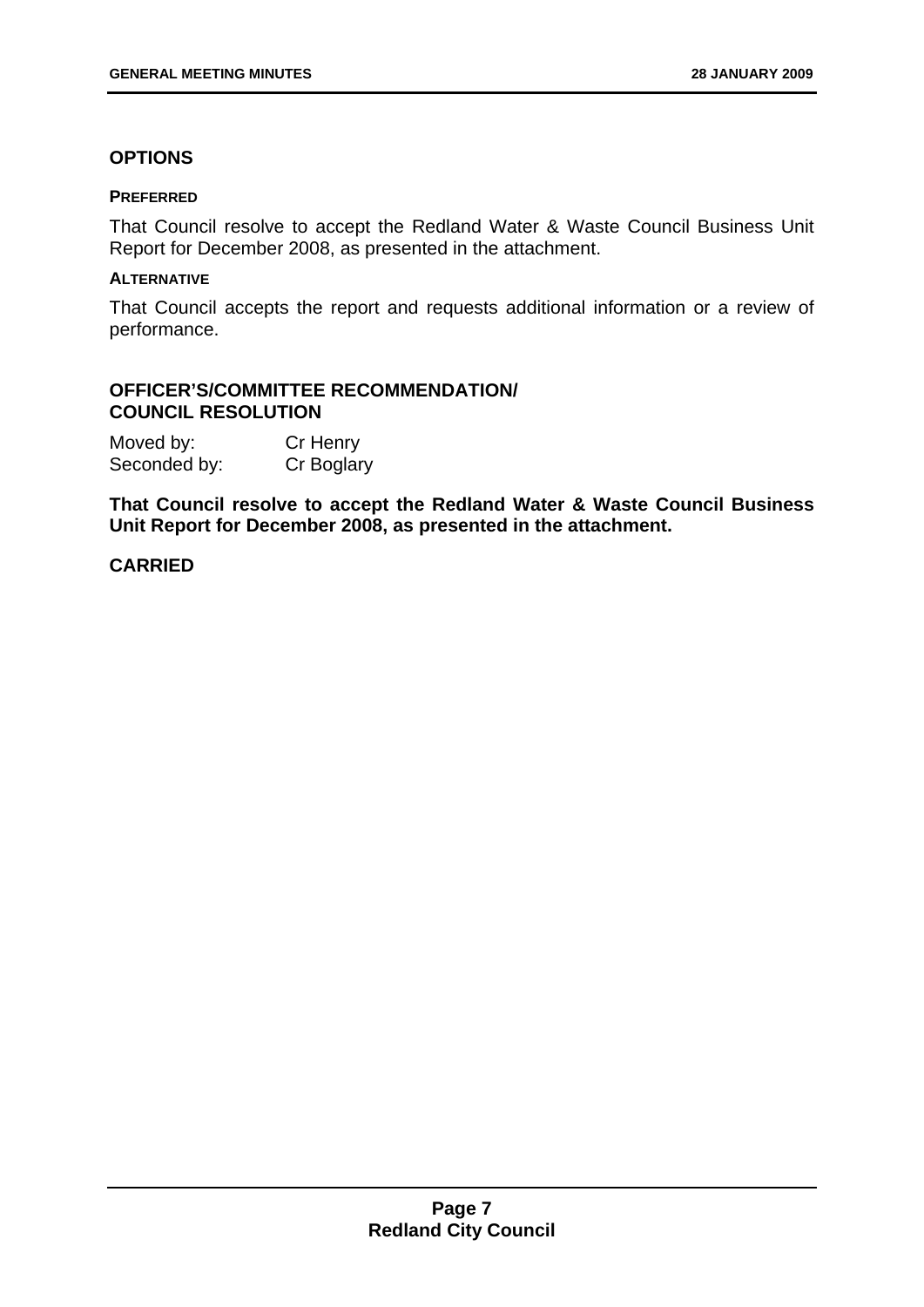#### <span id="page-10-0"></span>**10.1.2 DELEGATIONS UNDER WATER SUPPLY (SAFETY & RELIABILITY) ACT 2008**

| <b>Dataworks Filename:</b>       | WS Regulation - Water Supply Safety & Reliability<br>Act               |
|----------------------------------|------------------------------------------------------------------------|
| <b>Responsible Officer Name:</b> | <b>Gary Soutar</b><br><b>General Manager Redland Water &amp; Waste</b> |
| <b>Author Name:</b>              | Michelle Vanyai<br><b>Senior Project Officer</b>                       |

#### **EXECUTIVE SUMMARY**

Redland City Council (RCC) is a registered water service provider (WSP) under the *Water Supply (Safety & Reliability) Act 2008*. In order for RCC to carry out its obligations as a WSP, it is recommended that Council delegate its WSP powers to appoint authorised persons under Chapter 2, Part 3, Division 4, section 45 of the *Water Supply (Safety and Reliability) Act 2008* to the Chief Executive Officer (CEO).

Delegating authority to the CEO of section 45 allows the WSP to carry out operational and enforcement activities under the specified act.

#### **PURPOSE**

The purpose of this report is to recommend that Council delegate its powers to appoint authorised persons under section 45 of the *Water Supply (Safety and Reliability) Act 2008* to the CEO.

#### **BACKGROUND**

In October Council resolved to delegate authority, under section 472 of the *Local Government Act 1993*, to the Chief Executive Officer to exercise the powers and responsibilities relating to Chapter 2, Part 3, sections 33, 34, 36, 37 and 43 and Chapter 5, Part 9, sections 475 and 476 of the *Water Supply (Safety and Reliability) Act 2008*. Inadvertently omitted from the list of sections was section 45 - the power to appoint a person as an authorised person.

#### *"s45 Appointing authorised persons*

*A service provider may appoint a person to be an authorised person of the service provider if—* 

- *(a) the service provider is satisfied the person has the necessary expertise or experience to be an authorised person; or*
- *(b) the person has satisfactorily finished training approved by the service provider."*

This section requires delegation by Council to the CEO to enable the CEO to appoint authorised persons.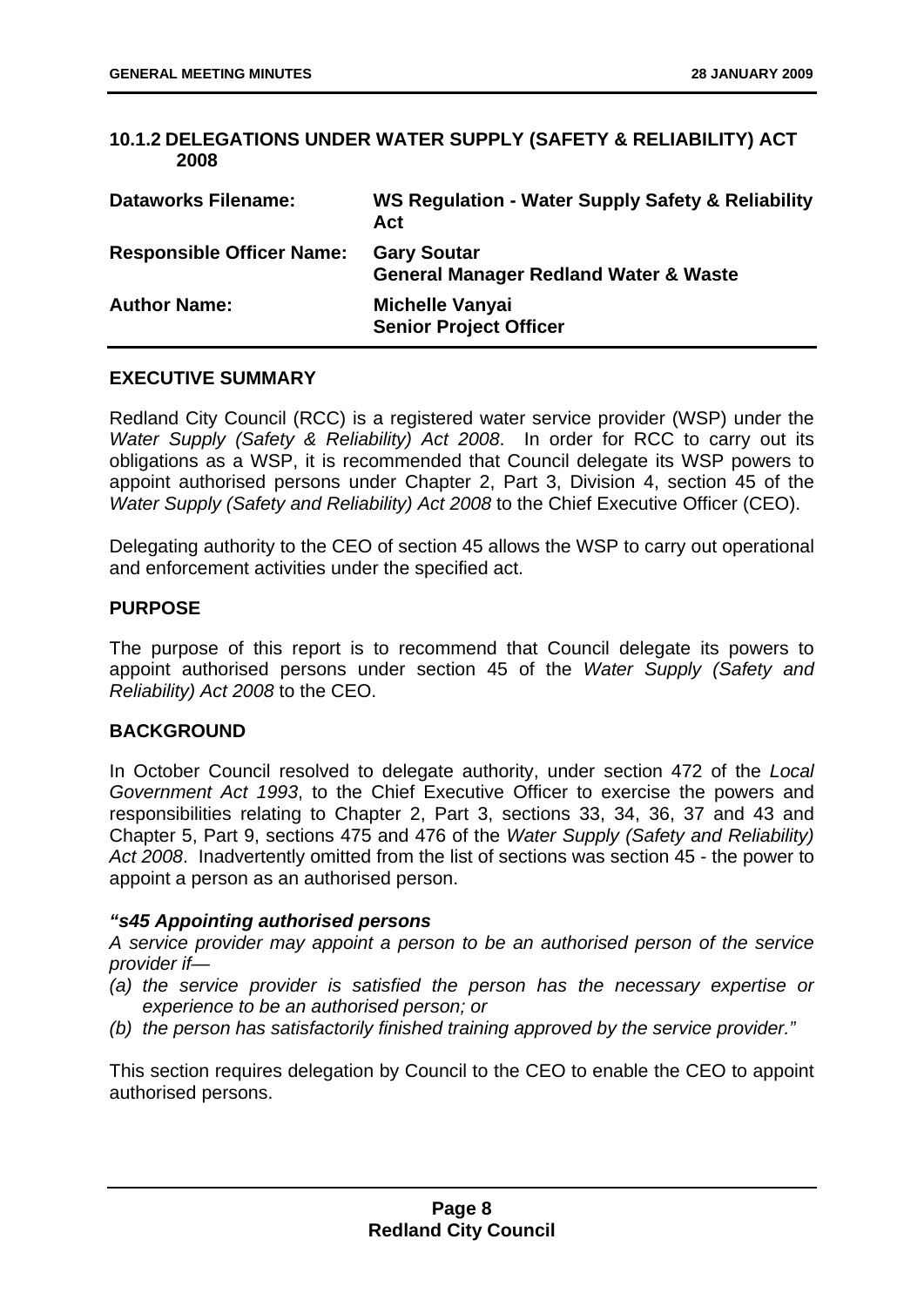#### **ISSUES**

Delegation of the WSP powers under section 45 of the *Water Supply (Safety and Reliability) Act 2008* enables the CEO to appoint suitably qualified, experienced and trained officers of Council as authorised persons under this Act to enforce the following previously delegated powers:

- s33 Power to disconnect unauthorised connections
- s34 Power to direct remedial work
- s36 Power to enter places for restricted purposes
- s37 Power to enter place to read, check, maintain or replace Meter
- s43 Notice of service provider water restriction must be given

#### **RELATIONSHIP TO CORPORATE PLAN**

The recommendation primarily supports Council's strategic priority to provide and maintain water, waste services, roads, drainage and support the provision of transport and waterways infrastructure.

#### **FINANCIAL IMPLICATIONS**

There are no financial implications relating to the delegation of authority recommended in this report.

#### **CONSULTATION**

Consultation has occurred with the Corporate Meetings and Registers Team.

#### **OPTIONS**

#### **PREFERRED**

That Council resolve to delegate authority to the Chief Executive Officer to exercise the powers and responsibilities relating to Chapter 2, Part 3, section 45 of the *Water Supply (Safety and Reliability) Act 2008*.

#### **ALTERNATIVE**

That Council resolve not to delegate the recommended power.

#### **OFFICER'S/COMMITTEE RECOMMENDATION/ COUNCIL RESOLUTION**

| Moved by:    | Cr Henry   |
|--------------|------------|
| Seconded by: | Cr Boglary |

**That Council resolve to delegate to the Chief Executive Officer its powers under Chapter 2, Part 3, Division 4, section 45 of the** *Water Supply (Safety and Reliability) Act 2008,* **to appoint authorised persons.**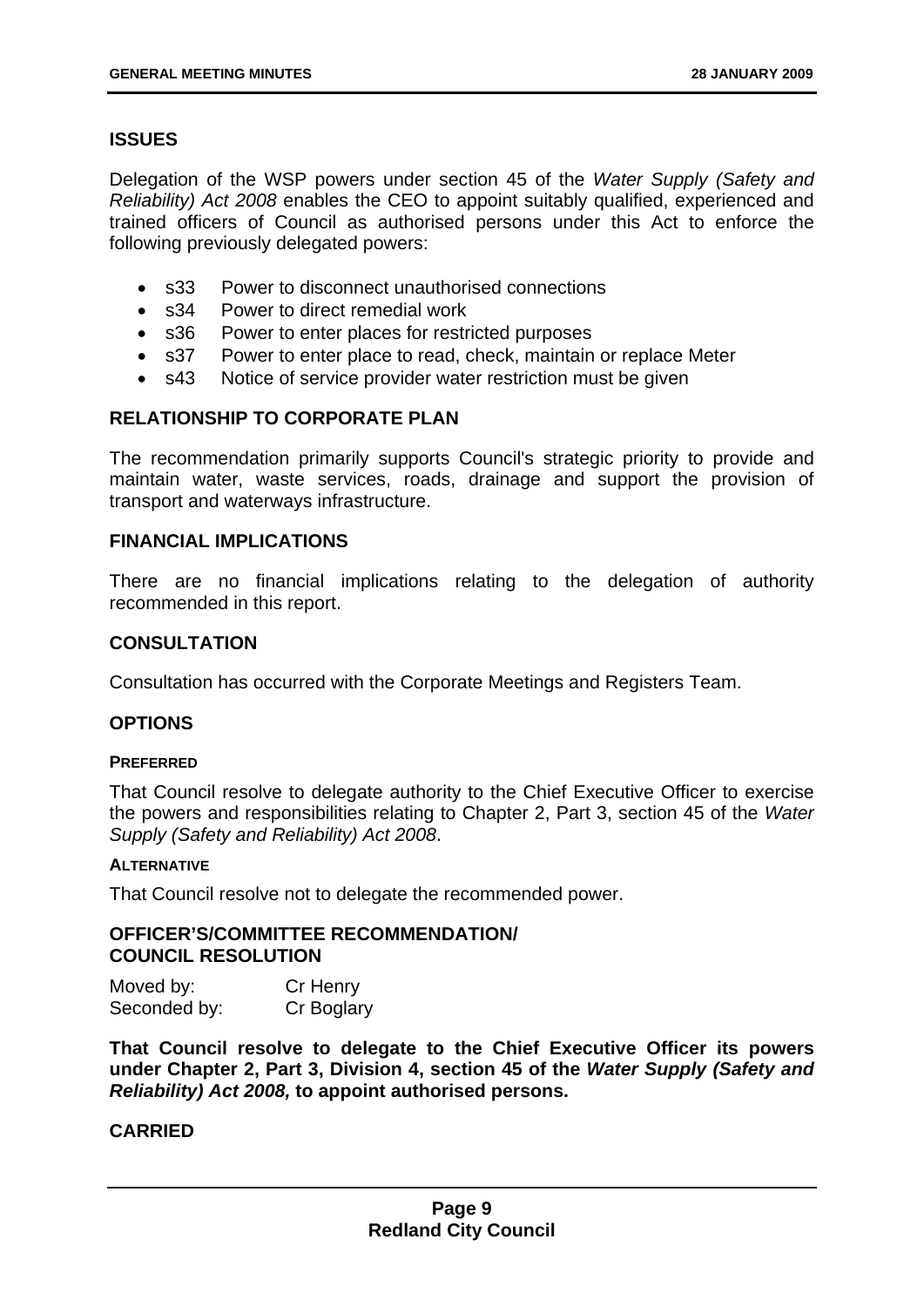#### <span id="page-12-0"></span>**11 PLANNING & POLICY COMMITTEE 21/01/09 - RECEIPT AND ADOPTION OF REPORT**

| Moved by:    | Cr Ogilvie        |
|--------------|-------------------|
| Seconded by: | <b>Cr Reimers</b> |

That the Planning & Policy Committee Report of 21 January 2009 be received.

#### CARRIED

| 11.1 PLANNING AND POLICY            |                                                                 |
|-------------------------------------|-----------------------------------------------------------------|
| <b>IMPLEMENTATION STRATEGY 2008</b> | <b>11.1.1 INTERIM REPORT ON REDLANDS KOALA POLICY AND</b>       |
| <b>Dataworks Filename:</b>          | <b>Koala Policy and Strategy</b>                                |
| <b>Responsible Officer Name:</b>    | <b>Gary Photinos</b><br><b>Manager Environmental Management</b> |
| <b>Author Name:</b>                 | Dan Carter                                                      |

#### **EXECUTIVE SUMMARY**

In January 2008 council adopted the Koala Policy and Implementation Strategy 2008 in which an action from the plan was to report to Council on the implementation of the strategy with an interim report.

**Senior Advisor Natural Environment** 

The strategy has identified 150 actions to be undertaken by Council departments to assist in meeting Council's policy objective.

In undertaking this review, 73 tasks have commenced or been undertaken (some tasks are meeting multiple actions and others there is multiple tasks for a single action being undertaken or commenced).

Key undertakings have been the allocation of budget for the purchase of urban koala habitat, and funds for the implementation of the strategy were approved for this financial year. It has been identified that approximately 1.6ha of area has been revegetated since last October. There have been approximately 2,693 koala food trees planted throughout the city.

In addition, as matter of formality, the previous Koala Conservation Policy and Strategy POL-0362 adopted by Council 28 August 2002 was inadvertently not declared obsolete at the time the new policy was adopted and therefore still remains on Council official policy register. It is recommended that this old policy be declared obsolete.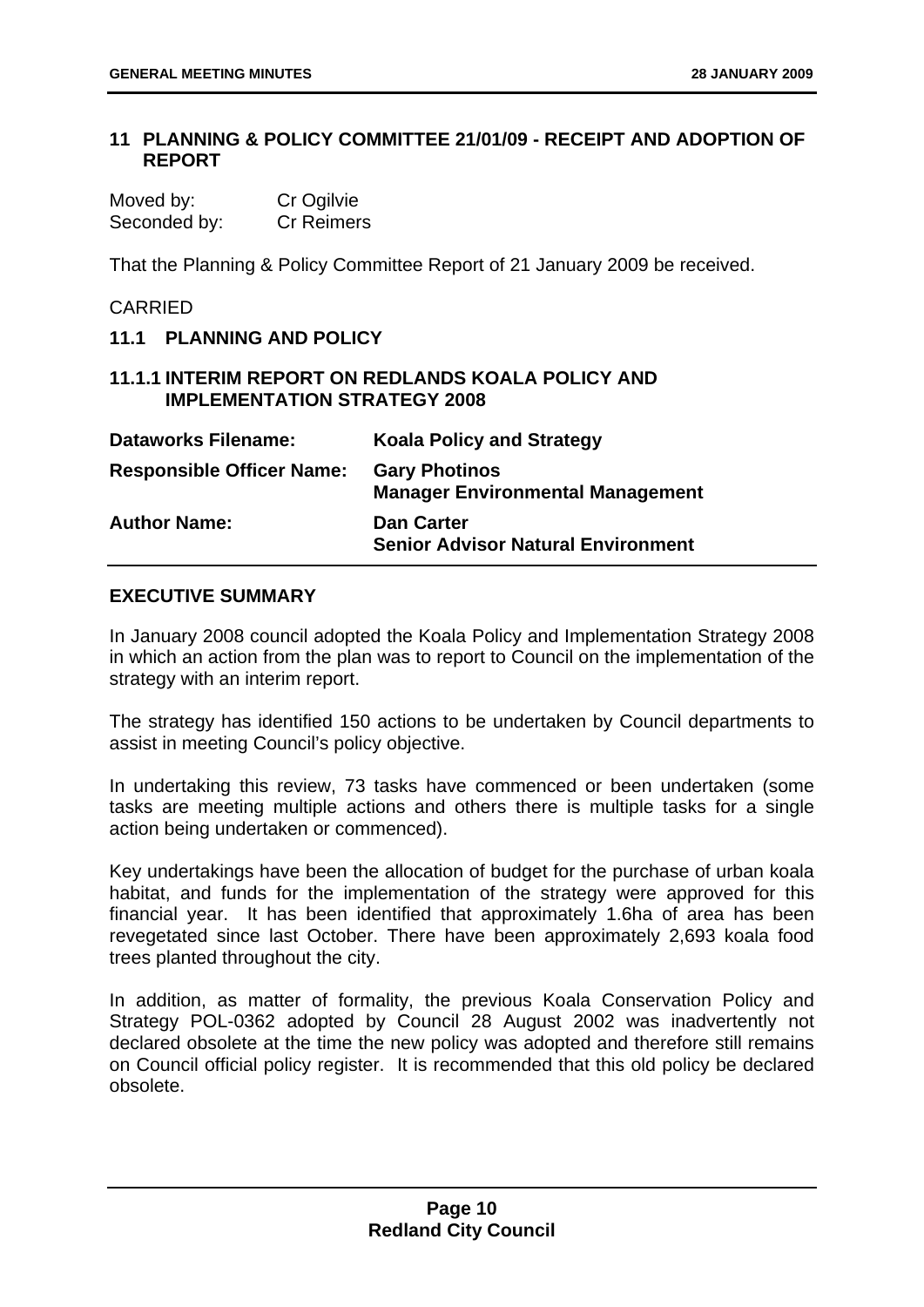#### **PURPOSE**

That Council resolve to note interim report on the implementation of the Koala Policy and Strategy 2008 and to declare as obsolete, the *Koala Conservation Management Policy* (*POL-0362)* adopted by Council in 28 August 2002.

#### **BACKGROUND**

- On 2 and 3 September 2007 Council facilitated the Redlands Koala Summit, which put forward conclusions.
- On the 14 November 2007 Council resolved to receive the Draft Redlands Koala Policy and Strategy 2007 to immediately commence public consultation until 15 December.
- On 30 January 2008 Council resolved to adopt both the Redlands Koala Policy 2008; and adopt the Redlands Implementation Strategy 2008 for planning purposes and refer funding to the 2008-2009 Budget deliberations.
- On 17 June 2008 Council resolved, as part of 2008/2009 Redland City Council Budget, to increase in the Environment Charge by \$15.

#### **ISSUES**

#### KOALA POLICY 2008

On 30 January 2008 Council resolved to adopt the Koala Policy 2008 whose objective is:

- To provide a new vision and to meet community expectations to stop the rapid continuing decline of koalas by 2011 and take immediate action to recover the existing population to more than 5,000 koalas in the Koala Coast by 2014.
- To educate the whole community that Redlands habitat and its koalas are special, unique and integral to the environmental, social, cultural, and economic wellbeing of the community.
- To measure, map and recognise in the State Koala Plan the unique North Stradbroke Island.

At the time of the adoption of the Koala Policy and implementation Strategy 2008 Council did not resolve to make obsolete the previous Koala Conservation and Management Policy (Corporate Policy POL-0362). Council is requested to now resolve to make POL-0362 obsolete.

#### KOALA IMPLEMENTATION STRATEGY 2008

The Koala Policy Implementation Strategy 2008 has specific actions under each of the policy statements:

1. Impacts of urbanisation and its future growth on the koala population: The 24 actions were assembled under 7 headings; stop koala habitat loss, limit post development impacts, legislation, biodiversity friendly urban design,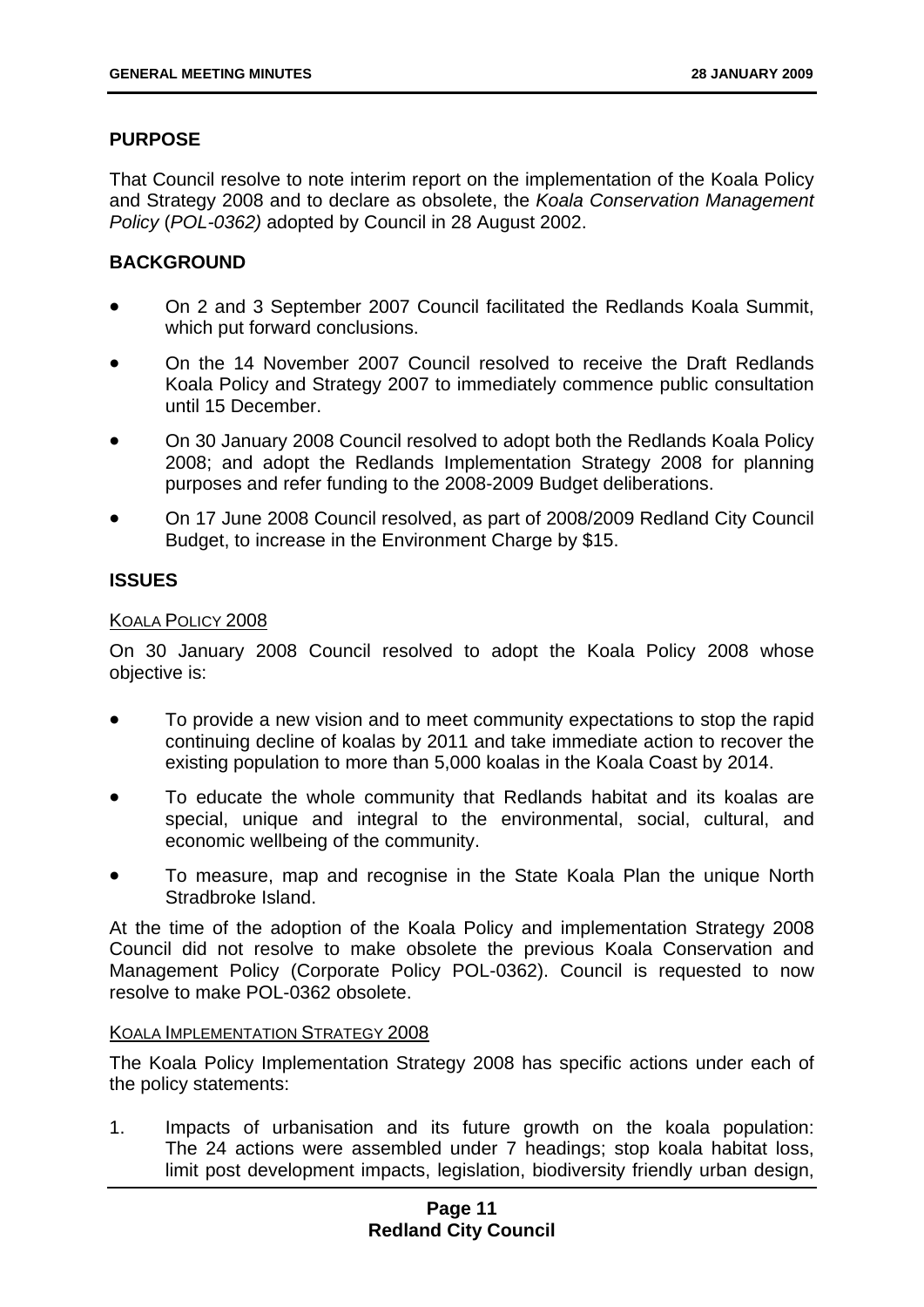identify impacts prior to development, limit impacts during construction of developments and educating legislators.

2. Road and rail koala deaths:

The 29 actions were assembled into 7 headings; koala kills on local roads, behavioral changes (local government roads), local road infrastructure, State roads infrastructure, behavioural change (State roads), koala kills due to trains, new developments.

3. Dog attacks on koalas:

The 11 actions were assembled into 3 headings, Understanding of dog attacks, reduced risk of dog attacks, koala friendly backyards.

- 4. Protect, enhance and increase koala habitat: The 32 actions were assembled into 7 headings; identify and map existing koala habitat, identify and map opportunities for increasing koala habitat, targeted land purchase, increase habitat through development process, incentives – habitat retention and plantings, extension and education and communication.
- 5. Increase koala movement in our neighbourhoods and backyards: The 16 actions were assembled into 5 headings; identifying existing barriers and remove, prevent new barriers, enhancement of corridor linkages, legislation and education.
- 6. Increase research:

The 10 actions were assembled into 5 headings, understanding population dynamics, koala health, collaborative opportunities and prioritizing research, flora research and socio-economic research.

7. Create a koala Active community: The 28 actions were assembled into 4 headings; preparing koala active communities, empowering koala active communities, marketing, promotion and tourism and feedback and monitoring.

#### PRIORITY ACTIONS FROM IMPLEMENTATION STRATEGY

The Redlands Koala Implementation Strategy 2008 (GL–3069-001) identified 11 priority actions to be carried out in the first 12 months.

- 1.1.6 Explore implementation of biodiversity banking and creation of habitat offset mechanisms within the next 12 months.
- 2.2.3 Undertake study and install permanent speed cameras in key locations throughout the Shire.
- 2.3.1 Continue to implement and accelerate implementation of road treatments as per Action Plan to Reduce Koala Hits in Redland shire" and assessment of local roads for koala safety".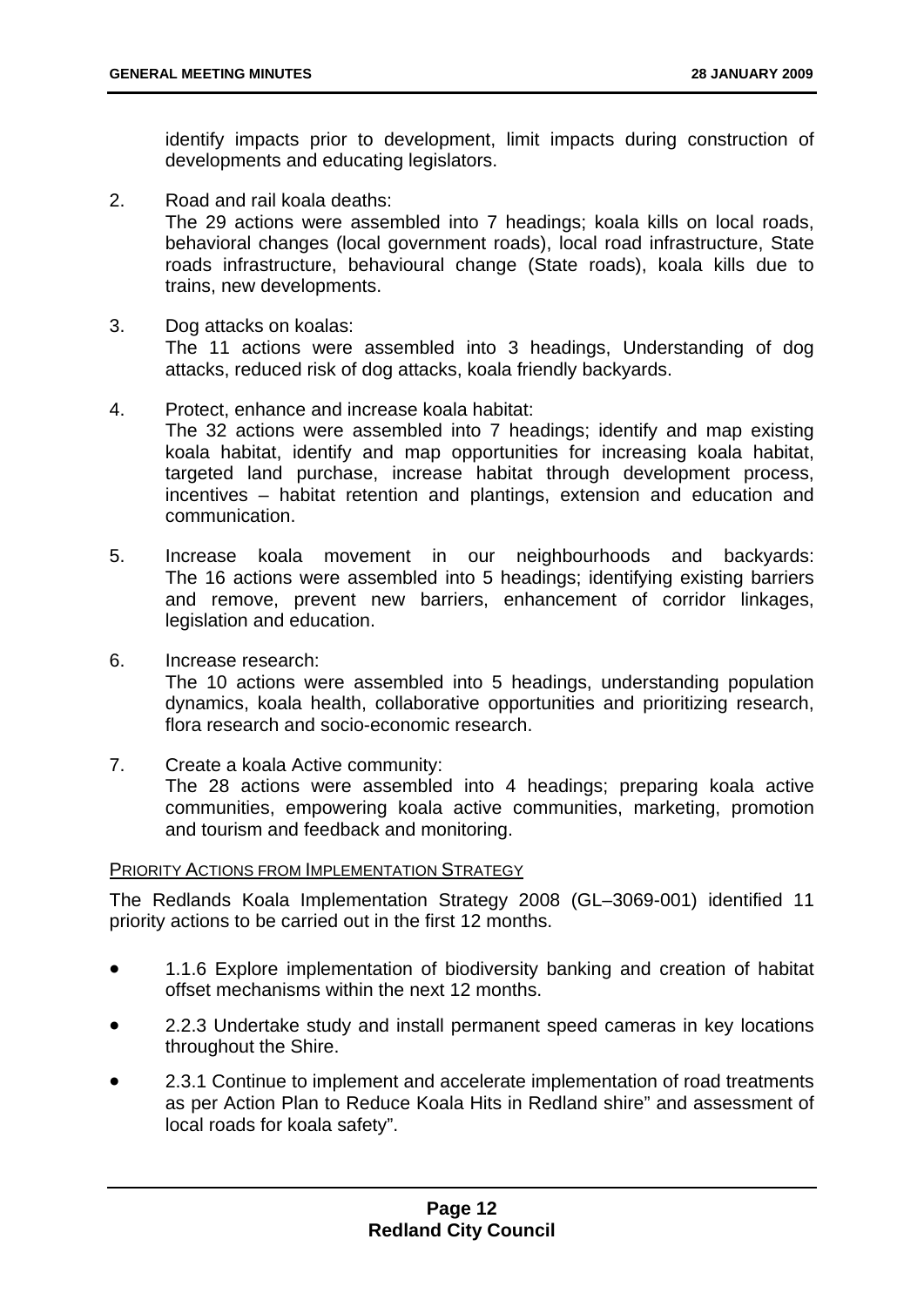- 3.2.3 Compulsory overnight denning or restraint of all dogs throughout the shire. With attention made to community engagement/education of the importance of denning dogs.
- 3.3.2 Explore and expand opportunities to utilize Canine Control Council, pet shops and veterinarian clinics to help promote dog education.
- 4.1.2 Mapping of key koala habitat trees within the urban footprint and protect it through amendments to current RPS.
- 4.2.3 Identify and map existing cleared areas for revegetation (plantings for bio-banking, offsets from development)
- 4.2.10 Extend current Vegetation protection Order across entire Shire and ensure it is consistent with other local governments.
- 6.1.3 Continued collaboration with CRL, Universities and EPA to monitor koala populations on NSI.
- 6.5.1 Support and undertake research into the economic and social values of the Koalas.
- 7.4.1 Interim report after first 6 months undertaking actions undertaken of the koala policy.

It is pleasing to report that all of the priority actions listed have commenced with all being at different stages of development. Completion of the mapping of the North Stradbroke Island koala population will be complete this financial year. Reports on the dog control and extension of vegetation protection orders is currently being investigated.

#### KOALA TASK FORCE

On 5 August 2008 the Premier, the Hon Anna Bligh, announced the need to act on the koala crisis in South East Queensland. A top level taskforce comprising scientific experts, conservation groups, developers, State Government and local councils was formed to recommend action. The Premier said that RSPCA will also be invited to represent pet owners (joint media statement).

Redland City Mayor, Cr Melva Hobson, was invited to be part of Koala Task Force. The Mayor attended the first meeting on 11 August 2008 in which issue papers were distributed.

The issue paper covered the following points:

- Protecting key koala habitat from further development
- Provide koala crossings including tunnels, directional fencing and signage to warn drivers to slow down
- Controlling dog attacks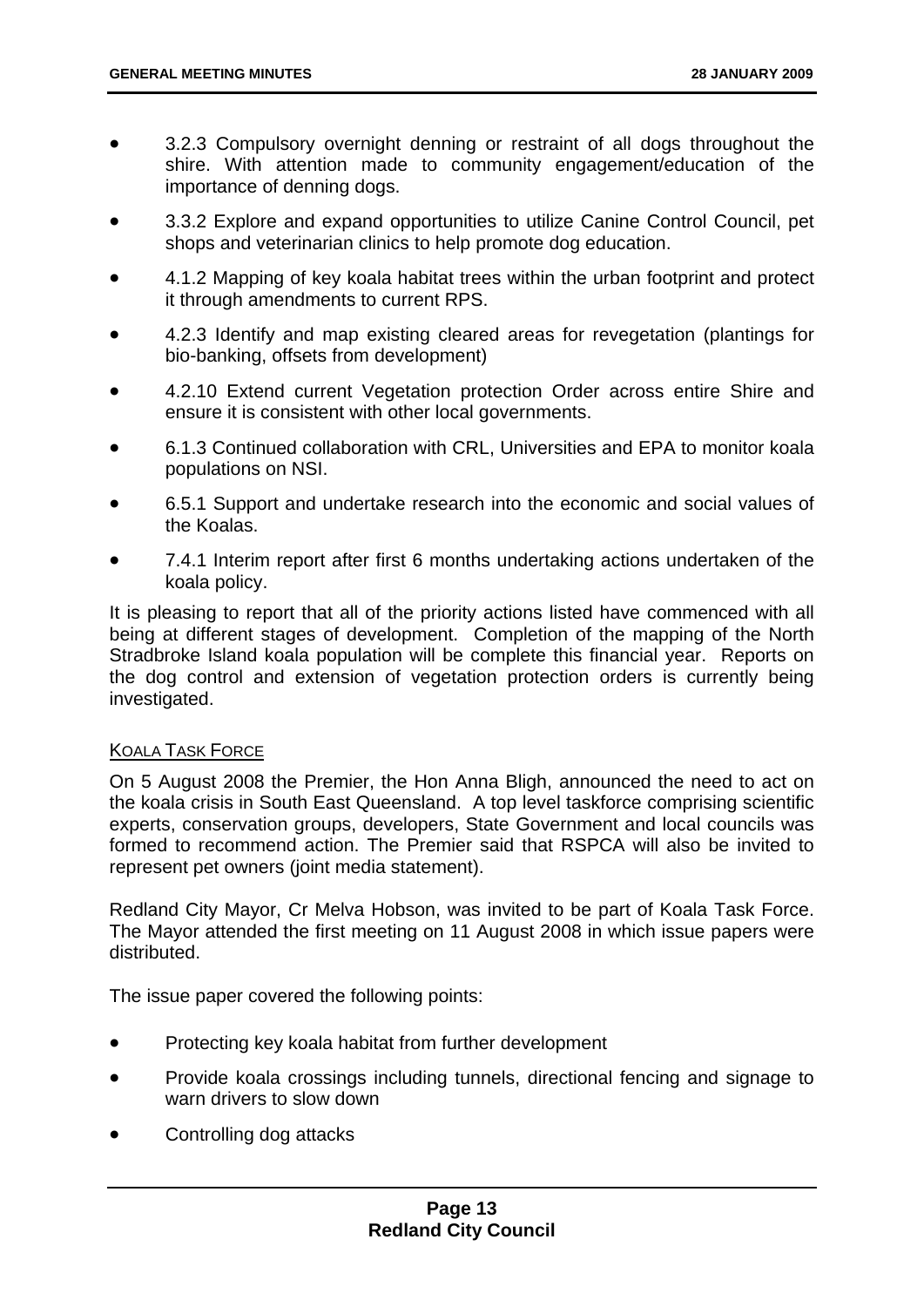- Mandating that only koala-friendly fences, with gaps to allow ease of movement through yards, can be installed around new houses
- Prohibit clearing habitat trees in new development areas

Following a number of meetings and discussions between all members of the taskforce a report was produced in September 2008 "Addressing threats to koala populations in South-East Queensland".

The report made the following recommendations:

- 1. As from the date of Government's response to this taskforce report, it is Queensland Government policy that there will be no net loss of Koala habitat in SEQ. It is government policy to provide a net gain.
- 2. Provide and or acquire funds to achieve Recommendation 1.
- 3. Implement community education and extension.
- 4. Reverse processes that contribute directly to the death and injury of koalas.
- 5. Implement robust and transparent mechanisms for performance monitoring, reporting and research.

#### IMPLEMENTATION AGREEMENTS WITH INTERNAL STAKEHOLDERS

The Environmental Management Group has created implementation agreements with all key stakeholder departments within the Council. The agreements set out to establish the responsibilities, accountabilities and actions within the koala strategy in which they are responsible for and actions in which they are partners. These agreements have been created with the managers from the following groups:

- Land Use Planning,
- Operations and Maintenance,
- Community and Social Planning,
- Marketing and Communications,
- Infrastructure Planning,
- Economic Development,
- Legal Services, and
- Assessment Services.

These agreements have also been counter signed off by the appropriate general manager of the relevant departments. All departments have signed off on these agreements.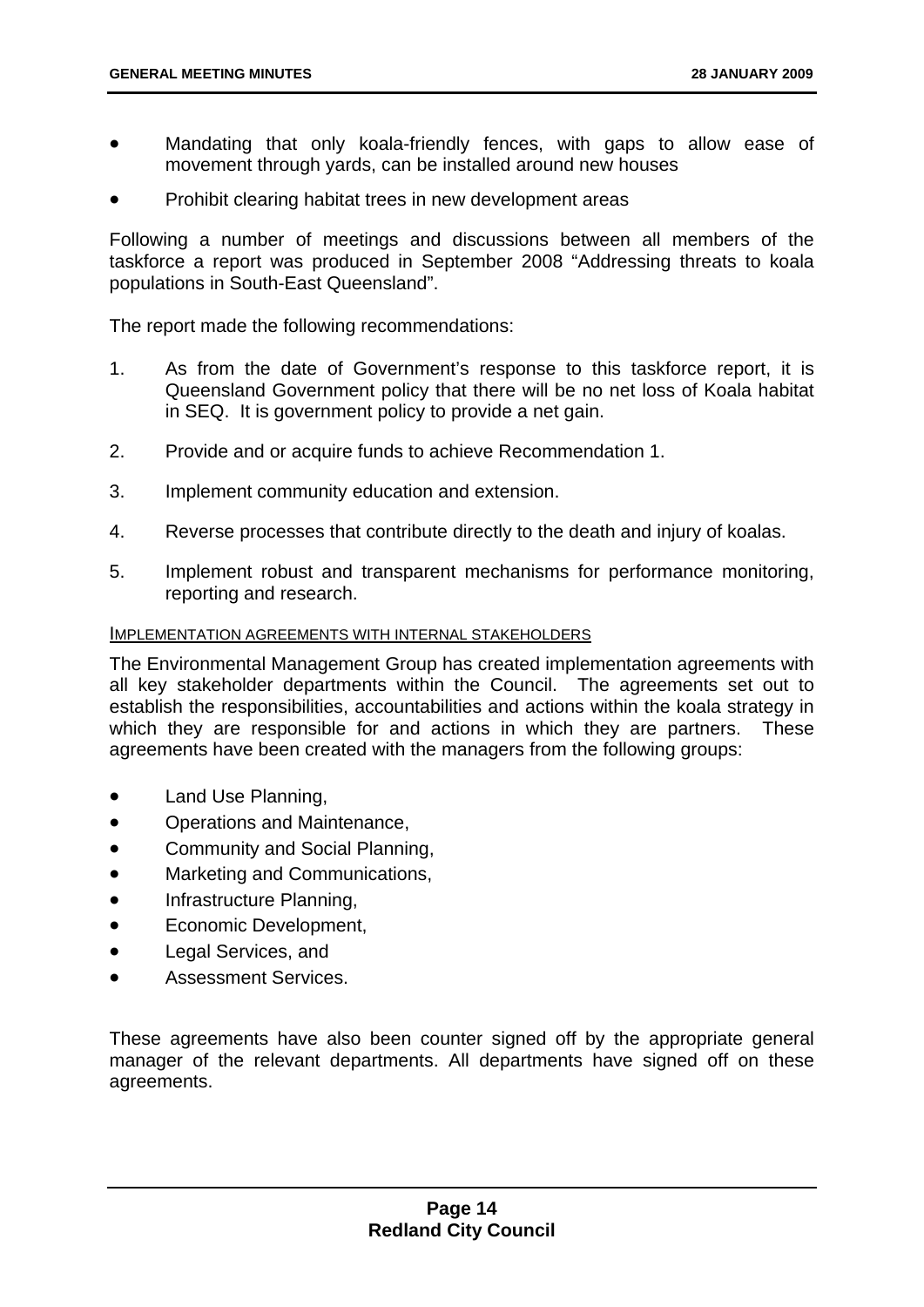#### ACTIONS UNDERTAKEN FOR INCREASING KOALA HABITAT

- Council has committed funding for the acquisition of urban koala habitat throughout the city, properties listed for acquisitions have been compiled by Environmental Management Group. (Action 1.1.2)
- Council has, in partnership with other South-East Queensland Local Governments through the Council of Mayors, submitted an application for funding through "Care for Country" for \$323,000 to fund the development of a regional offsets mechanism. This project was to investigate a South-East Queensland Offset program in which all councils of the south east could utilize  $(1.1.6)$ .
- Council brought to the attention of the Premier's Koala task force the issue of injurious affection and the implications this has for the protection and retention of koala habitat. (1.3.1)
- Council, in partnership with University of Queensland, and other councils, has applied for ARC funding of a research project will provide assistance for Council in identifying key management actions for the protection of koalas and other fauna in both private and public owned land. Council currently faces significant pressure from increasing development pressure. It is critical to develop an understanding of these threats and impacts to provide guidance on developing planning mechanisms for the protection and retention of koalas.  $(1.3.2)$
- Environmental Management have undertaken research and mapping of significant koala habitat within the city (1.5.1).
- Legal Services for Planning and Environment Court Appeals are reported publicly through Council's Development Assessment Committee Minutes. Legal Services have engaged the Information Management Group to improve the link between the LCM database to Dataworks – which will be used as a library of legal advice and decisions. (1.7.2)

#### ACTIONS COMMENCED OR UNDERTAKEN TO REDUCE THREATS OF CARS AND RAIL

- Council has approved a request for the reduction of speed along Clifford Perske Drive from 60km/hr to 50km/hr and have commenced and undertaken design of speed reduction devices along Beach Street, Cleveland (2.2.1)
- Council has commenced discussions with the Department of Transport on trialling a mobile LED traffic sign that can flash up the speed of a vehicle and a specific message to a driver. (2.2.7)
- Data from Redlands Wildlife Ambulance is provided to Council to assist in identifying key locations on roads that have high koala mortality to lobby State Government for introduction of speed cameras. (2.2.3)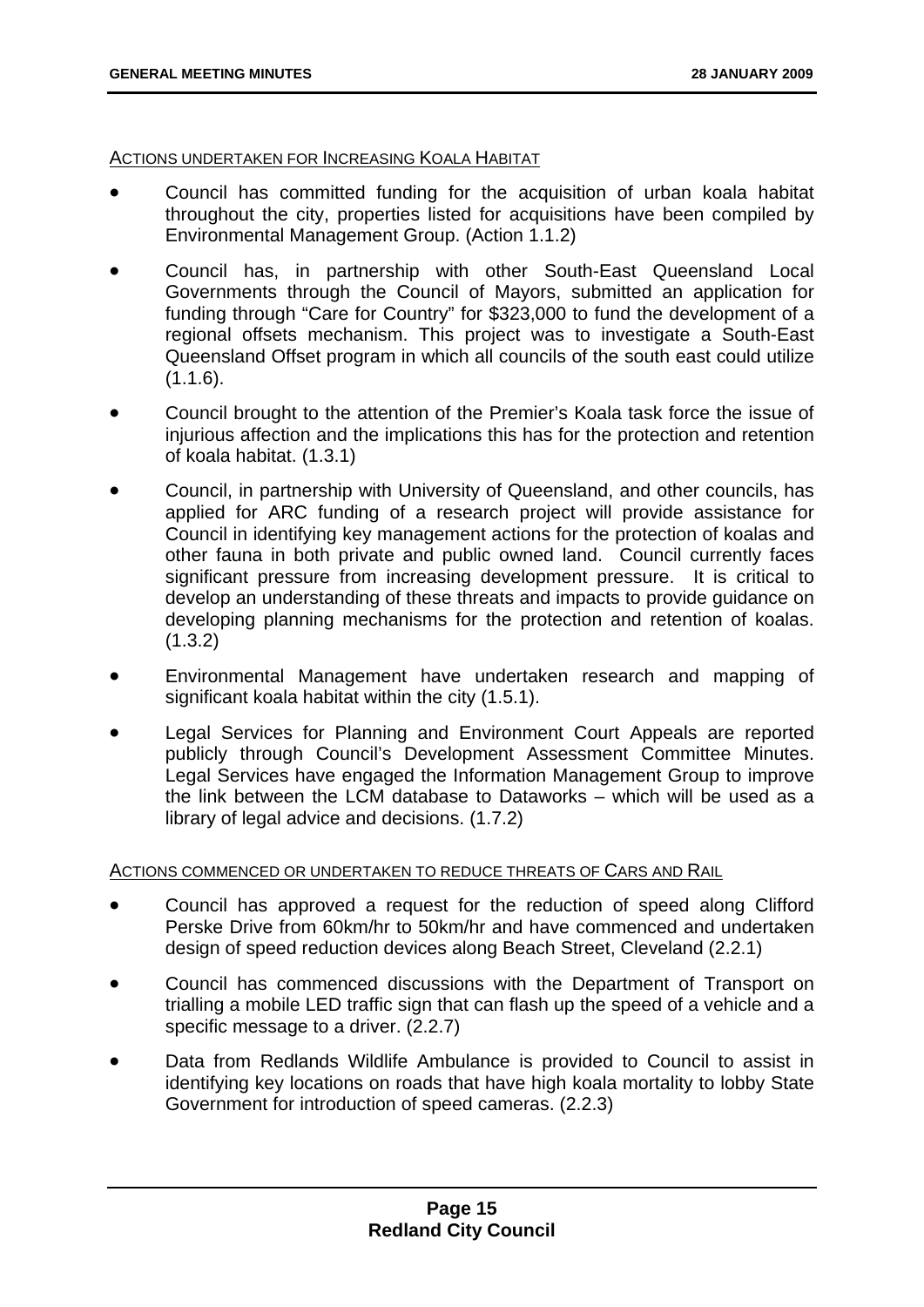- The design for Rickertt Road upgrade includes the construction of two fauna underpasses with koala exclusion fencing for a significant length of the road. (2.3.1)
- Council is working with Karreman Quarries, University of Queensland and Main Roads to trial 24 hour fauna monitoring cameras along West Mt Cotton Road, using innovative solar and camera technology to capture images. (2.3.7)
- Council is in dialogue with Department of Main Roads regarding road upgrades, retrofitting of existing roads and coordination of fauna monitoring through the city. Discussions have commenced for the development and signing of a Memorandum of Understanding (MOU). It is expected this will be completed within the next two months. (2.4.1)
- Environmental Management Group has undertaken investigation of all existing culverts along main roads to provide advice on retrofitting and upgrade options. This has allowed Department of Main Roads to look at a 5 year capital works program in the city. (2.4.1)
- Planning and Policy Department has written to the Department of Main Roads regarding trialling koala overpass structures within the city and update on retrofitting existing sections of road where fauna can cross beneath bridges and other existing structures. Discussion on the sitting of the koala overpass structures is now underway with the Department of Main Roads.(2.4.5)
- Council, in conjunction with Brisbane City Council, Logan City Council, Department of Main Roads and EPA, is undertaking a range of techniques to reduce fauna kills on Avalon, Ford and West Mt Cotton Roads. (2.5.2)
- Griffith University has been contracted to undertake a study of existing culverts throughout Council's local roads and identify current fauna usage of these culverts. (2.3.7)
- South-East Thornlands Structure Plan has identified koala exclusion fencing along both main roads that dissect the area, along with fauna infrastructure requirements. Road cross sections, throughout the structure plan area will facilitate safe fauna movement. (2.3.8)
- Council has identified unused road reserves throughout the city which are suitable for closure. A section of Fernbourne Road has been permanently closed and land transferred to Council as trustee for Conservation purposes. (2.3.10)
- Council continues to work with Energex under the vegetation management MOU to better manage vegetation and power line infrastructure. (2.3.11)
- Department of Main Roads is to commence retrofitting of Finucane Road, Redland Bay Road, to be retrofitted before the end of this financial year.
- Development assessment conditions have required of Redland Business Park and Karreman Quarries to construct fauna underpasses.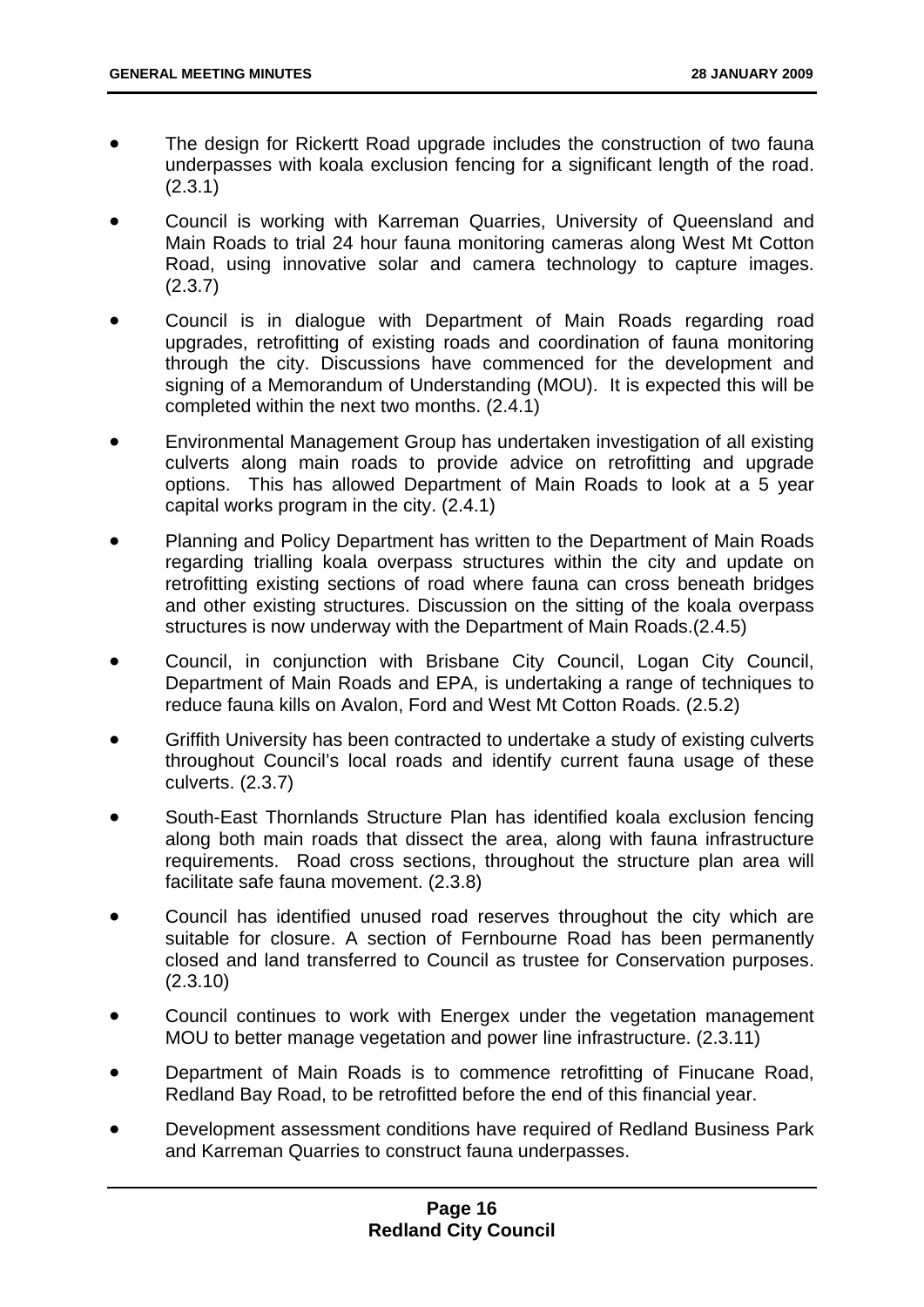- Council continues to receive annual koala mortality data from the EPA to produce a koala mortality map. This map includes 10 years of road kill data. (2.6.1)
- Environmental Management Group has requested discussions with Queensland Rail to commence actions on koala management throughout the Redlands. (2.6.2)

#### ACTIONS COMMENCED OR UNDERTAKEN FOR DOGS

- Council has commenced discussion with EPA on undertaking research on current Local Law No 2 (Animal Management) within Koala Conservation areas and Koala sustainability areas. (3.1.1)
- The proposal for the compulsory 'denning' of dogs will be included as one of a number of issues and proposals listed for inclusion in the review of *Local Law No 2*. At this time it is intended that the review of *Local Law No 2* will commence in 2009. (3.2.3)
- Council has distributed to all veterinary clinics a brochure on "How to keep Your Dog Happy and Koalas Safe". Council's wildlife officers were involved in the "Million Paws Walk" display in May 2008 and will be involved in May 2009. The Dog Day Out has been organised for 30 August 2009 - it is intended to develop a mobile display that can be used for these specific events and at Indigiscapes. (3.3.2)
- A brochure was provided to all residents on NSI about appropriate dog management on the Island regarding the significance of koalas. (3.3.1)
- Land Use Planning Group is working on developing educational material for holiday homes on NSI regarding appropriate dog control on the Island (3.3.1)

#### ACTIONS COMMENCED OR UNDERTAKEN TO PROTECT, ENHANCE AND INCREASE KOALA **HABITAT**

- Engaged consultants, with EPA funding, to undertake habitat mapping of NSI and in return Council assisted the EPA with funding to carry out koala population census for whole of mainland this financial year. (4.1.1)
- Engaged consultants to map significant koala habitat in the urban parts of the city. (4.1.2)
- Council has commenced a mapping exercise on all public owned and privately owned land to identify areas suitable for revegetation. (4.2.3)
- From October 2007 till October 2008 the Council's Parks and Conservation unit has revegetated 1.6 hectares of area, across 21 different sites. (4.2.5)
- Parks and Conservation Unit has commenced mapping and recording relevant data of all revegetation/regeneration sites throughout the city. (4.2.6)
- Council has been proactive in encouraging Council of Mayors (SEQ) to submit an application for funding through "Care for Country" for \$323,000 to fund the development of a regional offsets mechanism. This project was to investigate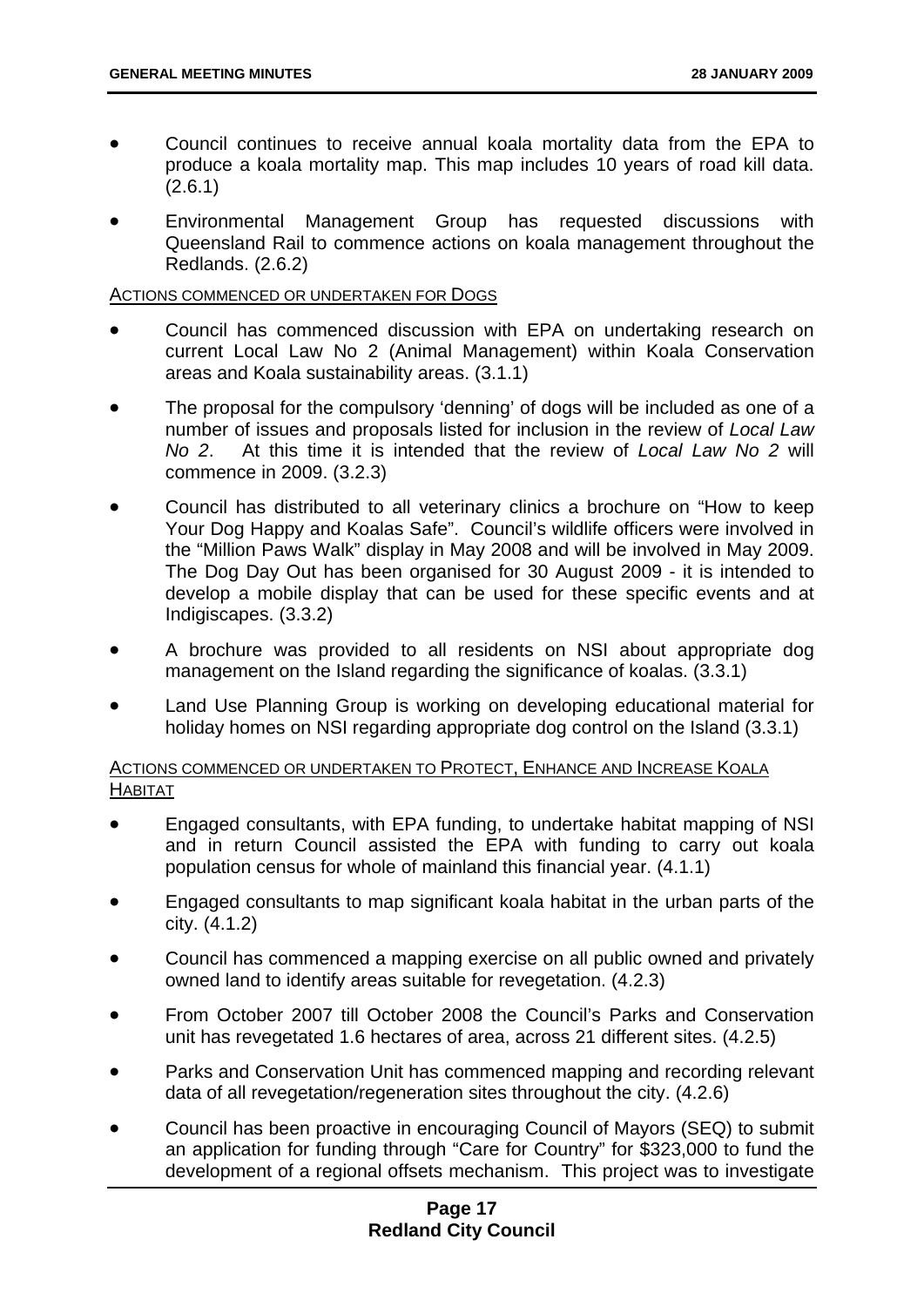a South-East Queensland Offset program in which all councils of the southeast could utilize. An alternative plan has also been developed should the grant application be unsuccessful. In the interim, Council is working on a process to evaluate small scale offsets within the city. (4.2.7)

- Environmental Management Group has commenced investigating options for the deletion of exemptions rules in the current *Local Law No 6 (Protection of Vegetation)*, where vegetation within 3 metres of a property boundary and within 10 metres of a building does not require a permit. (4.2.8)
- Council has commenced investigating opportunities and options for the expansion of vegetation protection orders (VPO) across the entire city. (4.2.10)
- Council has provided \$960,000 for acquisition of urban koala habitat. (4.3.2)
- Council has requested that State owned and managed land on Windemere Road, Alexandra Hills, and Long Street, Cleveland, be protected and managed for conservation purposes. (4.4.1)
- Council through representation has identified the need for the State to assist in the purchase of koala habitat throughout south-east Queensland. (4.4.1)
- The creation of the Koala Conservation Agreement Program (KCAP) is an incentive program aimed at retention and restoration of habitat, along with encouraging appropriate management of dogs and facilitates koala movement through these areas. (4.5.2, 4.6.3).
- Environmental Education Unit actively considering the provision of incentives for the Your Back Yard Garden program. (4.5.2)
- Environmental Education Unit has commended advertising for nursery hand position which will assist in the propagation of more koala habitat trees this will assist significantly in meeting. (4.5.5)
- Council, through the Premier's Koala Task Force, emphasized the need for EPA to increase the priority for Nature Refuge to target South-East Queensland; in particular key koala habitat. (4.6.3)

#### ACTIONS COMMENCED OR UNDERTAKEN TO INCREASE KOALA MOVEMENT IN OUR NEIGHBORHOODS AND BACKYARDS

- Recent approval has been gained from Cleveland State High School to modify their fences adjacent to the Showground. Showground fence fronting Smith Street will also be removed. (5.1.2)
- Environmental Management Group has commenced reviewing Council existing Bushland Habitat and Corridor linkage plan with specific attention being made to corridors within urban footprint and the connection between existing habitat. (5.1.5, 5.2.3, 5.3.1)
- 2,693 koala food trees have been planted within Council public open space and road reserves. (5.3.2)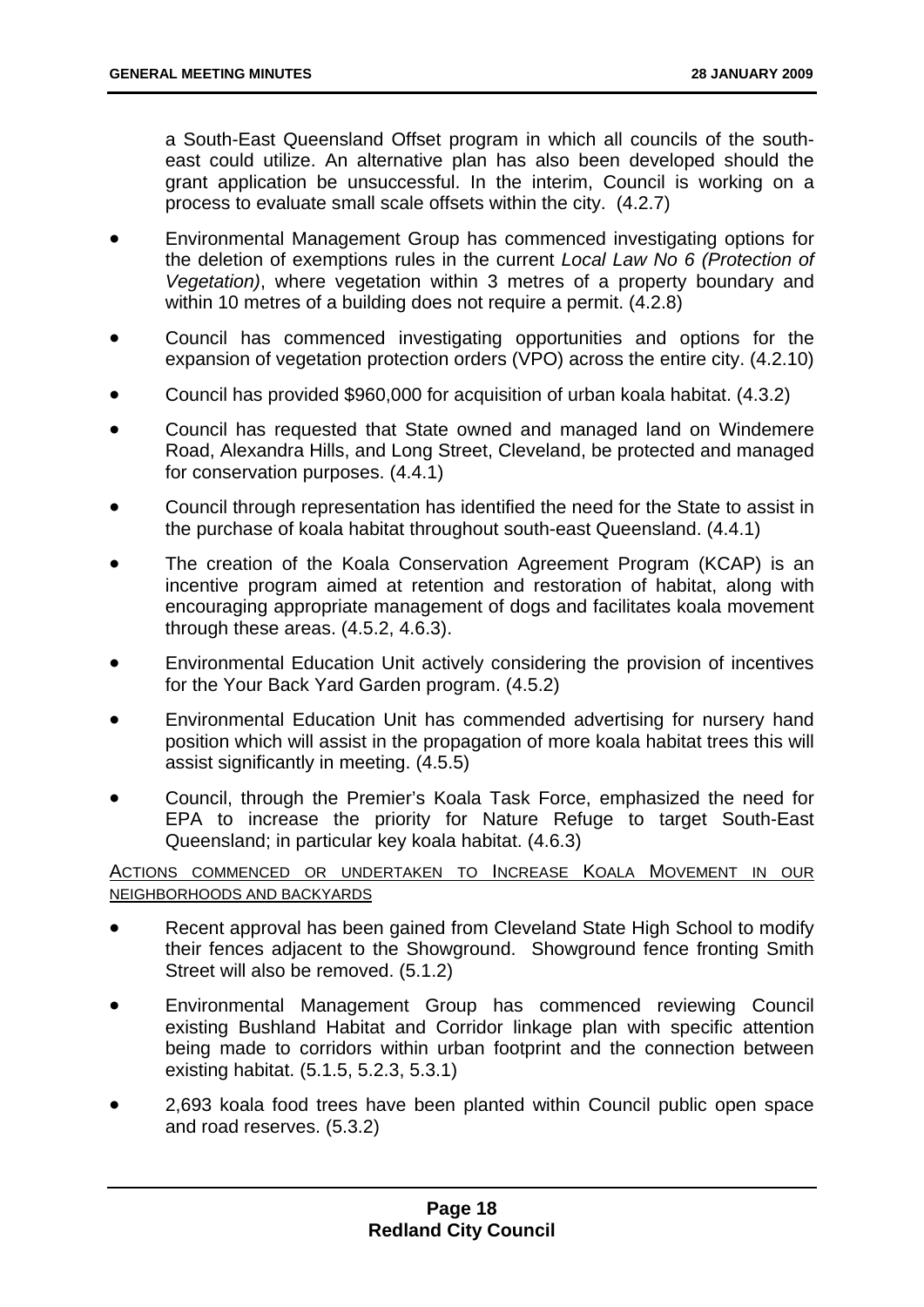- Environmental Management through the corridor mapping process are identifying key barriers for koala movement and looking at opportunities to remove these. (5.3.3)
- Mapping of potential Koala Sustainability Areas has been undertaken with discussions to commence with Land Use Planning to include this in the next amendment to Redlands Planning Scheme. (5.4.1)
- Work is commencing on investigating opportunities to map current Koala Living Area as Urban Koala. It is intended that further drafting of koala sensitive design codes will be undertaken. (5.4.2)
- Ambulance volunteers, through day to day contact with the community, are providing one on one education on living with koalas.(5.5.1),

#### ACTIONS COMMENCED OR UNDERTAKEN FOR KOALA RESEARCH

- Council has provided funds to EPA for koala population census data for the mainland. Koala population census has been occurring since September will be finished by the end of November. (6.1.1)
- Council will fund a joint research project with EPA and other councils on Koala population modelling in South-East Queensland. The objective of the research is to quantify the implications of human-induced mortality for the viability and management of koala populations in the Koala Coast, Queensland. (6.1.2)
- Council and EPA have drafted a MOU between both organisations (currently with Council's Legal Services). It is intended the MOU will be signed early in the new year. (6.1.2)
- Council has been successful in gaining funding from EPA to undertake koala habitat mapping on NSI. This work has commenced and will be completed before the end of financial year. Further work was undertaken in the collaring of koalas on NSI which are being tracked by a University of Queensland researcher. (6.1.3)
- Council, with University of Queensland, CRL, GHD, EPA, applied for further ARC funding to undertake further research on NSI koala population in relation to long term management of the koala on the Island. (6.1.4)
- Council has allocated funds for research projects of \$174,000. (6.3.3)
- Discussion being held with Queensland University of Technology to undertake a research program on the economic value of koalas to the Redlands. (6.5.1)

#### ACTIONS COMMENCED OR UNDERTAKEN TO MAKE "KOALA ACTIVE COMMUNITY"

- Employment of a koala marketing officer.
- Provision of funds for koala education and marketing program of \$160,000.
- As part of the Redlands Community Plan a broader discussion is to be undertaken to scope an arts-based project that will encourage specific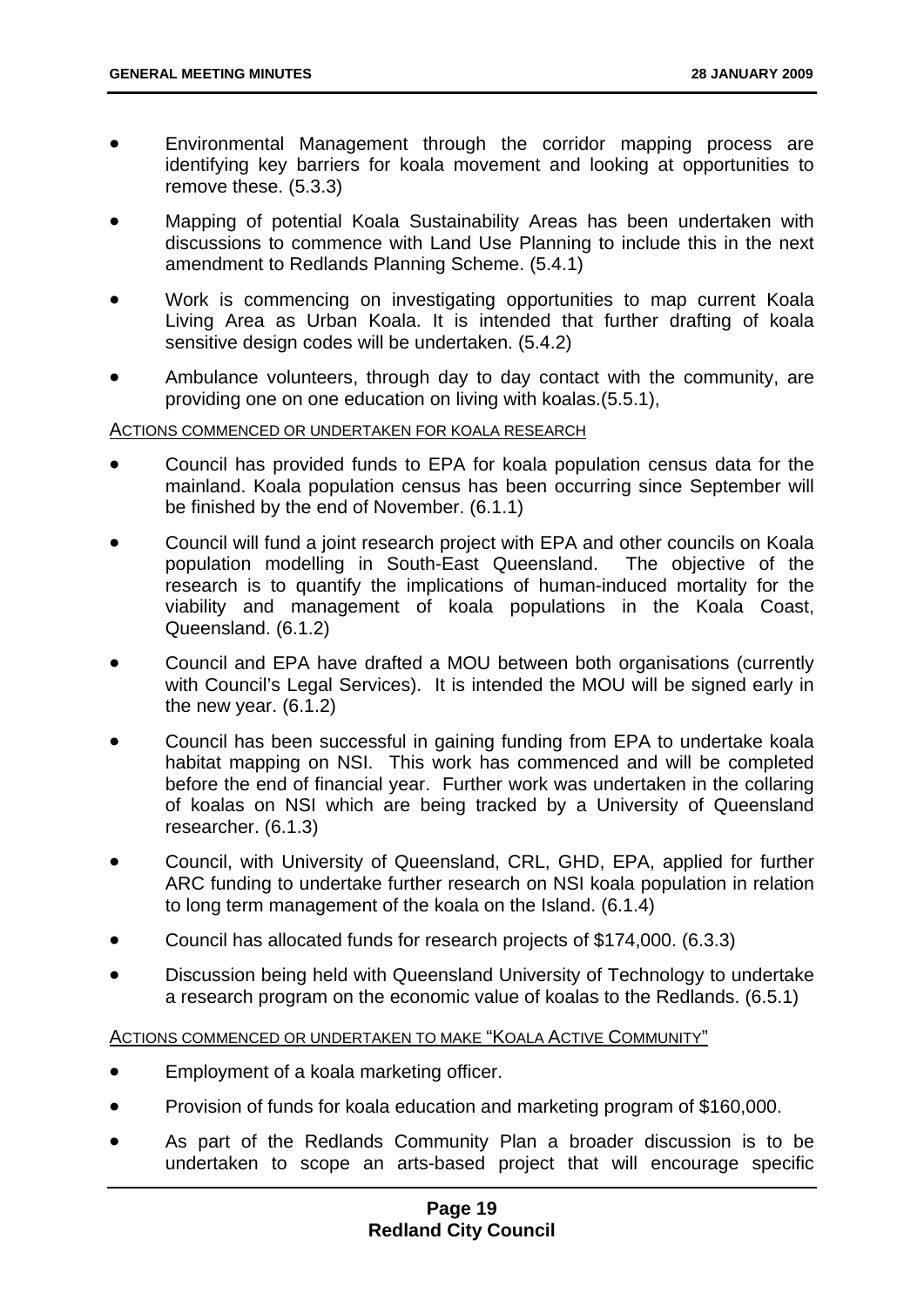attention to be made to the koala. To do this an all day workshop was undertaken recently. Any proposal for the Indigenous project will be prepared in consultation with the Quandamooka Forum. (7.1.2, 7.1.3)

- Environmental Education Unit has commenced working on a koala friendly fence display along with a brochure and fact sheet (7.1.4).
- Environmental Education Unit, as part of the Wildlife solutions working group, has developed a Brochure titled "A Guide to Driving Through Wildlife Habitat".
- Council continues to undertake school and fete visits with the Redlands After Hours Wildlife Ambulance (5 school visits talked to 180 students and 7 communities). (7.2.1),
- The koala watch program has made 1,099 koala sightings recorded so far this financial year,
- 4 koala presentations have been made to community groups. (7.2.1)
- Bushcare groups continue throughout the city, 1 new application was received in October, with 526 koala food trees planted so far this year. (7.2.6)
- Community planting have planted 440 koala food trees. (7.2.7)
- The Economic Development Group will advise tourism operators on the koala watch program through the Monthly eNewsletter. (7.3.4)
- The Economic Development Group, through their economic newsletter, will encourage business groups to understand issues pertaining to koalas and encourage business to utilize the koala in marketing the Redlands. (7.3.5)
- Council has undertaken a 6 month report of koala implementation strategy. (7.4.1)

#### **RELATIONSHIP TO CORPORATE PLAN**

The recommendation primarily supports Council's strategic priority to ensure the enhancement of biodiversity including koala habitat, bushland, greenspace, waterways, catchments, air and coastal ecosystems in recognition of our unique location on Moreton Bay.

#### **FINANCIAL IMPLICATIONS**

At present all actions being undertaken are within current budget allocations.

#### **PLANNING SCHEME IMPLICATIONS**

The Land Use Planning Group was consulted and it is considered that the outcome of recommendations in this report will not require any amendments to the Redlands Planning Scheme.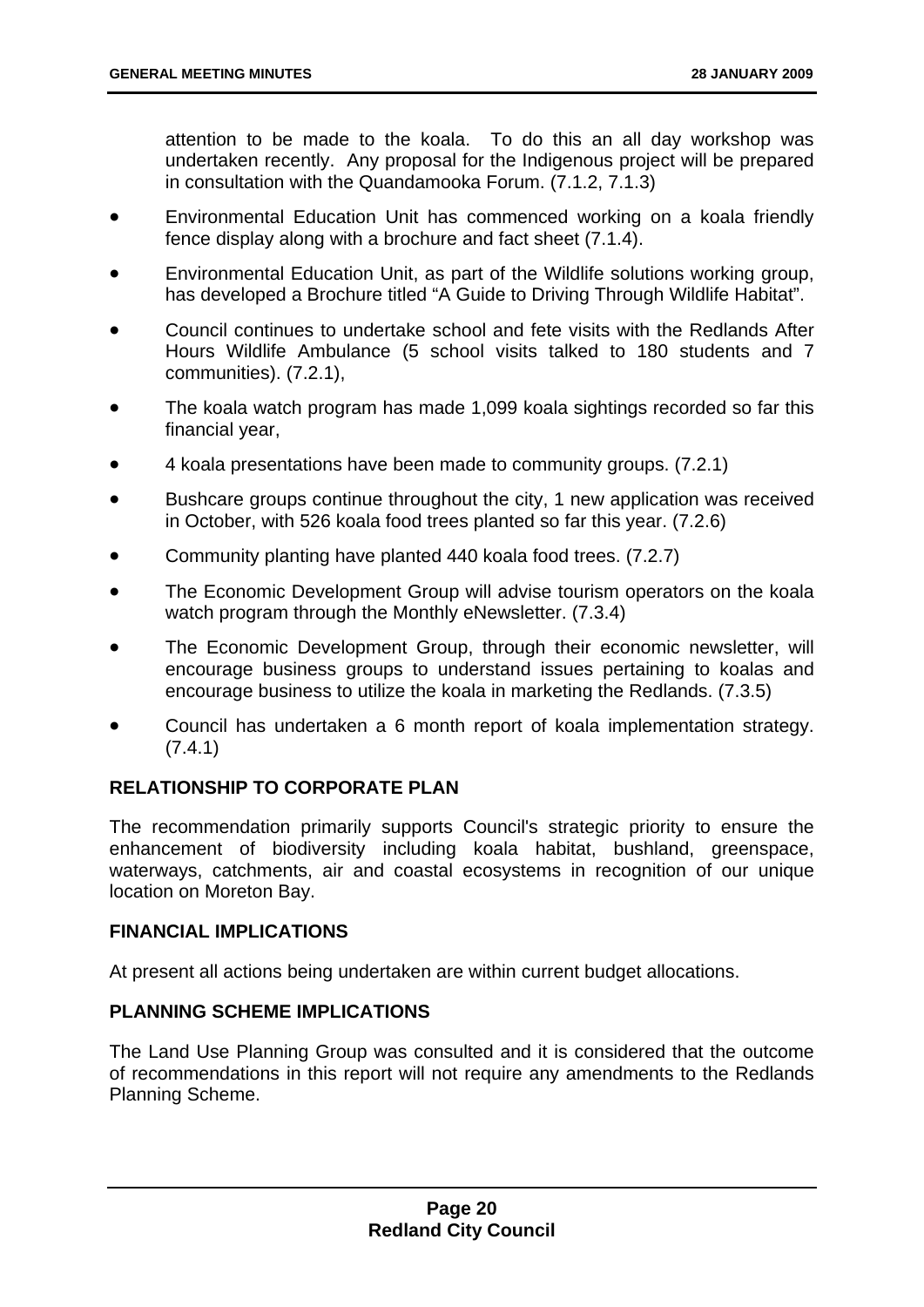#### **CONSULTATION**

Consultation has occurred with the following:

- Land Use Planning
- Parks and Conservation
- Environmental Education
- Community and Social Planning
- Assessment Services
- Economic Development
- Infrastructure Planning
- Environmental Protection Agency.

#### **OPTIONS**

#### **PREFERRED**

Council resolve to:

- 1. Declare obsolete the *Koala Conservation and Management Policy (POL-0362)* which was adopted by Council on 28 August 2002; and
- 2. Note the current implementation actions undertaken by Council to deliver the Koala Strategy.

#### **OFFICER'S/COMMITTEE RECOMMENDATION/ COUNCIL RESOLUTION**

| Moved by:    | Cr Ogilvie  |  |
|--------------|-------------|--|
| Seconded by: | Cr Townsend |  |

#### **Council resolve to:**

- **1. Declare obsolete the** *Koala Conservation and Management Policy (POL-0362)* **which was adopted by Council on 28 August 2002; and**
- **2. Note the current implementation actions undertaken by Council to deliver the Redlands Koala Strategy.**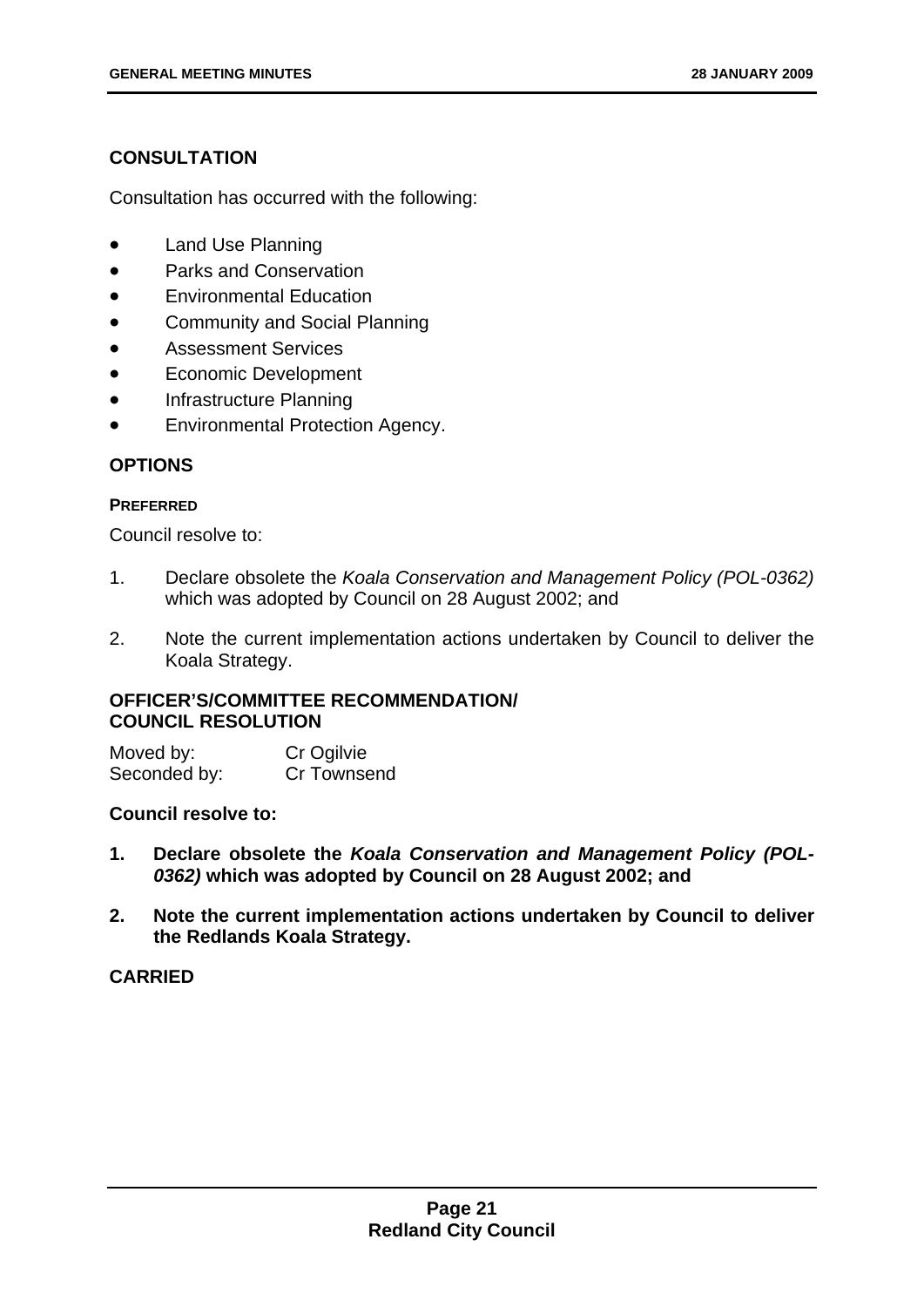#### <span id="page-24-0"></span>**11.1.2 LOCAL GOVERNMENT BILL 2008 - SUBMISSION TO STATE GOVERNMENT**

| <b>Dataworks Filename:</b>       | <b>GOV Local Government Bill 2008</b>                                                    |
|----------------------------------|------------------------------------------------------------------------------------------|
| <b>Attachments:</b>              | <b>Submission on the Local Government Bill 2008</b>                                      |
| <b>Responsible Officer Name:</b> | <b>Greg Underwood</b><br><b>General Manager Planning and Policy</b>                      |
| <b>Author Name:</b>              | <b>Luke Wallace</b><br><b>Manager Corporate Planning, Performance and</b><br><b>Risk</b> |

#### **EXECUTIVE SUMMARY**

This report provides an update on the progress of the *Local Government Bill 2008* and incorporates a submission from Council to the State Government on this matter.

#### **PURPOSE**

The purpose of this report is to provide Council with an update on the status of the *Local Government Bill 2008* and obtain Council's approval for a submission to the State Government on the Bill.

#### **BACKGROUND**

In October 2008, the Minister for Local Government, Sport and Recreation, The Hon Warren Pitt, introduced the *Local Government Bill 2008* into Queensland Parliament. Since that time all Queensland local governments have had the opportunity to scrutinise the Bill, liaise with the Department and attend a seminar run by the Department where some of the key issues relating to the Bill were presented and discussed.

One key aspect of the legislation is the simplification of the proposed new *Local Government Act* and this is borne out by the reduction in size of the document from over 1,100 pages to approximately 270 pages. Whilst this will bring the *Local Government Act* into line with more contemporary standards for legislation, the proposed Act will be supported by an extensive set of regulations which have not yet been seen.

#### **ISSUES**

Over the remainder of 2009 the Local Government Bill 2008 is expected to be progressed through to enactment. The key dates leading up to the commencement of the new Act are as follows:

- Submissions on the Act to be received up to 30 January 2009
- Debate on the Bill, subject to parliamentary process, in March 2009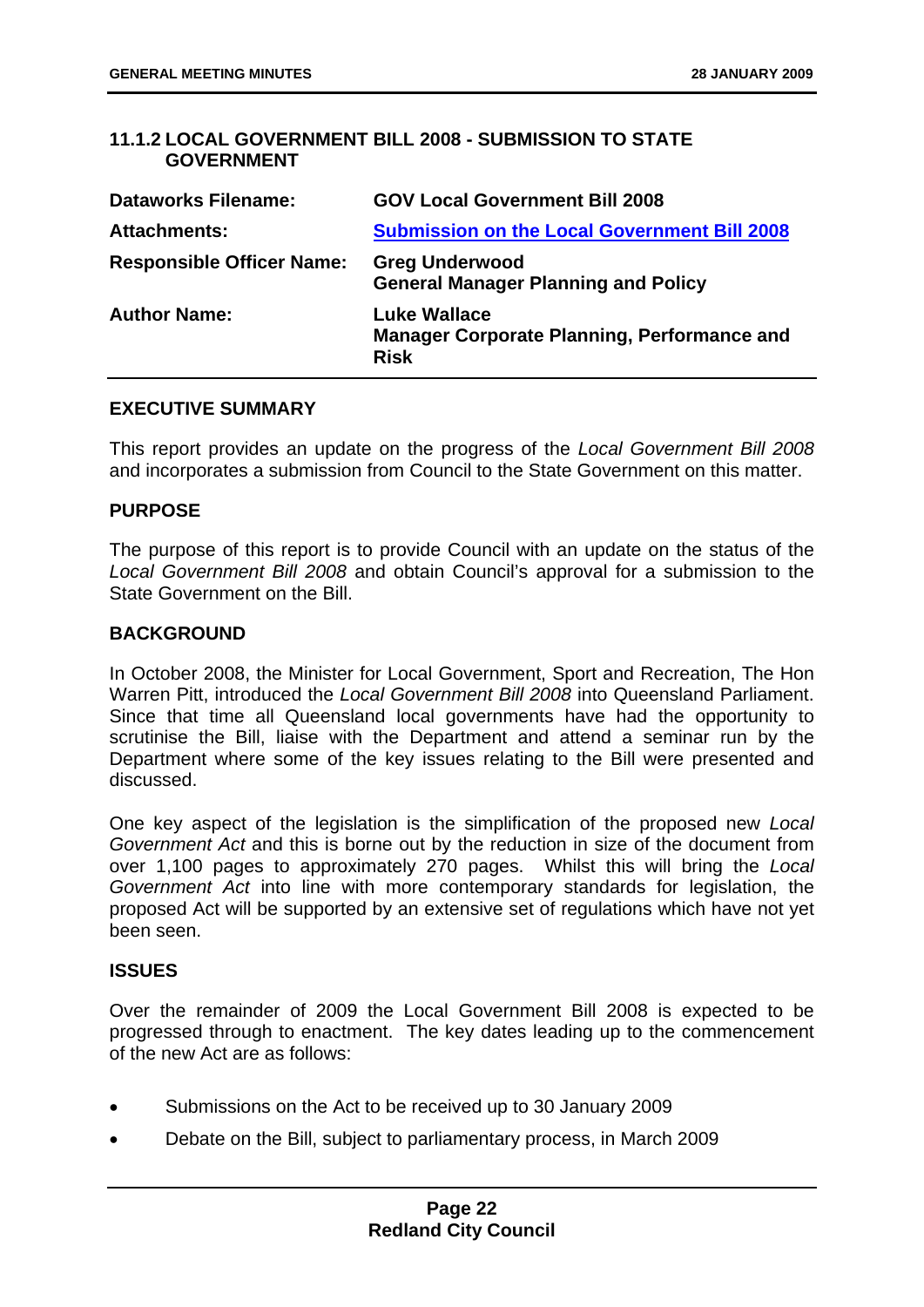- Regulations to be developed and progressively released for comment in three stages throughout 2009
- *Local Government Bill* to be enacted in December 2009

Whilst the progressive release of the regulations will provide a lot of the detail required to assess the overall impact of the proposed new Act on Council, an opportunity exists for Council to make a submission on the Bill that was tabled in Parliament in October 2008.

Accordingly, a draft submission has been prepared for Council's endorsement including recommendations on a number of sections within the proposed legislation including:

- The local law making process
- The strategic planning process and the overall relationship between key planning and performance management instruments
- Roles, responsibilities and communication protocols between the Mayor, Councillors, the Chief Executive Officer (CEO) and Council staff

Details of the changes proposed in these areas are available in the attached formal submission to the Department of Local Government, Sport and Recreation.

#### **RELATIONSHIP TO CORPORATE PLAN**

The recommendation in this report primarily supports Council's strategic priority to provide a clear organisational direction supported by effective leadership and a framework of policies, plans and strategies that are responsive to the community's needs and which promote accountable and ethical standards of practice.

#### **FINANCIAL IMPLICATIONS**

There are no direct financial implications pertaining to this matter.

#### **PLANNING SCHEME IMPLICATIONS**

The Land Use Planning Group was consulted and it is considered that the outcome of recommendations in this report will not require any amendments to the Redlands Planning Scheme.

#### **CONSULTATION**

Consultation on this matter has been undertaken with all Councillors and the Executive Leadership Group.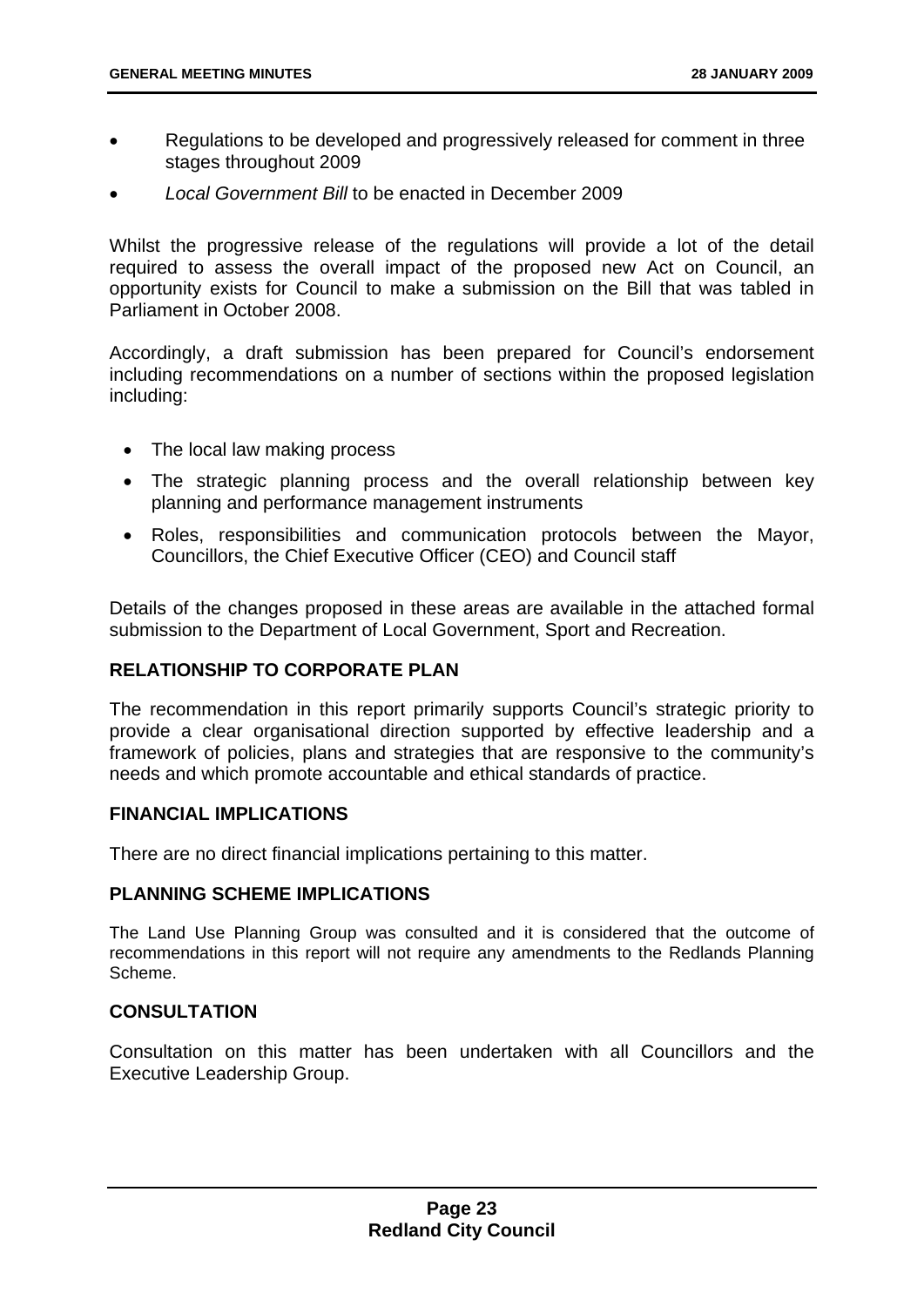#### **OPTIONS**

#### **PREFERRED**

That Council endorse the attached submission to the Department of Local Government, Sport and Recreation and authorise the Chief Executive Officer to forward the submission prior to 30 January 2009.

#### **ALTERNATIVE**

That Council does not endorse the attached submission and requests that amendments be made.

#### **OFFICER'S RECOMMENDATION**

That Council resolve to endorse the attached submission to the Department of Local Government, Sport and Recreation and authorise the Chief Executive Officer to forward the submission prior to 30 January 2009.

#### **COMMITTEE DISCUSSION**

Discussion took place on the submission as presented to Committee, resulting in some additions and amendments to the document, which will be incorporated into the submission to be presented to the subsequent General Meeting of Council.

#### **COMMITTEE RECOMMENDATION/ COUNCIL RESOLUTION**

| Moved by:    | Cr Dowling  |
|--------------|-------------|
| Seconded by: | Cr Williams |

**That Council resolve to endorse the attached submission, as amended, to the Department of Local Government, Sport and Recreation and authorise the Chief Executive Officer to forward the submission prior to 30 January 2009.** 

#### **CARRIED**

[NB: Please also refer resolution at item 14.1 *Urgent Business without Notice* of these minutes for additional amendments to submission – to be read in conjunction with this resolution].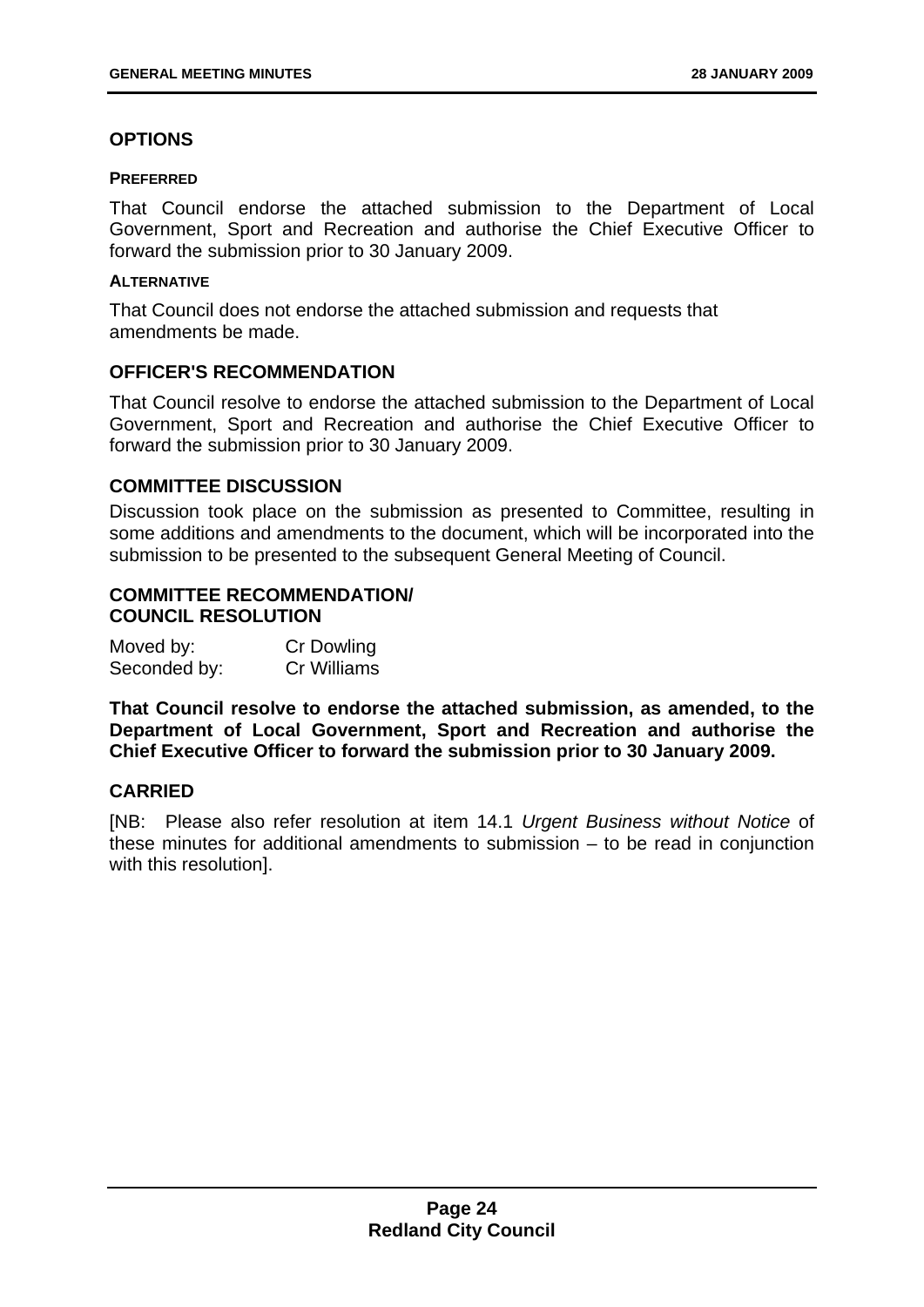#### <span id="page-27-0"></span>**12 FINANCE AND CORPORATE MANAGEMENT COMMITTEE 21/01/09 - RECEIPT AND ADOPTION OF REPORT**

| Moved by:    | <b>Cr Townsend</b> |
|--------------|--------------------|
| Seconded by: | <b>Cr Reimers</b>  |

That the Finance and Corporate Management Committee Report of 21 January 2009 be received.

CARRIED

#### **12.1 CORPORATE SERVICES**

#### **12.1.1 DECEMBER 2008 - MONTHLY FINANCIAL REPORTS**

| <b>Dataworks Filename:</b>       | <b>FM Monthly Financial Reports to Committee</b>           |
|----------------------------------|------------------------------------------------------------|
| Attachment:                      | <b>Financial Report/Projects Report December 2008</b>      |
| <b>Responsible Officer Name:</b> | <b>Kerry Phillips</b><br><b>Manager Financial Services</b> |
| <b>Author Name:</b>              | <b>Deborah Hall</b><br><b>Finance Officer</b>              |

#### **EXECUTIVE SUMMARY**

Section 528(1) of the *Local Government Act 1993* requires that Council's statement of accounts be presented at an ordinary monthly meeting.

The attachments to this report present the December 2008 financial statement of accounts to Council and provide detailed analytical commentary.

All of the seven Key Financial Performance Indicators exceeded targets set at the beginning of the financial year. These are:

- level of dependence on general rate revenue;
- ability to pay our bills current ratio:
- ability to repay our debt debt servicing ratio;
- cash balance;
- cash balances cash capacity in months;
- longer term financial stability debt to assets ratio; and
- operating performance.

Council's end of month operating financial result (Earnings Before Interest, Tax and Depreciation – EBITD) is ahead of budget by \$10.1 million, with operating expenditure favourable by \$10.0 million and operating revenue favourable by \$0.1 million.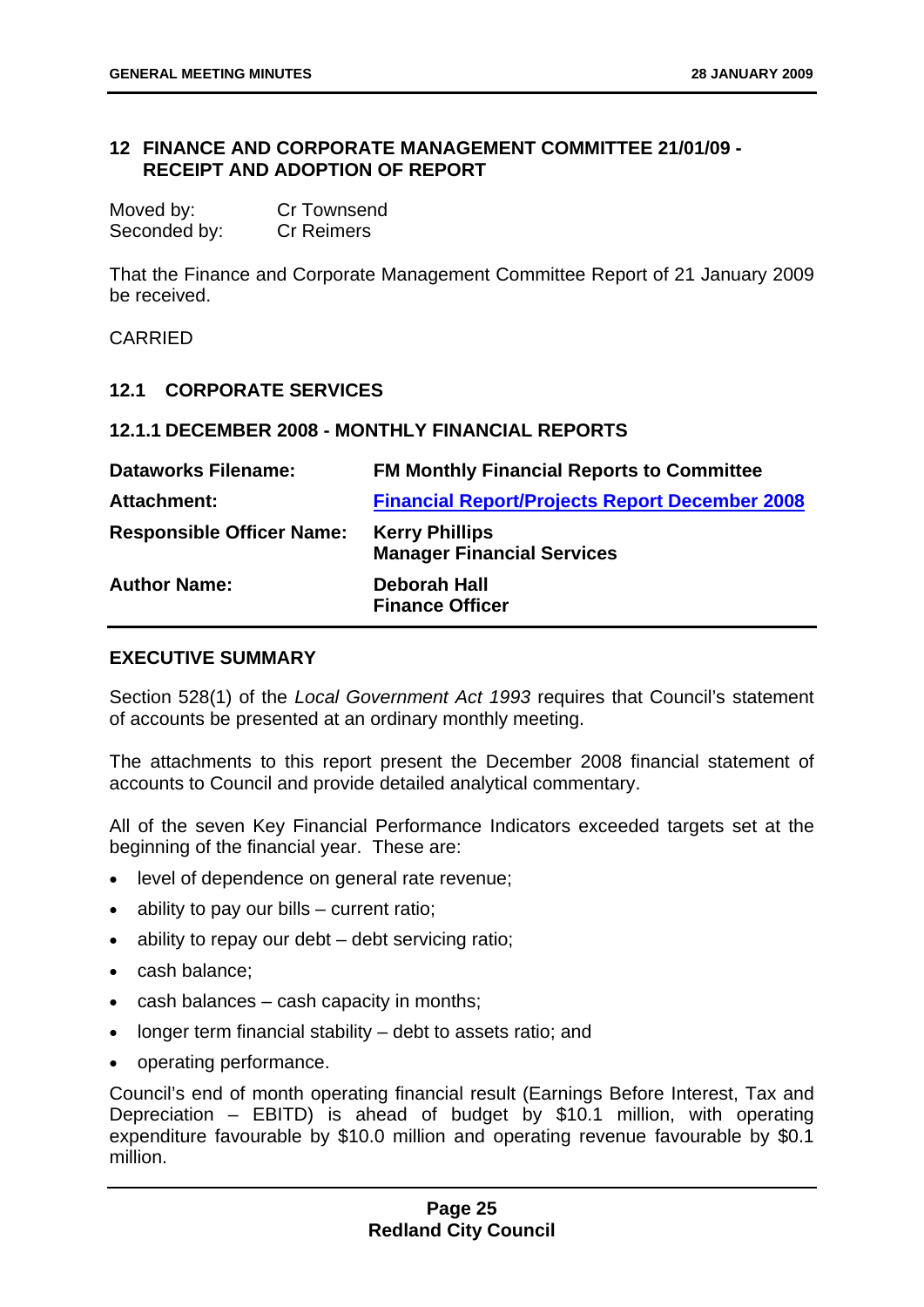The cash flow position for the year is ahead of original forecast levels by \$2.3 million, although we started the year with \$9.1 million more than was previously budgeted. The cash held is ahead of the target range of \$32 million to \$42 million at \$73.9 million.

#### **PURPOSE**

The purpose is to present the December 2008 report to Council and explain the content and analysis of the report. Section 528 of the *Local Government Act 1993* requires the Chief Executive Officer of a local government to present statements of its accounts to the local government.

#### **BACKGROUND**

The Corporate Plan contains a strategic priority to ensure the long term financial viability of Redland City and provide public accountability in financial management. For organisational effectiveness, it is important that Council receive and understand the monthly financial statements.

#### **ISSUES**

The following elements, shown in the attachments, comprise the End of Month Financial Reports for December 2008:

#### **Corporate Financial Report Card (A)**

- Operating Revenue compared with Budget;
- General Operating Costs compared with Budget;
- Capital Expenditure compared with Budget;
- Cash Position; and
- Employee Costs compared with Budget.

#### **Report Card Analysis (B)**

Classifies variances between revised budget and actual results as being either timing or permanent variances as well as favourable or unfavourable. Timing variances are anticipated to disappear once 30 June 2009 figures are produced. Permanent variances imply the variance will remain into the next financial year.

#### **Council Financial Report 1 (C)**

Shows the percentage variance of year to date actual results compared with year to date budget by colour indicators.

#### **Council Financial Report 2 (D)**

Shows year to date actual results compared with annual and year to date budgets. This report has a brief commentary on all year to date variances greater than \$20,000.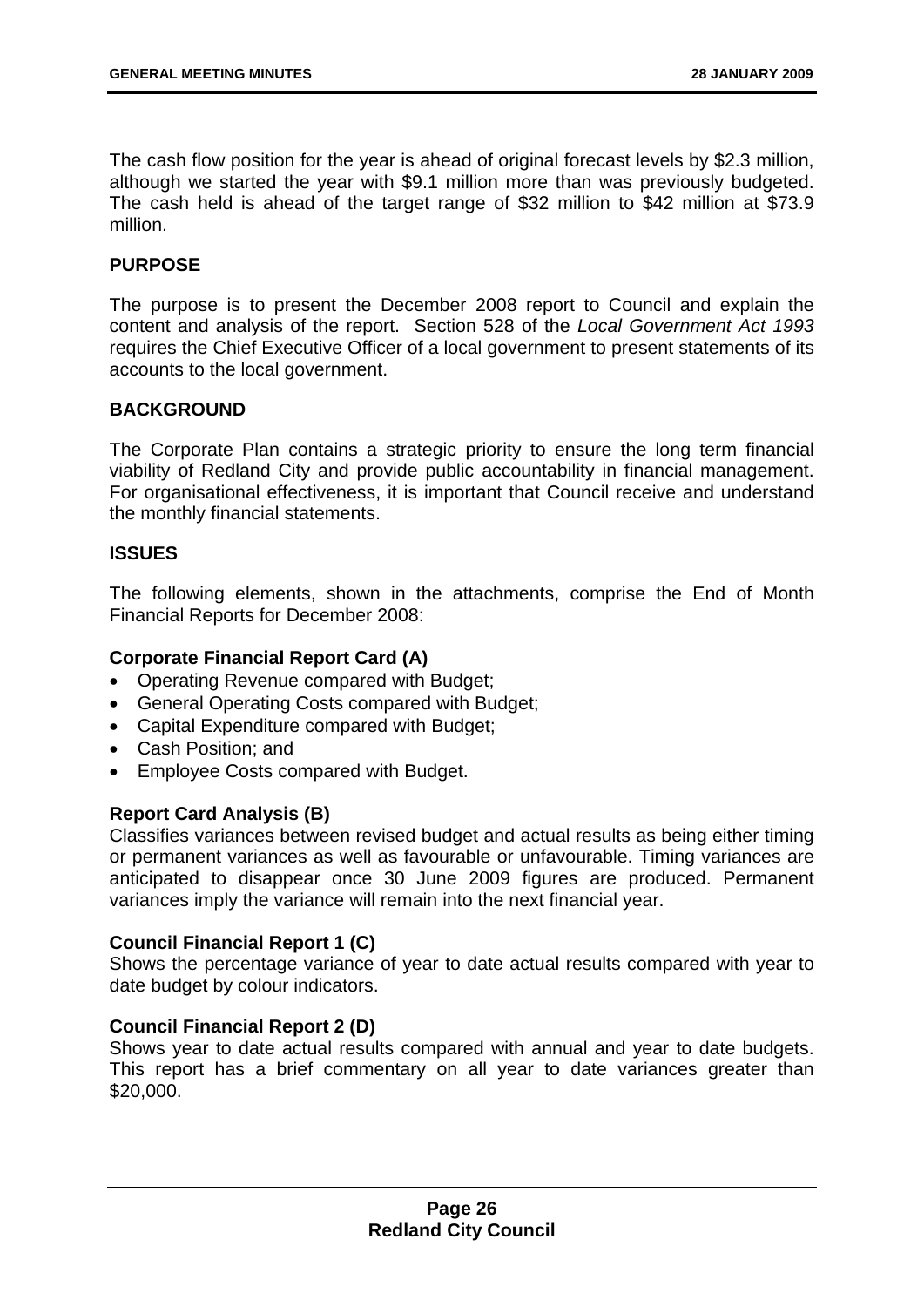An **Operational Statement by Strategic Priority (E)**; a **Balance Sheet (F)**, an **Investment Summary (G)**, a **Statement of Cash Flows (H)**, **Financial Stability Ratios Report (I),** a **Community Benefit Fund Report (J),** a **Fuel Consumption Report (K)**, a **Type III Business Activities Report (L)** and a **Quarterly Operational and Capital Projects Report (M)** have been included to provide the complete picture of Council's finances.

#### **RELATIONSHIP TO CORPORATE PLAN**

The recommendation in this report primarily supports Council's strategic priority to support the organisation's capacity to deliver services to the community by building a skilled, motivated and continually learning workforce, ensuring assets and finances are well managed, corporate knowledge is captured and used to best advantage, and that services are marketed and communicated effectively.

#### **FINANCIAL IMPLICATIONS**

The overall financial position as at the end of December 2008 remains strong with EBITD of \$30.4 million (\$10.1 million ahead of budget). This result is due to total operating revenue of \$89.0 million (\$0.1 million ahead of budget) and total operating costs of \$58.6 million (favourable variance of \$10.0 million).

#### **Operating Revenue**

Rates and utility charges are favourable by \$0.3 million, in the main due to water and wastewater consumption. Fees and charges are under budget by \$0.8 million due in part to the slowing of the market since the budget was adopted and the unfavourable variances are all timing variances at this stage. Operating grants and subsidies is over budget by \$0.2 million. Interest rates and surplus funds have been higher than anticipated, resulting in a \$0.3 million variance in external interest to be addressed at the quarter two budget review. Other revenue is favourable by \$0.2 million due in the main to high volumes in both water and wastewater recoverable works.

#### **Operating Expenditure**

Employee costs are under budget by \$0.5 million due to vacancies, goods and services is under budget by \$5.7 million, all are timing variances and are expected to disappear by 30 June 2009. Other finance costs are under budget by \$4.1million that is the market value adjustment for the sale of bulk water assets to the State Government.

#### **Capital Revenue**

Capital contributions and donations are over budget by \$1.1 million due to budget splits in the main and hence are timing differences. The unfavourable variance of \$1.3 million in capital grants and subsidies is expected to disappear by the end of the financial year. Proceeds on disposal of non-current assets is under budget by \$4.5 million and this is due in the main to the sale of bulk water assets on 1 July 2008 and will be addressed at the quarter two budget review. Non cash contributions are expected to align with the revised budget by the year end, reducing the current deficit of \$0.5 million.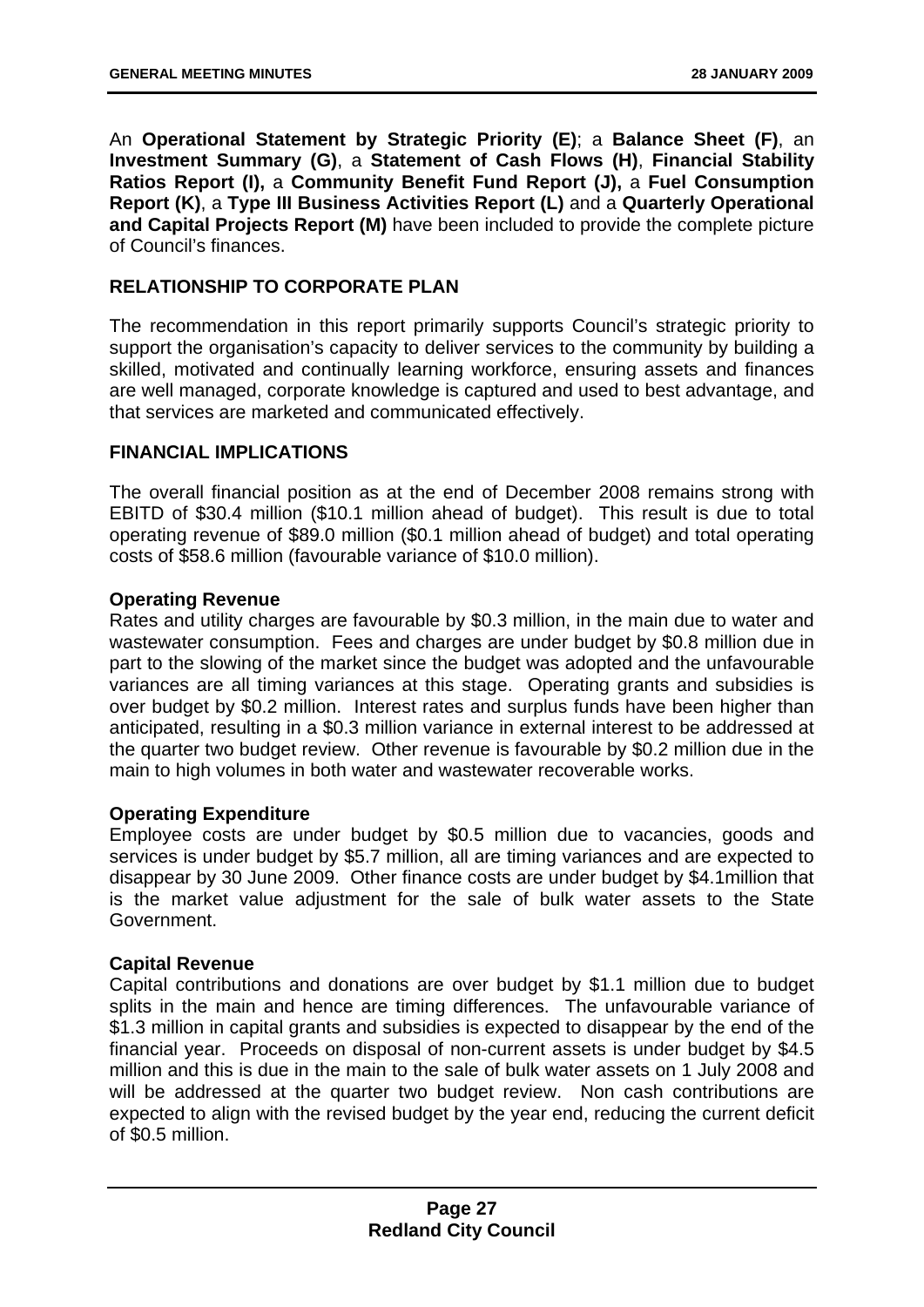#### **Capital Expenditure**

Capitalised goods and services is under budget at the end of December by \$5.7 million, the majority of actuals are expected to come in line with budgeted amounts by year-end at this stage. One permanent variance is \$0.1 million capital expenditure which is budgeted for in operational goods and services and will be addressed at the quarter two budget review. Capitalised employee costs is under budget by \$15,000, all timing variances that are expected to disappear by 30 June 2009.

The investment of surplus funds for the month returned a weighted average rate of return of 7.20%, which is behind the UBS Bank Bill Index of 7.39%. However, the monthly returns for both November and December 2008 were both ahead of the UBS so the deficit is being reduced. These returns are reported on a monthly weighted average return and Council benchmarks the funds against the UBS Australia Bank Bill Index. Interest return is reported on both an annual effective and nominal rate of return and the funds are capital guaranteed.

The cash balance exceeds the target range of \$32 million to \$42 million at the end of December 2008, at \$73.9 million which is equivalent to 7.0 months cash capacity. Council is intentionally maintaining a higher balance than target whilst it monitors the impact of the structural reforms to the water business.

#### **CONSULTATION**

Consultation has taken place amongst the Executive Leadership Group.

#### **OPTIONS**

#### **PREFERRED**

That Council note the End of Month Financial Reports for December 2008 and explanations as presented in the attachments.

#### **ALTERNATIVE**

That Council requests additional information.

#### **OFFICER'S/COMMITTEE RECOMMENDATION/ COUNCIL RESOLUTION**

Moved by: Cr Dowling Seconded by: Cr Townsend

**That Council resolve to note the End of Month Financial Reports for December 2008 and explanations as presented in the following attachments:** 

- **1. Corporate Financial Report Card;**
- **2. Report Card Analysis;**
- **3. First Council Financial Report;**
- **4. Second Council Financial Report;**
- **5. Operational Statement by Strategic Priority;**
- **6. Balance Sheet;**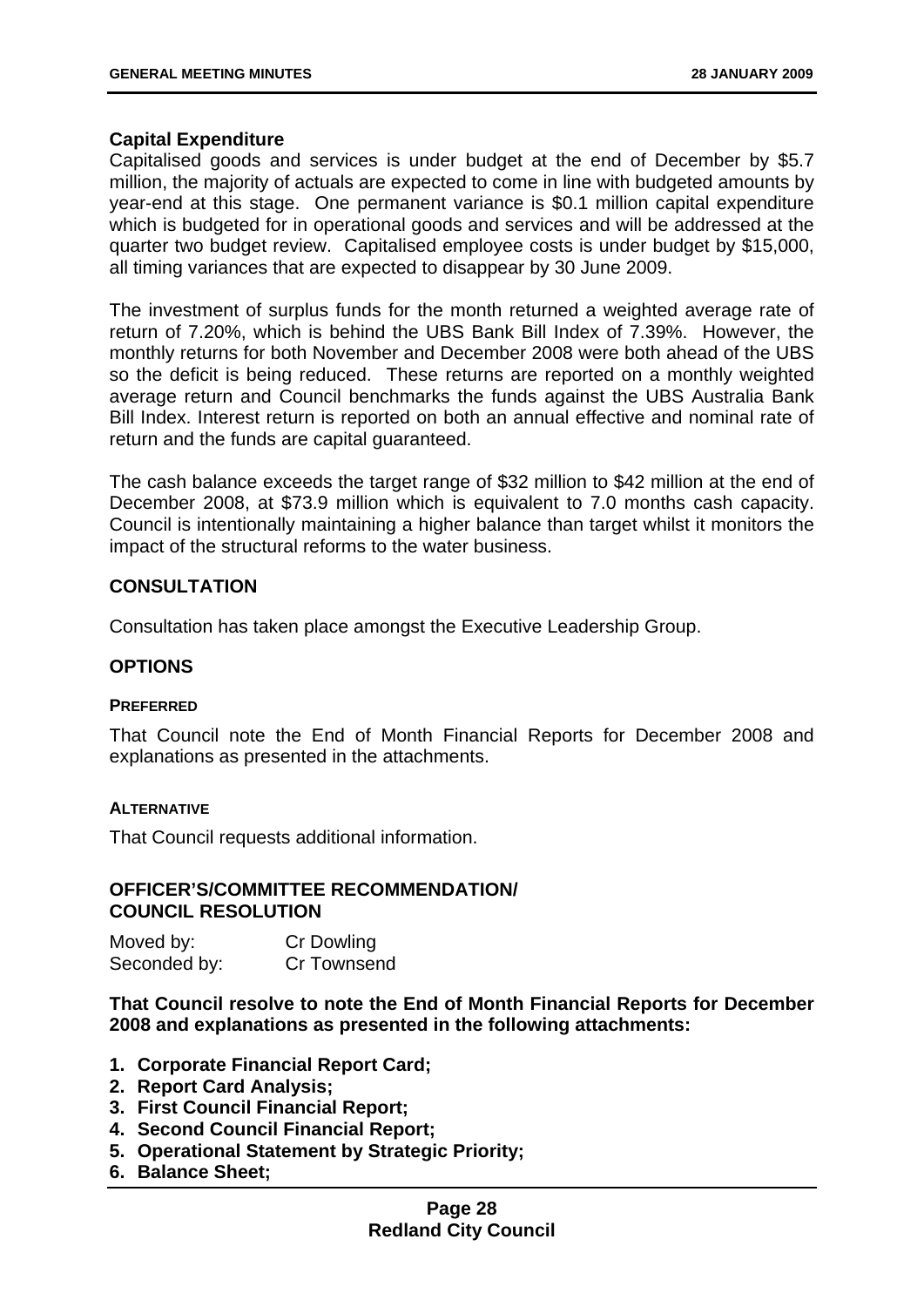- **7. Investment Summary;**
- **8. Statement of Cash Flows;**
- **9. Financial Stability Ratios Report;**
- **10. Community Benefit Fund Report;**
- **11. Fuel Consumption Report;**
- **12. Type III Business Activities Report; and**
- **13. Quarterly Operational and Capital Projects Report.**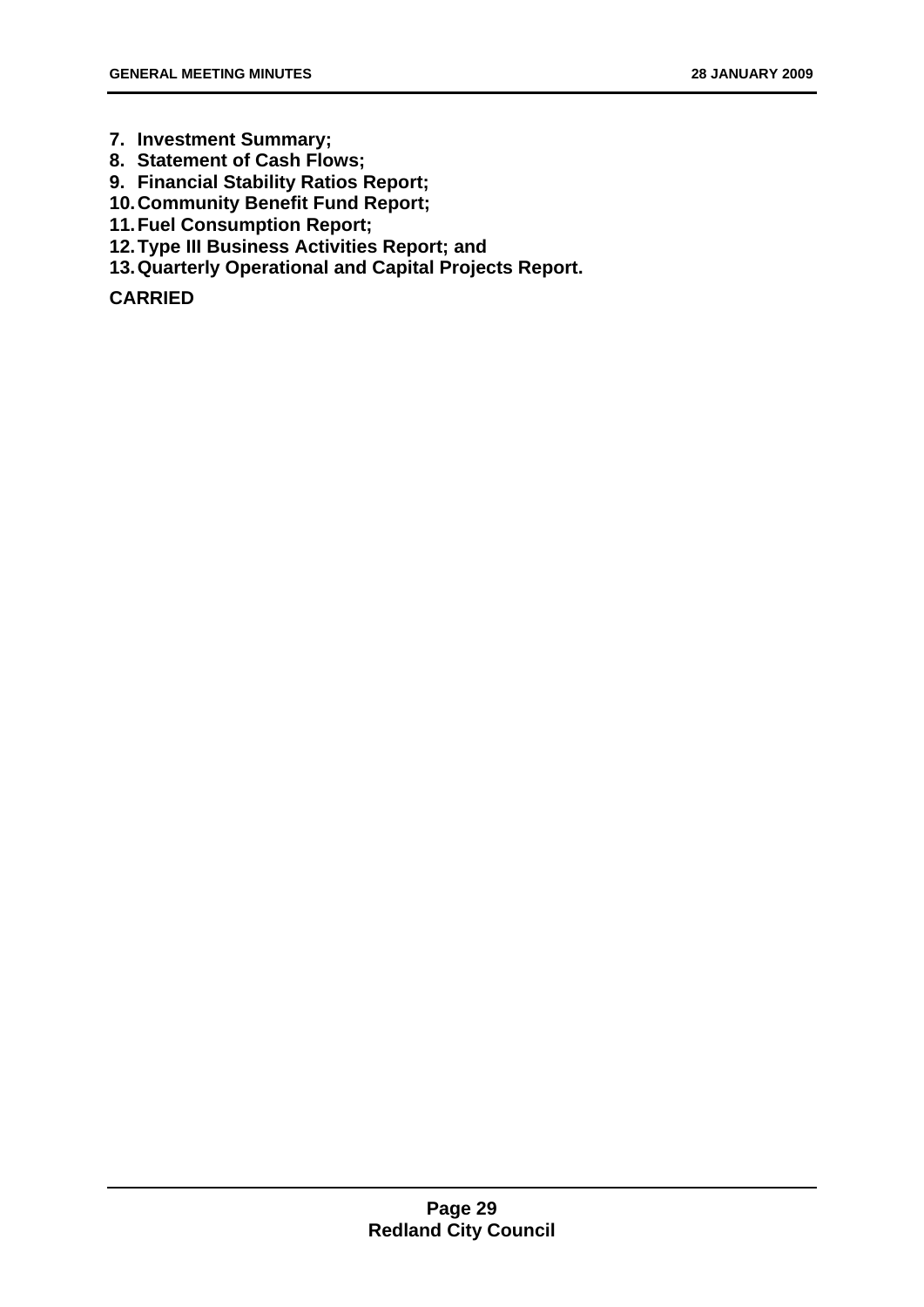#### <span id="page-32-0"></span>**12.2 CUSTOMER SERVICES**

#### **12.2.1 WASTE MANAGEMENT MONTHLY BUSINESS UNIT REPORT - DECEMBER 2008**

| <b>Dataworks Filename:</b>       | <b>WM Redland Water &amp; Waste Committee</b>                          |
|----------------------------------|------------------------------------------------------------------------|
| <b>Attachment:</b>               | <b>Waste Business Unit Report December 2008</b>                        |
| <b>Responsible Officer Name:</b> | <b>John Frew</b><br><b>Acting Manager Operations &amp; Maintenance</b> |
| <b>Author Name:</b>              | <b>John Frew</b><br><b>Acting Manager Operations &amp; Maintenance</b> |

#### **EXECUTIVE SUMMARY**

The Waste Management Council Business Unit report is presented to Council for noting. The report provides the business unit's performance for the month of December 2008 and covers financial and non-financial indicators for waste.

It is expected that, most of the time the report findings will be "business as usual". Where exceptions occur, these will be highlighted.

The report provides a regular opportunity for Council to consider the performance of Waste Management and to respond to any exceptional reporting. Council is provided with the option to accept the report or, accept it and request additional information or a review of performance.

#### **PURPOSE**

To report on the ongoing performance of the business unit against key performance indicators (KPIs).

#### **BACKGROUND**

Waste Management's performance plan identifies KPIs for which performance targets have been agreed with Council. Reporting is done each month through Council's Finance & Corporate Management Committee.

#### **ISSUES**

The report is provided to Council as a means of monitoring the performance of Waste Management for its waste activity.

The first part of the report comprises a "snapshot" of the business unit's achievement in meeting KPIs (year-to-date) and financial report card. The report then provides specific financial report and commentary, capital expenditure (graphically) and a detailed customer overview.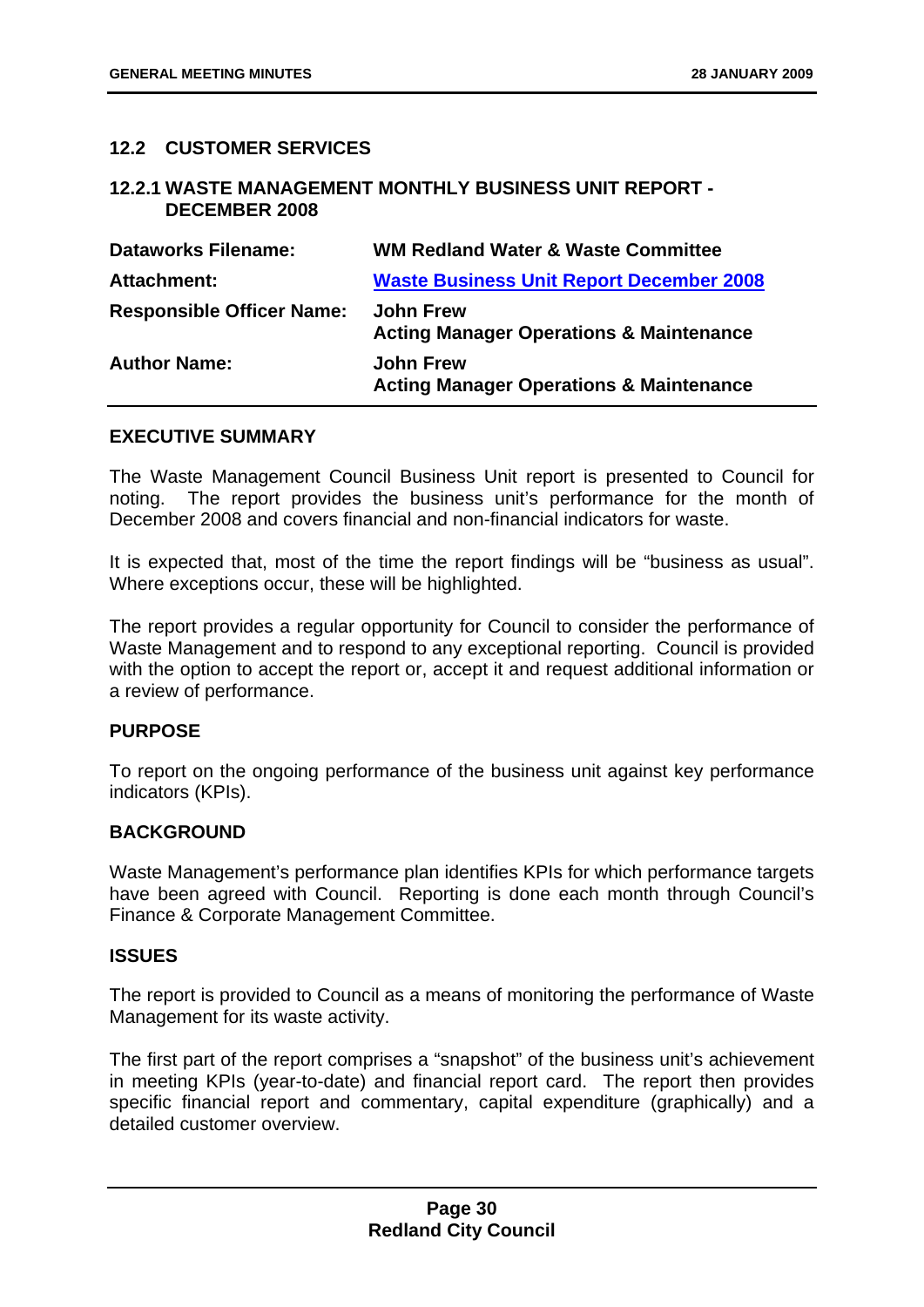The main body of the report focuses on actual levels of achievement against the KPIs for the month. Where exceptions have occurred and targets not met, an explanation is given as well as action taken to improve performance.

The report closes with a summary of the major issues for each group during the month.

#### **RELATIONSHIP TO CORPORATE PLAN**

The recommendation primarily supports Council's strategic priority to provide and maintain waste services to sustain our community.

Providing this report also supports Council's Governance strategic priority to provide a clear organisational direction supported by effective leadership and a framework of policies, plans and strategies that are responsive to the community's needs and which promote accountable and ethical standards of practice.

#### **FINANCIAL IMPLICATIONS**

There are no direct financial implications resulting from this report. Financial implications may result where Council requests a performance review or requests an increase in performance standards.

#### **CONSULTATION**

Consultation has occurred with:

- General Manager Customer & Community Services;
- Senior Advisor, Financial Management, Redland Water & Waste.

#### **OPTIONS**

#### **PREFERRED**

That Council resolve to accept the Redland Water & Waste Council business unit report for December 2008, as presented in the attachment.

#### **ALTERNATIVE**

That Council accepts the report and requests additional information or a review of performance.

#### **OFFICER'S/COMMITTEE RECOMMENDATION/ COUNCIL RESOLUTION**

Moved by: Cr Townsend Seconded by: Cr Elliott

**That Council resolve to accept the Waste Management Monthly Business Unit Report for December 2008, as presented in the attachment.**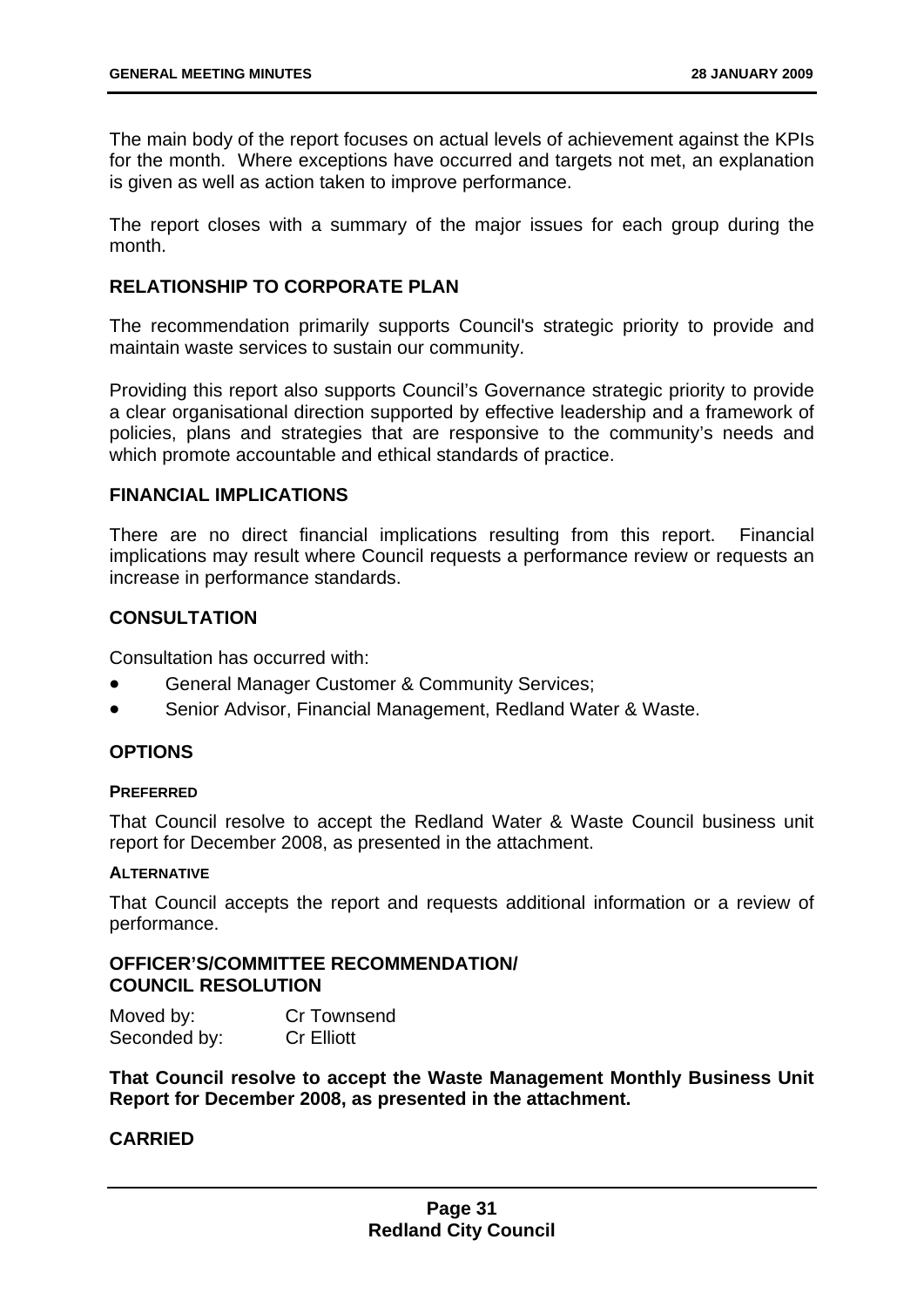#### <span id="page-34-0"></span>**12.2.2 PROPOSED ANIMAL MANAGEMENT SYSTEMATIC INSPECTION PROGRAM**

| <b>Dataworks Filename:</b>       | L & E Dog Registration                                               |
|----------------------------------|----------------------------------------------------------------------|
| <b>Responsible Officer Name:</b> | <b>Tim Donovan</b><br><b>Manager Assessment Services</b>             |
| <b>Author Name:</b>              | <b>Gary Kirby</b><br><b>Regulatory &amp; Health Services Manager</b> |

#### **EXECUTIVE SUMMARY**

Section 1098 of the *Local Government Act 1993* states that a local government may by resolution approve a program (an approved inspection program) under which authorised persons may enter places to monitor compliance with a *Local Government Act* or an aspect of a L*ocal Government Act*.

Council conducts Systematic Inspection Programs (surveys) to enforce the provisions of *Local Law No 2 (Animal Management) 2007*.

#### **PURPOSE**

In accordance with Section 1098 of the *Local Government Act 1993,* the purpose of this report is to seek Council approval to perform a dog registration Systematic Inspection Program from 2 March 2009 to 29 May 2009, inclusive.

#### **BACKGROUND**

*Local Law No 2 (Animal Management) 2007* requires all dog owners within Redland City to register their dogs with Council.

In order to determine the accuracy of records, obtain new registrations and follow up on overdue registrations, a requirement exists for Council's Animal Management to carry out a Systematic Inspection Program of all premises within the City. Animal Management Systematic Inspection Programs are performed biennially.

#### **ISSUES**

The Systematic Inspection Program, if approved, will commence on 2 March 2009 and continue until 29 May 2009. This program will operate for a period of 3 months. The systematic inspection program will be advertised in a local paper at least 14 days, but no more than 28 days prior to the commencement of the approved inspection program.

The purpose of the systematic inspection program is to verify Council dog registration records, obtain new registrations, obtain payment for out of date dog registrations and to issue penalty infringement notices to dog owners who fail to renew the due registration fee for their dog.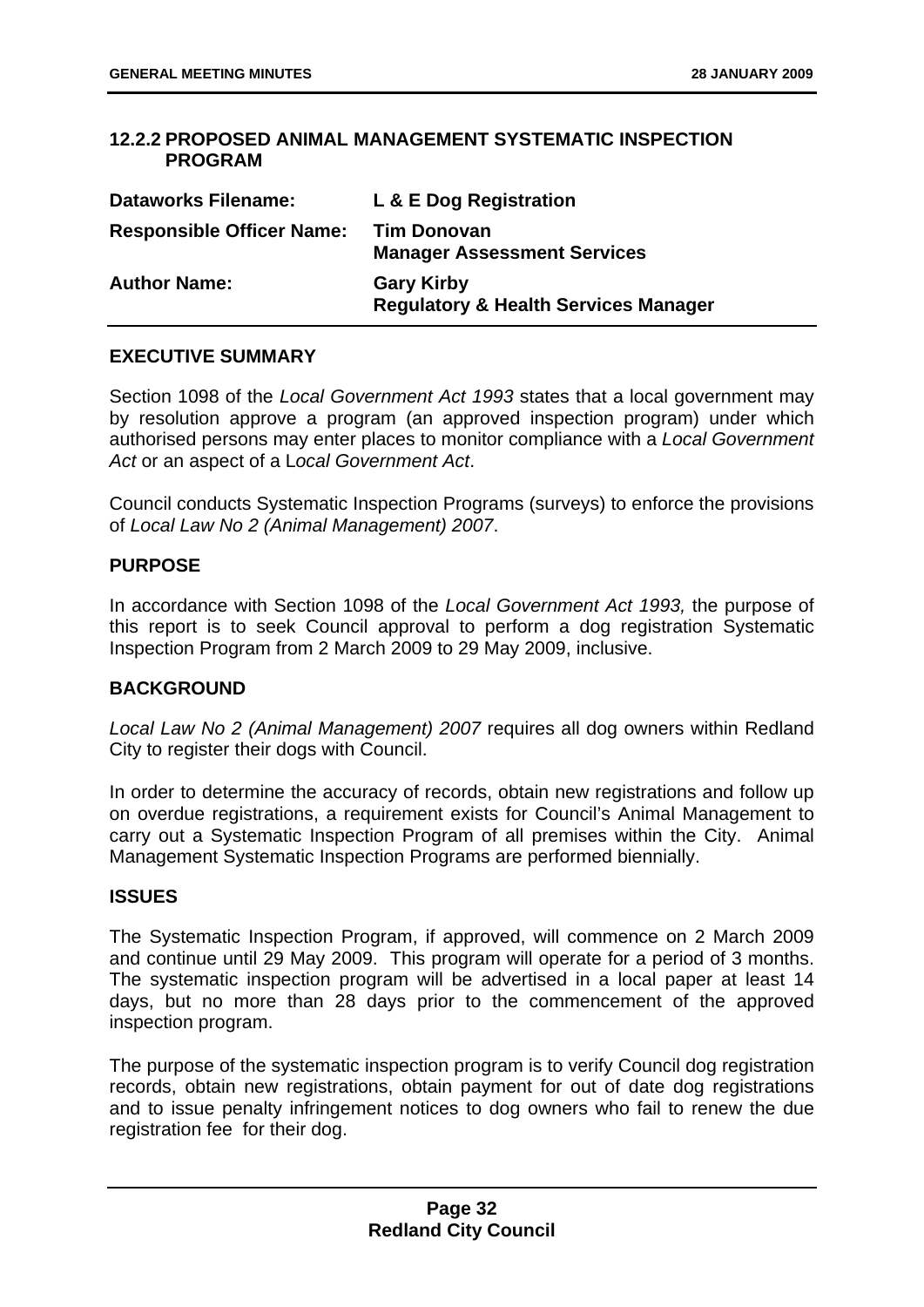The program will allow authorised officers to enter private property within the Redland City to gain access to the front door of the dwelling and the surrounding garden areas, and to all business premises by way of normal public access. The program does not authorise access to a building or other structures used for residential purposes. The program will be conducted between 8am and 5pm, Monday to Friday within the approved period.

Copies of the program providing details of the Systematic Inspection Program will be available at Council's Customer Service Centres. Members of the public can obtain a copy of the program at no charge.

#### **RELATIONSHIP TO CORPORATE PLAN**

The recommendation primarily supports Councils Strategic Priority, Health and Wellbeing, to provide services and initiatives which promote community health and safety, and to manage health and safety risks.

To achieve this objective, Council is committed to encourage responsible dog ownership and the enforcement of all provisions of *Local Law No 2 (Animal Management) 2007*.

#### **FINANCIAL IMPLICATIONS**

Authorised officers employed in this program are employed on a three (3) month contract. The systematic inspection program has been identified within the current 2008/2009 budget. Council would also expect a higher level of annual revenue from increased dog registrations, in addition to better control and management of animals.

Accordingly, it is expected that revenue raised during the program will contribute to salaries identified as the major cost. Other than minor incidental costs such as vehicles, stationery and minor protective clothing items, no financial implications have been identified.

#### **CONSULTATION**

The proposal to perform the Systematic Inspection Program has involved consultation with Senior Advisor Environmental Health.

#### **OPTIONS**

#### **PREFERRED**

That pursuant to section 1098 of the *Local Government Act 1993,* Council resolves to approve the Systematic Inspection Program to enforce the provisions of *Local Law No 2 (Animal Management) 2007* to be conducted from 2 March 2009 to 29 May 2009, inclusive.

#### **ALTERNATIVE**

That Council resolves to act on complaints only.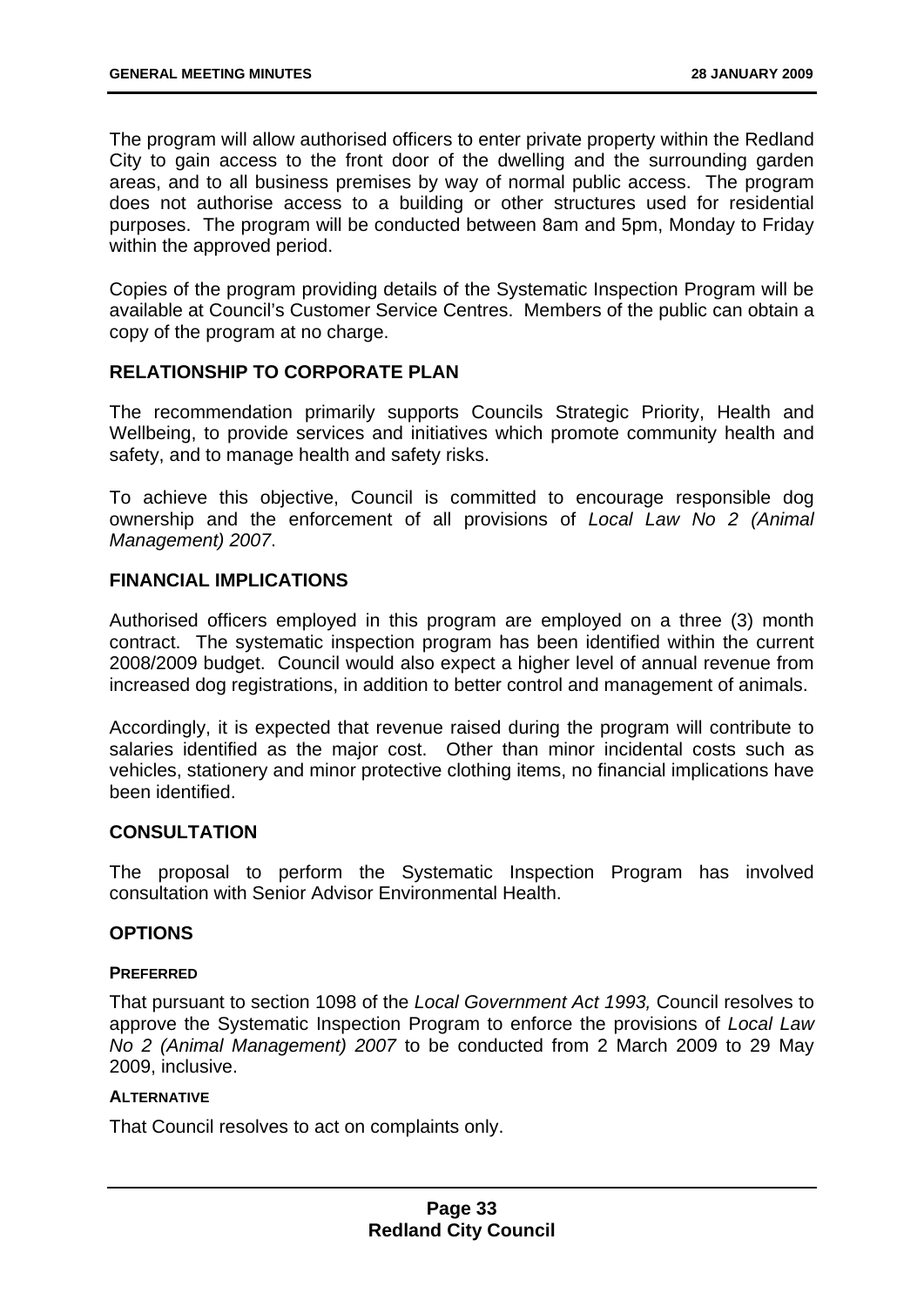#### **OFFICER'S/COMMITTEE RECOMMENDATION/ COUNCIL RESOLUTION**

Moved by: Cr Townsend Seconded by: Cr Elliott

**That pursuant to section 1098 of the** *Local Government Act 1993,* **Council resolves to approve the Systematic Inspection Program to enforce the provisions of** *Local Law No 2 (Animal Management) 2007* **to be conducted from 2 March 2009 to 29 May 2009, inclusive.**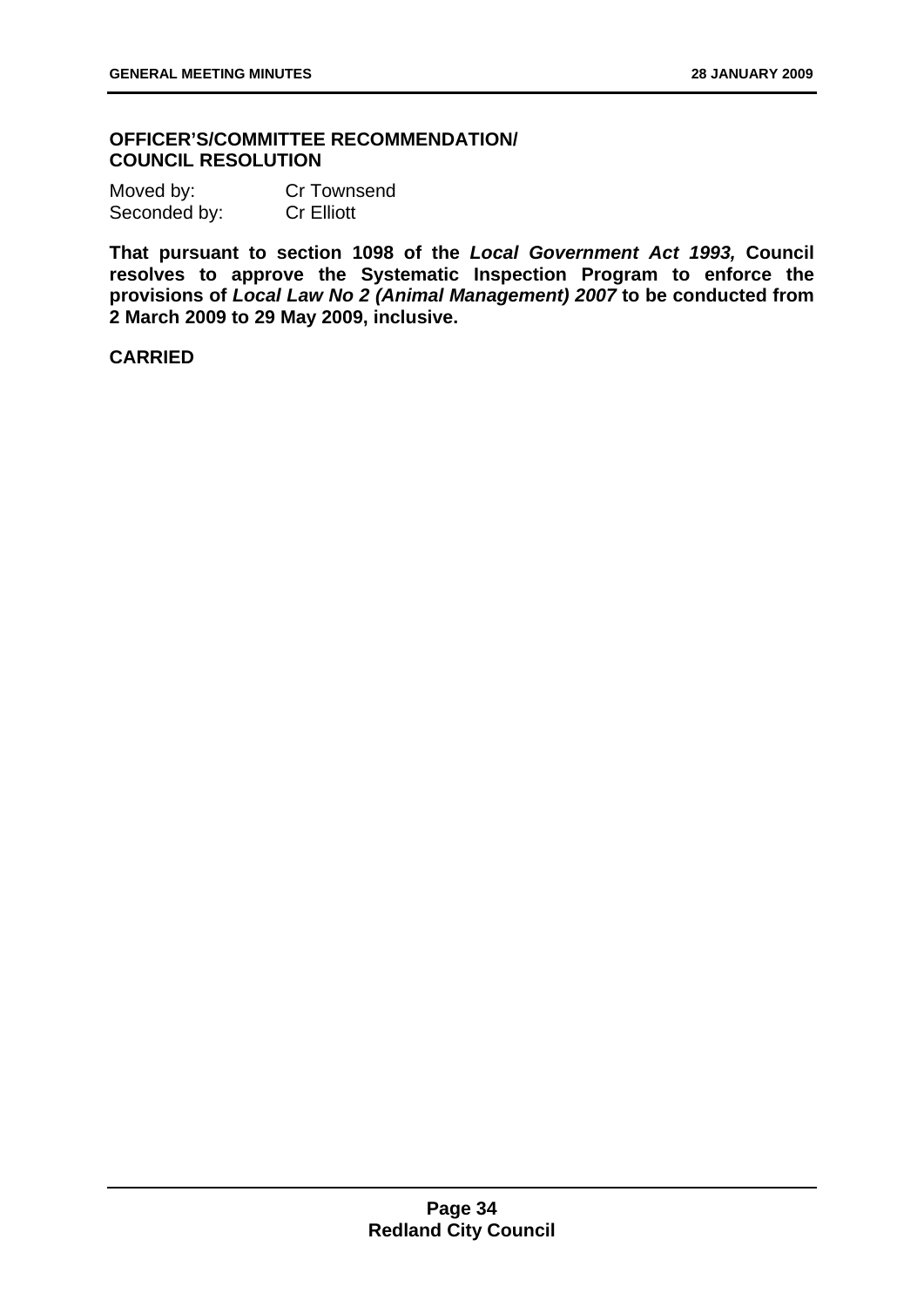#### <span id="page-37-0"></span>**12.3 PLANNING AND POLICY**

#### **12.3.1 CORPORATE BALANCED SCORECARD REPORT – DECEMBER 2008**

| <b>Dataworks Filename:</b>       | <b>GOV Corporate BSC Monthly Reporting to</b><br><b>Committee</b>                                       |
|----------------------------------|---------------------------------------------------------------------------------------------------------|
| <b>Attachment:</b>               | <b>Balanced Scorecard Report - December 2008</b>                                                        |
| <b>Responsible Officer Name:</b> | Luke Wallace<br><b>Manager Corporate Planning Performance &amp; Risk</b>                                |
| <b>Author Name:</b>              | <b>Benjamin Steel</b><br><b>Project Coordinator Corporate Planning</b><br><b>Performance &amp; Risk</b> |

#### **EXECUTIVE SUMMARY**

The monthly Corporate Balanced Scorecard report, as attached, provides a high level overview of Council's performance in key areas of our business using the four Balanced Scorecard Perspectives – Financial, Customer, Internal/Business Processes and People & Learning.

This report is an important component of our performance management framework. The other main report provided to Council and the community is the quarterly Operational Plan Report that focuses on performance against each of the programs in the Corporate Plan.

The overall rating for December 2008 is Satisfactory, with a weighted score of 2.70.

#### **PURPOSE**

To provide Council with the Corporate Balanced Scorecard Report for the financial year to December 2008.

#### **BACKGROUND**

The report shows results against each KPI for the current month and the previous 12 months. Longer term trends and comparisons incorporating the same month last year are included to provide a better understanding of current performance levels.

A summary of this month's results is provided on page two of the report and shows the overall score for Redland City Council, including the rating (the small coloured indicator at the right hand side). An outstanding result is shown as green, above standard and satisfactory shown as yellow and an unsatisfactory result is shown as red. The overall rating for Council and for each perspective is determined by the relative weightings of the performance measures.

The subsequent pages of the report provide details of the performance measures in each perspective. The actual performance results each month are displayed as a graph, with the red and green lines showing the normal expected range for the

#### **Page 35 Redland City Council**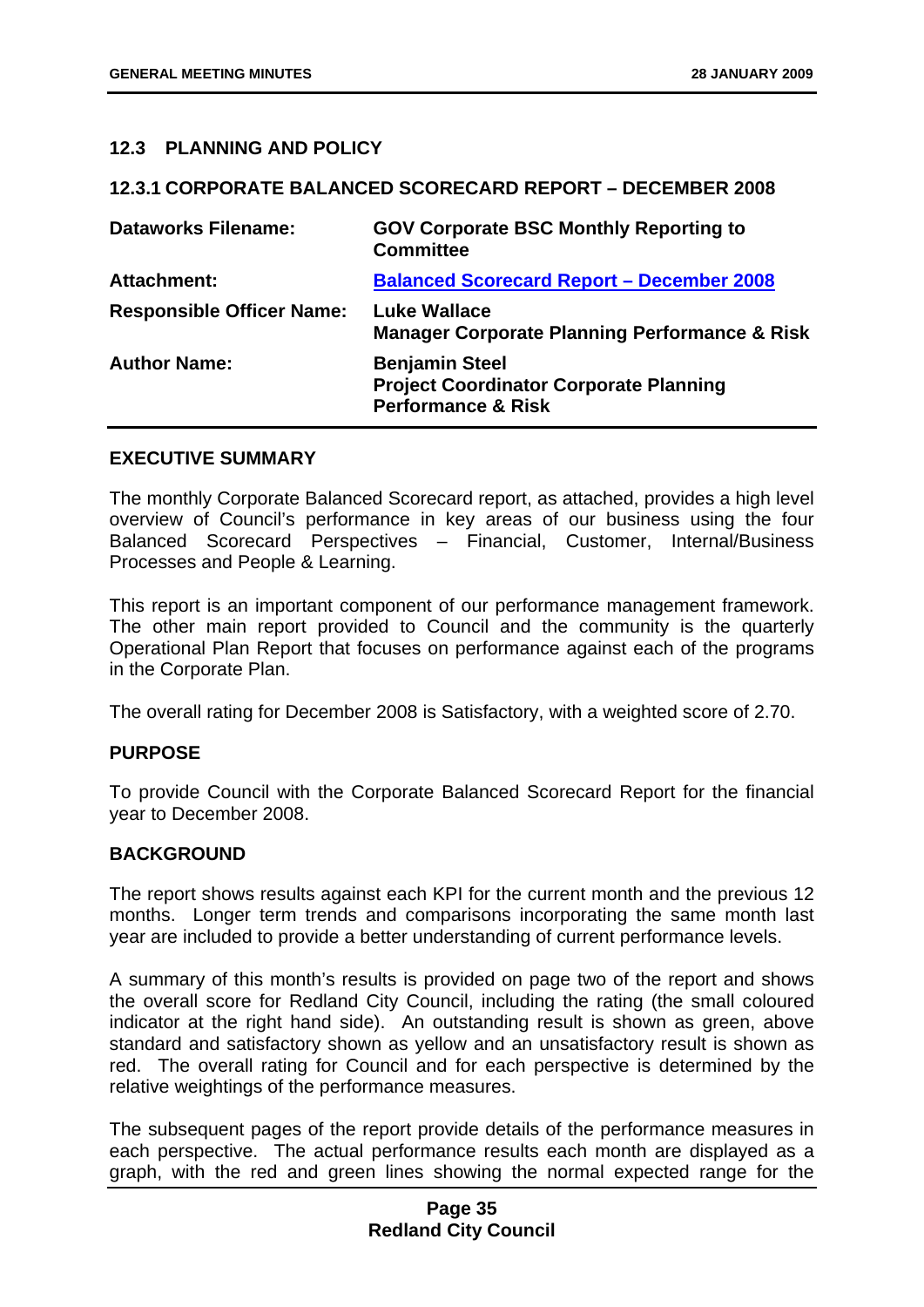measure. The red line represents the minimum satisfactory level and the green line represents the outstanding level.

The rating for each measure is also shown as a green tick (outstanding), a yellow line (satisfactory and above standard) or a red cross (unsatisfactory).

Explanation of results is provided by the responsible manager in the commentary each month. Where a significant issue arises from the data that requires further explanation it will be provided in this covering report.

#### **ISSUES**

Most measures are performing well within the target range. Those measures performing outside the target range are:

- People & Learning Perspective (page 6)
	- o Workplace Health & Safety Action Plan actions completed.
	- o Lost Time Injury Frequency Rate (LTIFR)

Please see the comments provided by managers in the attached report (pages indicated above).

A higher number of workplace injuries over the last 12-18 months continues to be of concern. All injuries are investigated as a matter of course and in the vast majority of cases the injuries have tended to be unavoidable. Despite that, Human Resources are continuing to prioritise catching up on incomplete Workplace Health & Safety Management Plan actions to ensure that preventative measures are in place wherever possible.

#### **RELATIONSHIP TO CORPORATE PLAN**

The recommendation in this report primarily supports Council's strategic priority to provide a clear organisational direction supported by effective leadership and a framework of policies, plans and strategies that are responsive to the community's needs and which promote accountable and ethical standards of practice.

#### **FINANCIAL IMPLICATIONS**

No direct financial implications arise from this report. The report does contain several indicators that either reflects financial performance to date, or which will have had a direct or indirect impact on financial performance.

#### **CONSULTATION**

The data and components in this report were provided by relevant managers and were complied by the Corporate Planning, Performance and Risk Group.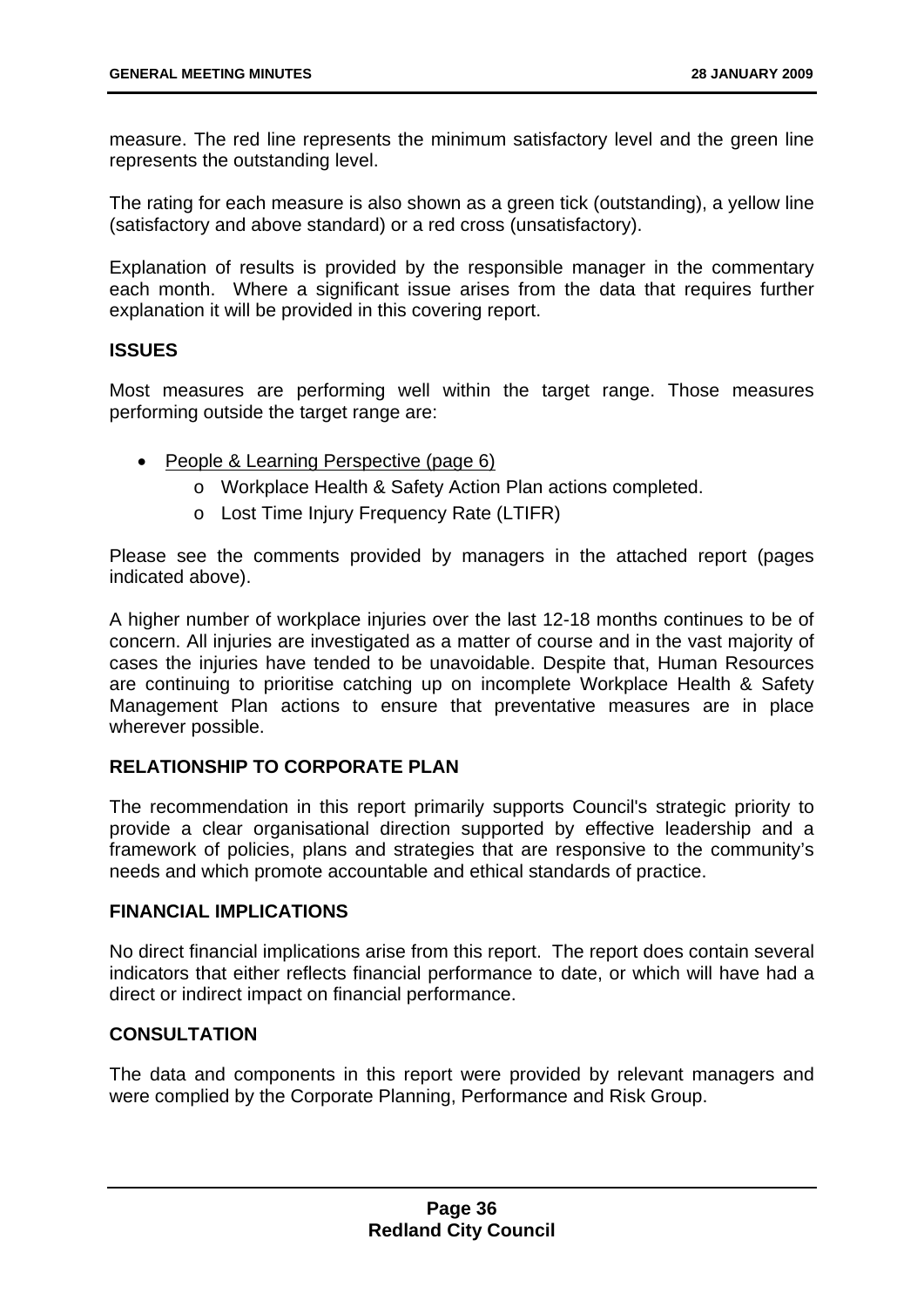#### **OPTIONS**

#### **PREFERRED**

That Council resolve to note the Corporate Balanced Scorecard for December, 2008 as attached.

#### **ALTERNATIVE**

That Council resolve to note the Corporate Balanced Scorecard for December 2008 and request additional information.

#### **OFFICER'S/COMMITTEE RECOMMENDATION/ COUNCIL RESOLUTION**

Moved by: Cr Townsend Seconded by: Cr Elliott

**That Council resolve to note the Corporate Balanced Scorecard for the month of December 2008 as attached.**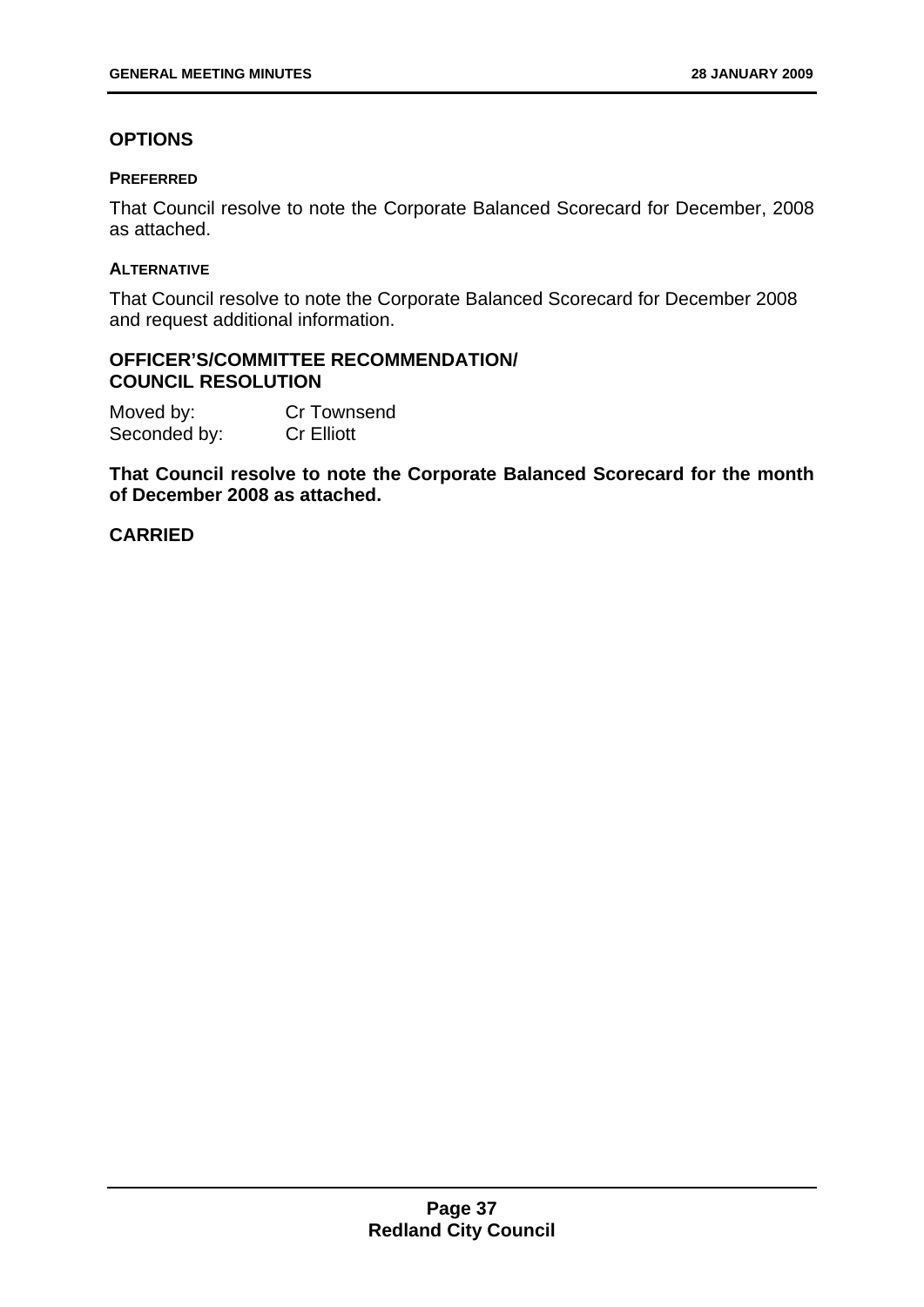#### <span id="page-40-0"></span>**12.4 TENDER FOR CONSIDERATION**

#### **12.4.1 TENDER FOR THE PROVISION OF CONSERVATION MAINTENANCE 1196-2008-PCO**

| <b>Dataworks Filename:</b>       | <b>FM Tendering Supply Services</b>                                    |
|----------------------------------|------------------------------------------------------------------------|
| <b>Responsible Officer Name:</b> | <b>John Frew</b><br><b>Acting Manager Operations &amp; Maintenance</b> |
| <b>Author Name:</b>              | <b>Jessica Williams</b><br><b>Supply Contracts Support Officer</b>     |

#### **EXECUTIVE SUMMARY**

In accordance with section 484(1) of the *Local Government Act 1993,* Council invited tenders for the Provision of Conservation Maintenance for Redland City Mainland only.

The tender was advertised in the Public Tender section of The Courier Mail on 22 November 2008, in the Bayside Bulletin on 25 November 2008 and in the Redland Times on 28 November 2008. Tender documents were issued to twenty four (24) companies. Tenders closed in the Tender Box located at the Administration Building, corner Middle & Bloomfield Streets, Cleveland QLD 4163 on 15 December 2008 at 11:30am.

At the close of tenders a total of ten (10) tenders were received from the following contractors:

- NatureCall
- Bushcare Services
- Austspray Environmental Weed Control Pty Ltd
- Greening Australia Qld
- Aust Care Environmental Services Pty Ltd
- Bushworx
- Landscape Conservation
- Site FX
- Boyds Bay Environmental
- Native Plants of South East Qld

The tender submissions were evaluated by a panel comprising the following:

- Senior Conservation Officer
- Conservation Services Officer
- Contracts Manager
- Supply Contracts Support Officer

The evaluation team evaluated these submissions on 6 January 2009 in accordance with the evaluation criteria set out in the tender document.

#### **Page 38 Redland City Council**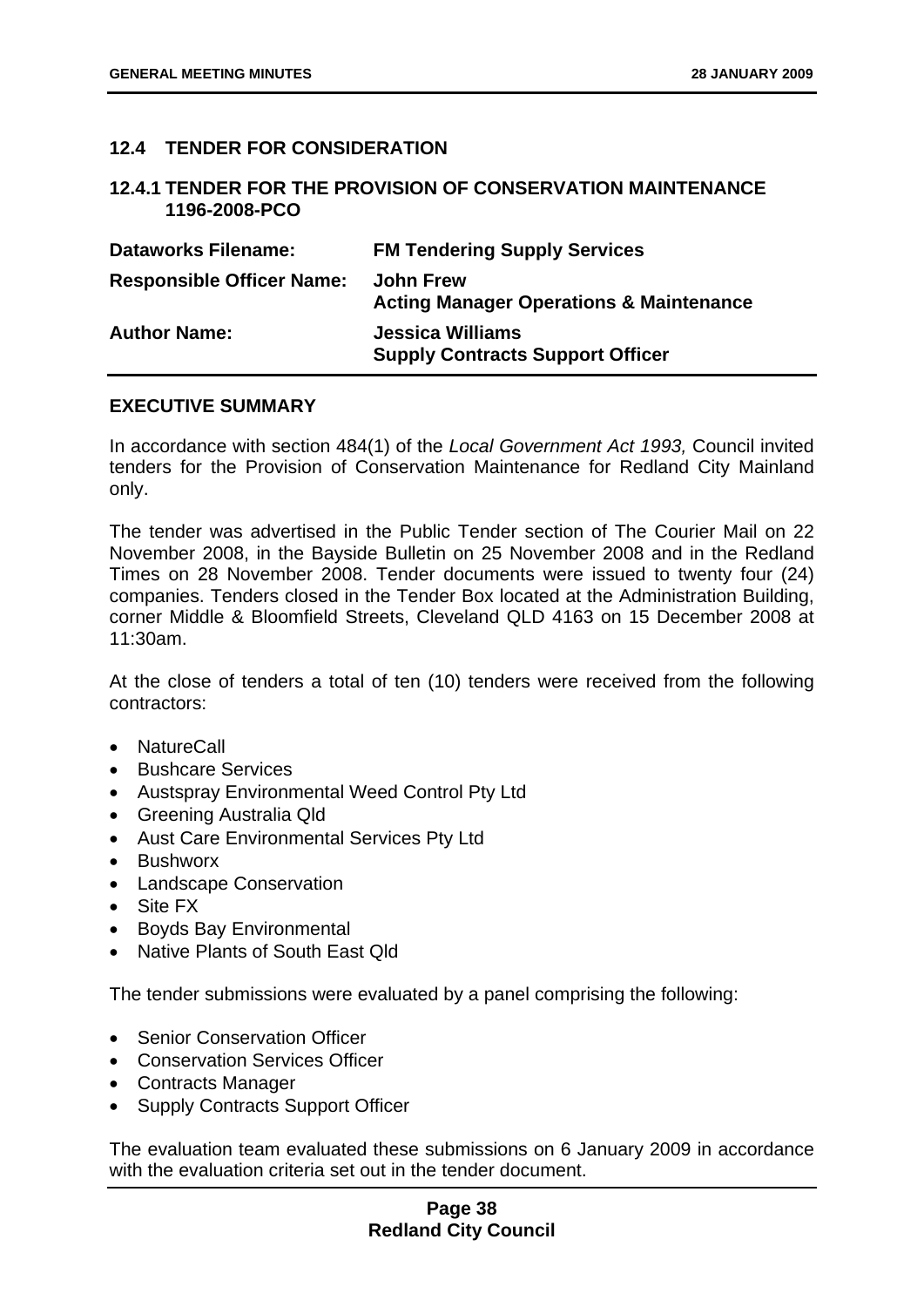This report summarises the evaluation process of tenders received. The tender considered to be the most advantageous to Council is being recommended under Sections 481, 483, 484 and 490 of the *Local Government Act* relating to tendering, and the principles governing the making of contracts.

#### **PURPOSE**

To seek Council's approval to award this contract on the basis of the officer's recommendation to Aust Care Environmental Services Pty Ltd for the Provision of Conservation Maintenance for the Mainland only commencing 1 February 2009 for a period of two years with the option to extend for a further two (2) one (1) year periods.

#### **BACKGROUND**

This Contract covers maintenance of nominated Council's conservation areas. Maintenance of these conservation areas include, but is not limited to, pruning, weed control, rubbish removal, removal of debris and reporting of activities undertaken.

Seven (7) of the tenders were conforming and were evaluated in relation to the following categories:

| <b>TENDER EVALUATION CRITERIA</b>            |                                         |                  |
|----------------------------------------------|-----------------------------------------|------------------|
| <b>Mandatory Criteria</b>                    | <b>Tender Deliverable Attachment in</b> | <b>Evaluatio</b> |
|                                              | <b>Section B</b>                        | n                |
|                                              |                                         | Weighting        |
|                                              |                                         | $\mathbf{s}$     |
| Form of Tender                               | Tender Deliverable Attachment - A       |                  |
| Licences                                     | Tender Deliverable Attachment - J       |                  |
| <b>Other Criteria</b>                        | <b>Tender Deliverable Attachment in</b> | <b>Evaluatio</b> |
|                                              | <b>Section B</b>                        | n                |
|                                              |                                         | Weighting        |
|                                              |                                         | $\mathbf{s}$     |
| <b>Risk and Benefit to RCC</b>               | All Tender Deliverable Attachments      |                  |
| <b>Statement of Non Compliance</b>           | Tender Deliverable Attachment - B       |                  |
| <b>Tendered Sum (Financial)</b>              | Tender Deliverable Attachment - C       | 20%              |
| Insurances                                   | Tender Deliverable Attachment - D       |                  |
| Referees (Non Financial)                     | Tender Deliverable Attachment - E       | 10%              |
| with<br>Experience<br><b>Previous</b><br>any | Tender Deliverable Attachment - F       |                  |
| Government Body                              |                                         |                  |
| (Non<br>Safety Management Plan               | Tender Deliverable Attachment - G       | 10%              |
| Financial)                                   |                                         |                  |
| Environmental Management Plan                | Tender Deliverable Attachment - H       | 20%              |
| (Non Financial)                              |                                         |                  |
| General Operational Capacity and             | Tender Deliverable Attachment-I         | 40%              |
| Capability (Non Financial)                   |                                         |                  |
| Qualifications                               | Tender Deliverable Attachment - K       | Ξ.               |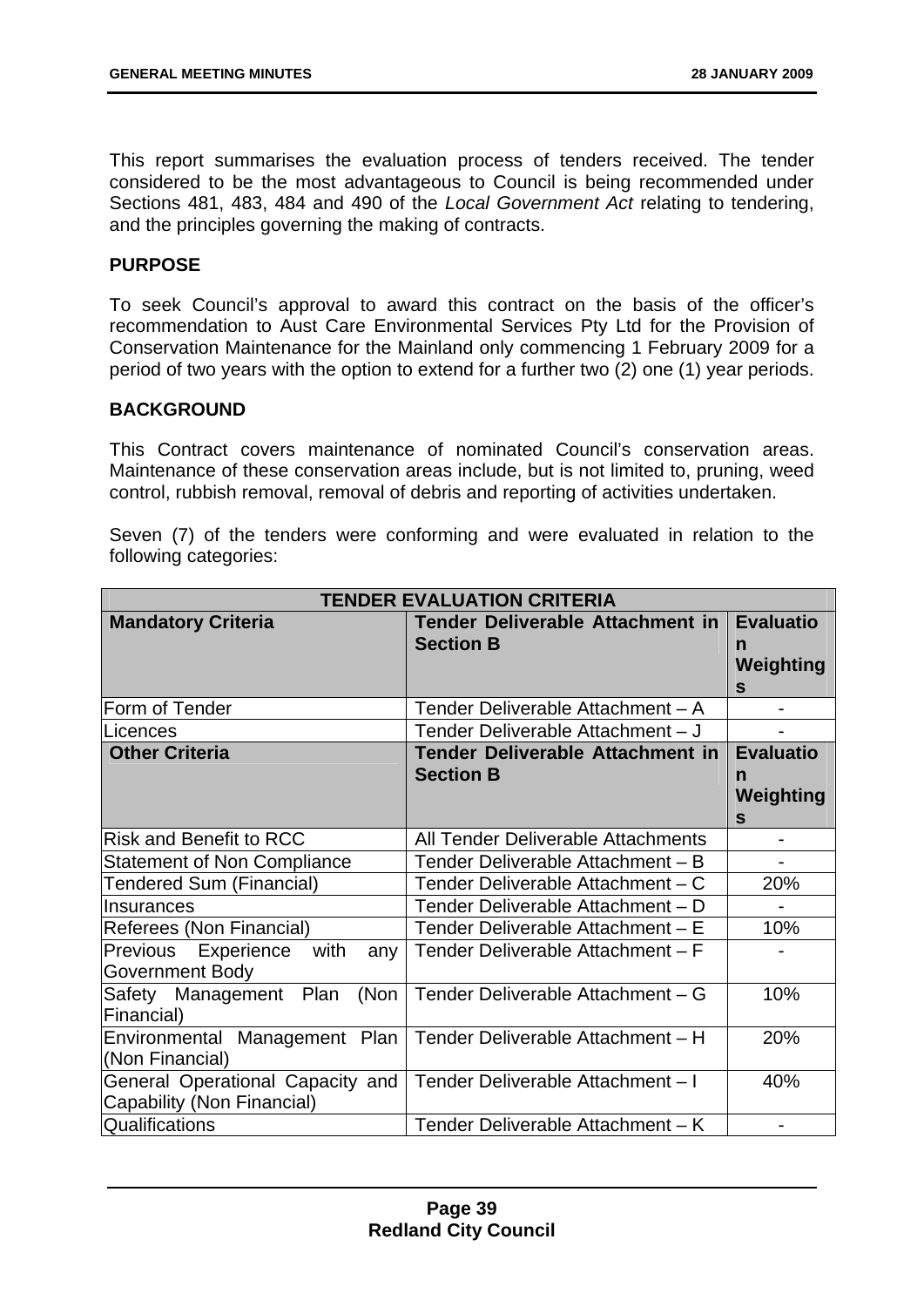All tender submissions were assessed in line with the weighted and non weighted evaluation criteria, as shown in the above table, summary and details of which will remain confidential.

The tender received from Native Plants of South East QLD was considered a late tender as it was submitted after the close of tender.

Tenders received from Site FX and Boyds Bay Environmental were considered nonconforming as they did not meet the mandatory criteria and were excluded from the evaluation process.

Aust Care Environmental Services Pty Ltd met all the tender requirements and was evaluated as best value for money and an advantageous offer for the Northern, Central and Southern zones. If Aust Care Environmental Services Pty Ltd are awarded all three zones a 5% discount will be given to Council.

#### **ISSUES**

Clarifications were sought from two suppliers for referee details.

#### **RELATIONSHIP TO CORPORATE PLAN**

The recommendation primarily supports Council's strategic priority to ensure the long term financial viability of the City and provide public accountability in financial management.

#### **FINANCIAL IMPLICATIONS**

Parks and Conservation have sufficient funds in the 2008/09 budget for these services and will budget accordingly for the 2009/10 year.

#### **CONSULTATION**

Consultation has occurred with Council's:

- Senior Conservation Officer
- Conservation Services Officer
- Contracts Manager

#### **OPTIONS**

#### **PREFERRED**

- 1. To award a contract to Aust Care Environmental Services Pty Ltd for the Provision of Conservation Maintenance for the Mainland only commencing 1 February 2009 for a period of two (2) years with the option to extend for a further two (2) one (1) year periods.
- 2. To delegate to the Chief Executive Officer the authority to: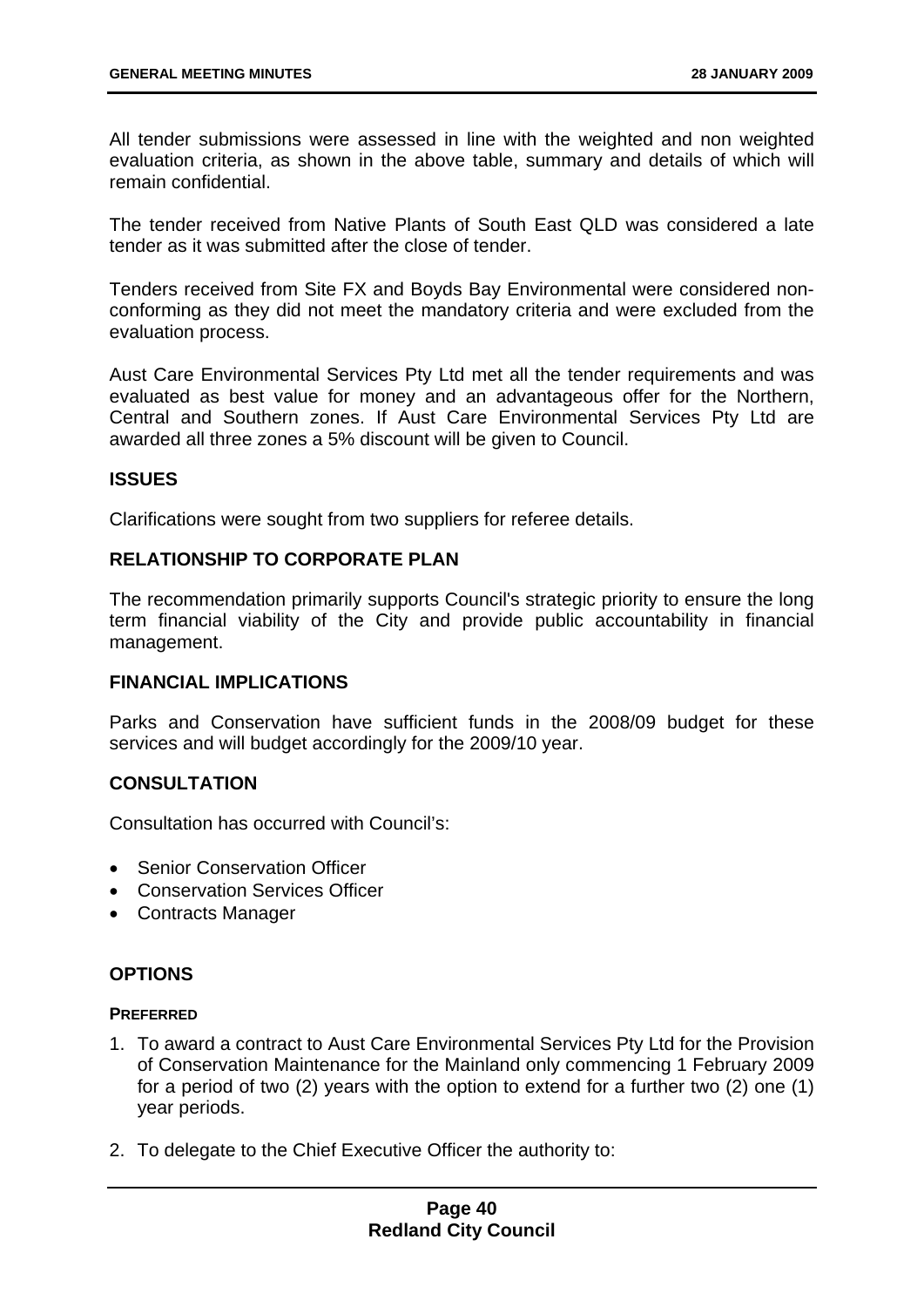- a. Make, vary and discharge the contract in accordance with the agreed contract terms for any changes; and
- b. To sign all relevant documentation.
- 3. That the summary of tender evaluation remains confidential.

#### **COMMITTEE RECOMMENDATION/ COUNCIL RESOLUTION**

Moved by: Cr Townsend<br>
Seconded by: Cr Elliott Seconded by:

**That Council resolve as follows:** 

- **1. To award a contract to Aust Care Environmental Services Pty Ltd for the Provision of Conservation Maintenance for the Mainland only commencing 1 February 2009 for a period of two (2) years with the option to extend for a further two (2) one (1) year periods;**
- **2. To delegate to the Chief Executive Officer the authority to:** 
	- **a. Make, vary and discharge the contract in accordance with the agreed contract terms for any changes; and**
	- **b. To sign all relevant documentation.**
- **3. That the summary of tender evaluation remains confidential.**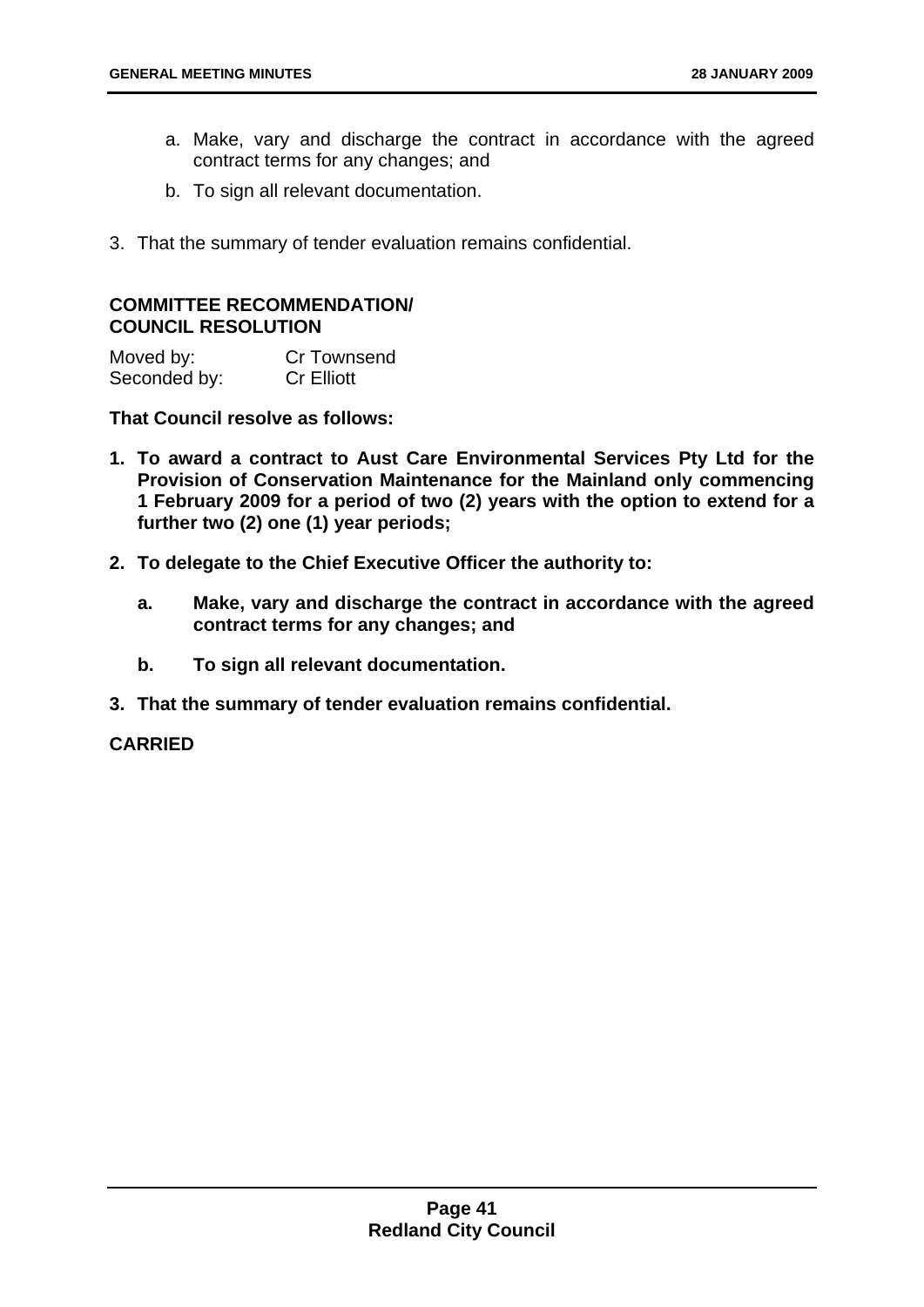#### <span id="page-44-0"></span>**13 MAYORAL MINUTES**

#### **13.1 REDLAND CITY COUNCIL FINAL AUDIT RESULTS 2007-2008**

**Attachment: KPMG Final Audit Results Letter dated 15 December 2008**

#### **BACKGROUND**

The *Local Government Act 1993* (the Act) states that the Auditor-General may prepare a report on any audit performed by the Auditor-General for the purpose of the Act.

A copy of the report must be given to the Minister for Local Government and Planning and the Mayor and Chief Executive Officer of the relevant local government. The Act states that the Mayor must table a copy of any report at the next ordinary meeting of the local government.

KPMG has now informed Council that the audit of the financial statements of the Redland City Council for 2007/08 has been completed.

Council's annual financial statements have been audited and certified and a copy returned to the Chief Executive Officer.

Copies of the report have been forwarded to the Minister for Local Government and Planning and the Chief Executive Officer of Redland City Council as required by section 530(2) of the Act.

Cr Williams left the meeting at 4.50pm, during discussion on this item.

#### **COUNCIL RESOLUTION**

Moved by: Cr Hobson

**That in accordance with section 530(4) of the** *Local Government Act 1993,* **the KPMG 2007/2008 Final Audit Report for Redland City Council, as attached, be received and noted.** 

#### **CARRIED**

Cr Williams returned to the meeting at 4.52pm.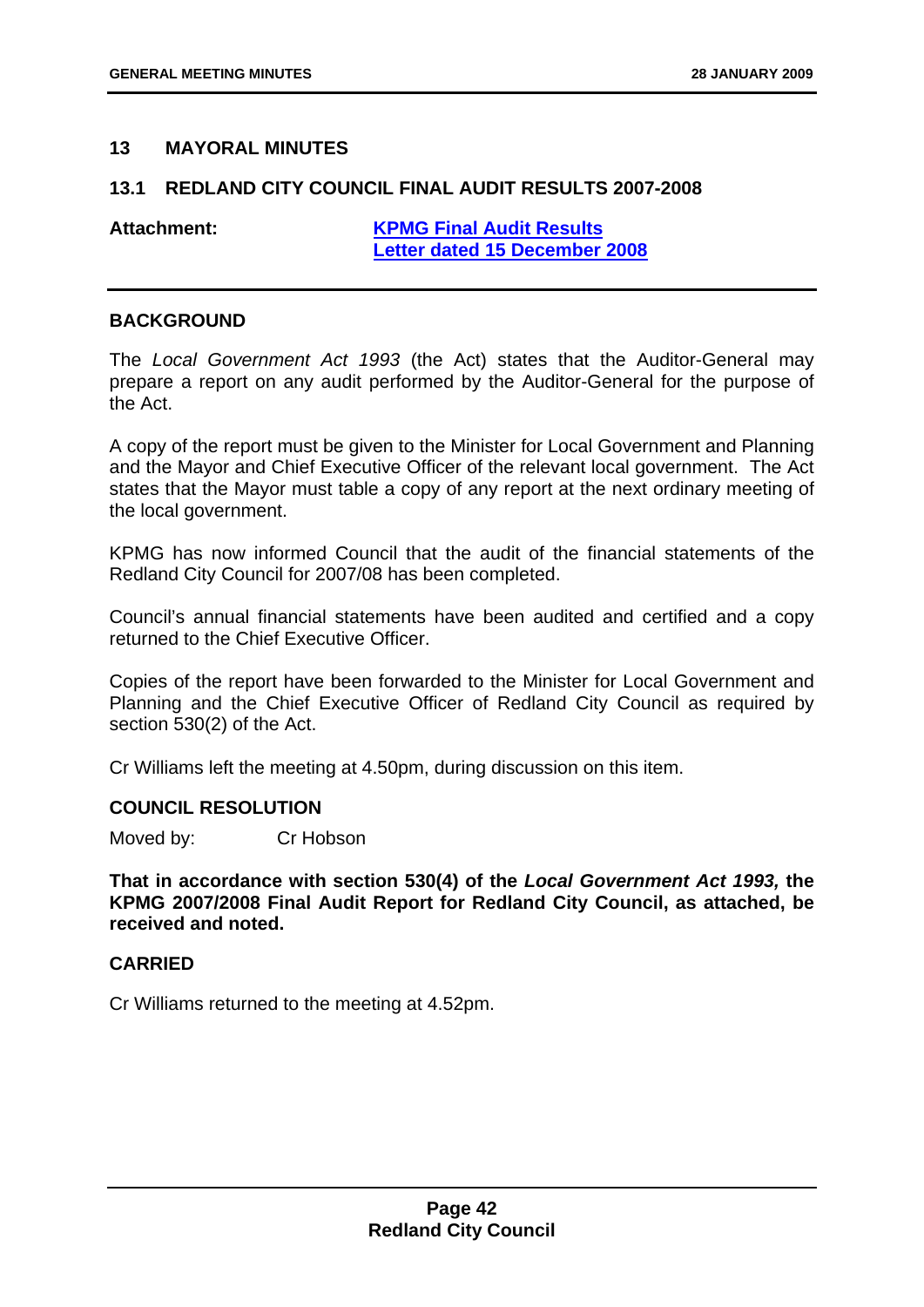#### <span id="page-45-0"></span>**14 URGENT BUSINESS WITHOUT NOTICE**

#### **MOTION TO ACCEPT URGENT BUSINESS ITEM**

| Moved by:    | <b>Cr Elliott</b> |
|--------------|-------------------|
| Seconded by: | <b>Cr Reimers</b> |

That permission be granted to bring forward an item of urgent business to include additional amendments to the submission on the Local Government Bill 2008 (item 11.1.2 of these minutes).

#### CARRIED

#### **14.1 AMENDMENTS TO SUBMISSION ON LOCAL GOVERNMENT BILL 2008 (REFERENCE ITEM 11.1.2)**

#### **COUNCIL RESOLUTION**

Moved by: Cr Elliott Seconded by: Cr Murray

**That the following amendments and additions be made to the submission on the Local Government Bill 2008 as presented and resolved in item 11.1.2 of today's minutes:** 

- **1. That an addition be made to existing item 1.24 (section 162(1)(3)) to request that a councillor's office only become vacant in the case of an absence, without the leave of the Council, from 3 or more consecutive ordinary meetings of the local government over at least 3 months;**
- **2. That a further addition be made to item 1.24 to seek that the term "general meetings of the local government" be substituted for the current term "ordinary meeting of the local government";**
- **3. That a new item be submitted as item 1.25 (section 166(2)) to stipulate that a vacancy in the office of councillor during the beginning of a local government term must be filled by a by-election; and**
- **4. That the remainder of the submission be appropriately re-numbered to reflect the above changes.**

The following amendment motion was moved:

| Moved by:    | <b>Cr Williams</b> |
|--------------|--------------------|
| Seconded by: | Cr Boglary         |

That resolution No 1 be removed.

On being put to the vote the Mayor declared the amendment motion as LOST.